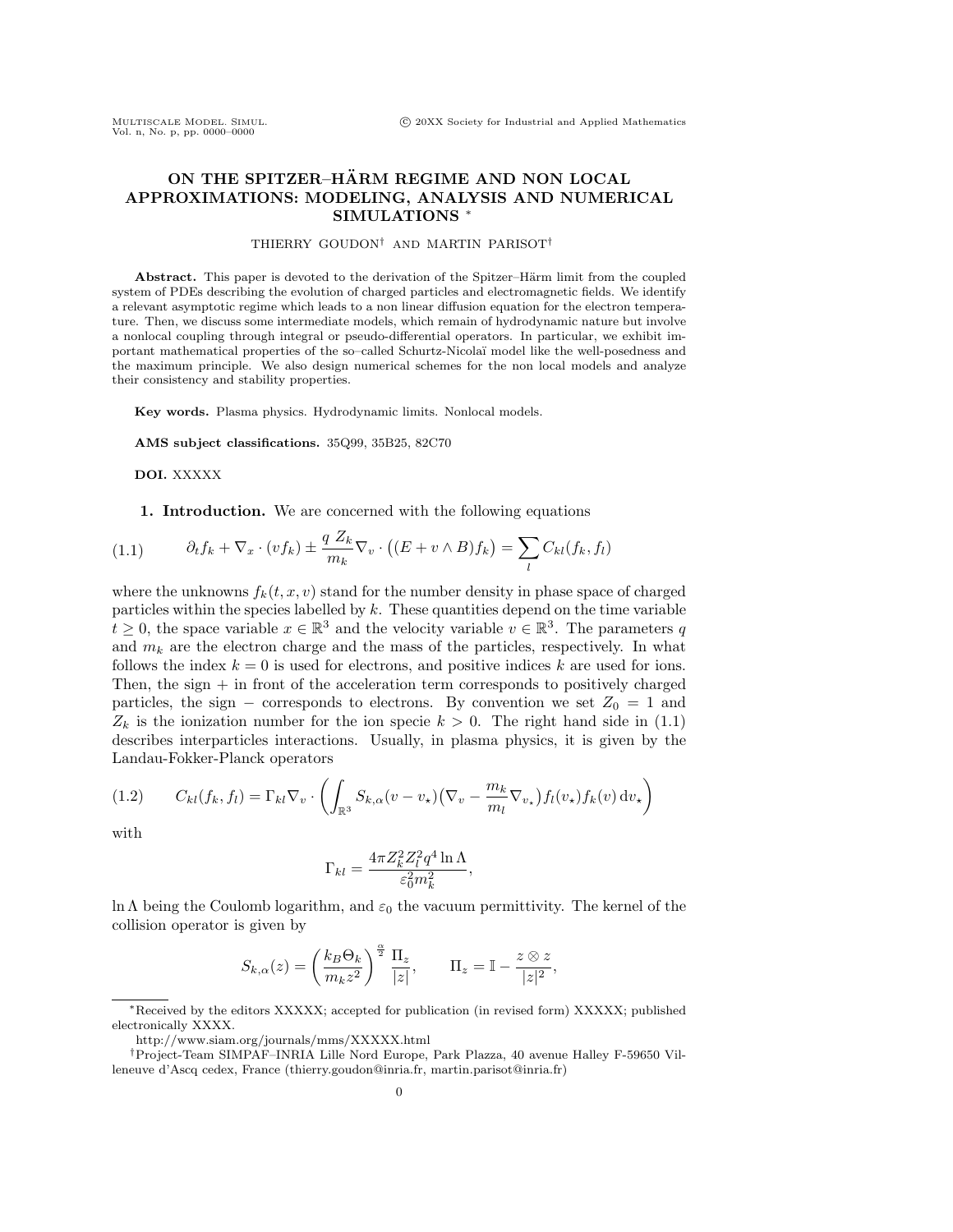with  $k_B$  the Boltzmann constant. The case  $\alpha < -3$  is traditionally referred to as *hard potentials*, the case  $\alpha = -3$  as *Maxwell molecules*, and the case  $\alpha > -3$  as *soft potentials*. The most relevant case in plasma physics corresponds to the Coulombian interactions between charged particles where  $\alpha = 0$ . For further analysis it will be interesting to consider slightly different operators, like for example the Boltzmann and BGK models, having the same fundamental properties (conservation and dissipation). Here and below, we consider the densities, current densities and temperatures defined as velocity average of the microscopic unknowns

$$
\rho_k(t, x) = \int_{\mathbb{R}^3} f_k(t, x, v) dv, \qquad J_k(t, x) = Z_k q \rho_k u_k(t, x) = Z_k q \int_{\mathbb{R}^3} v f_k(t, x, v) dv,
$$

$$
\rho_k |u_k|^2 + 3 \rho_k \frac{k_B \Theta_k}{m_k} = \int_{\mathbb{R}^3} v^2 f_k dv.
$$

Finally, the particles are subject to a force field determined by the electromagnetic field  $(E, B)$ , which is self-consistently defined by the Maxwell equations :

 $\mathbb{R}^3$ 

*,*

(1.3) 
$$
\begin{cases} \partial_t E - c^2 \operatorname{curl}_x B = \frac{1}{\varepsilon_0} \left( J_0 - \sum_{k>0} J_k \right) \\ \partial_t B + \operatorname{curl}_x E = 0, \\ \operatorname{div}_x E = \frac{q}{\varepsilon_0} \left( \sum_{k>0} Z_k \rho_k - \rho_0 \right), \\ \operatorname{div}_x B = 0, \end{cases}
$$

with *c* the speed of light.

We refer to [2, 9] for an introduction to the physics background on the model. The mathematical theory on existence–uniqueness issues for Vlasov–Maxwell equations with collisional terms is not complete, depending on the complexity of the collision operator. Concerning weak solutions we refer to [13], but considering Boltzmann or Landau operators might lead to very weak notion of solutions [20, sp. Section IV]. Impressive progress have appeared recently dealing with classical solutions close to equilibrium, with proofs based on subtle energy estimates [17, 29, 30]. Here we will be interested in asymptotic questions. Due to the multiscale nature of the problem the cost of numerical simulations of the system becomes prohibitive in many practical situations. This motivates to seek reduced models. Therefore our goal is first to identify relevant parameters and asymptotic regimes, that can be embodied into a scaling term  $0 < \varepsilon \ll 1$  and second to derive the corresponding limit equations. Then, having understood this behavior we seek intermediate models, depending on  $\varepsilon$ . These models will be of hydrodynamic type, that means describing the evolution of macroscopic quantities like the charge and current densities and the temperatures. As a typical example, the description of laser plasma interactions, as in the modeling of Inertial Confinement Fusion (ICF), is highly demanding in computational resources. Simulations of the fully microscopic model is not affordable at the scales of physical interest and usually this situation is modeled by fluid codes. It turns out that electron heat flow is a crucial aspect of laser fusion and it has been observed that these codes often produce overestimated heat fluxes compared to experiments. Comparisons to kinetic codes, available in very simplified geometries, have confirmed this drawback,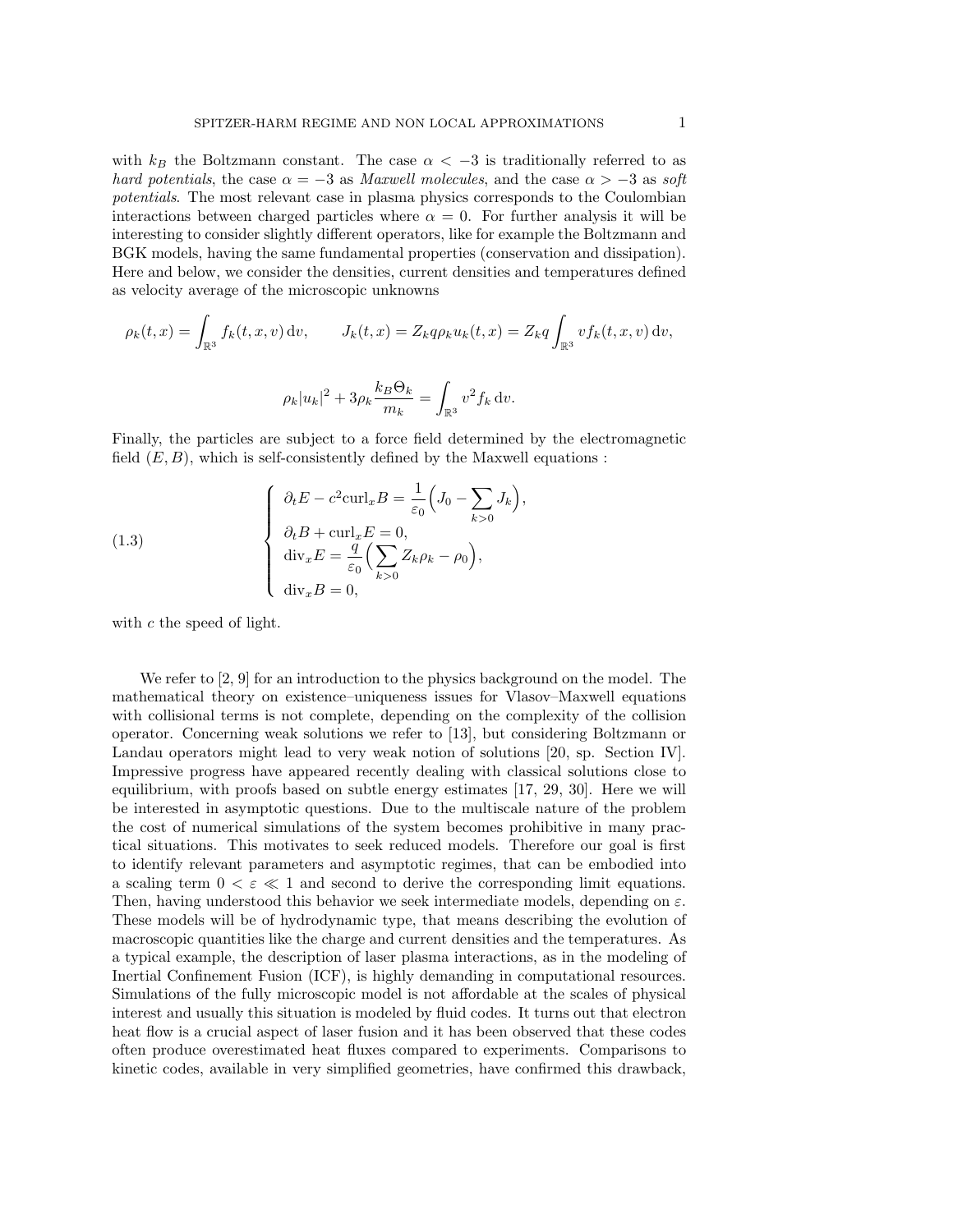which motivates that quest for more accurate macroscopic models.

Here, to start with, we adopt the following simplified framework:

- Ions reduce to one specie.
- *•* The distribution of positive charge has already been thermalized, so that

$$
f_i(t, x, v) = \frac{\rho_i}{(2\pi k_B \Theta_i/m_i)^{3/2}} \exp\Big(-\frac{|v - u_i|^2}{2k_B \Theta_i/m_i}\Big).
$$

• The associated macroscopic quantities  $\rho_i$ ,  $\Theta_i$  only depend on the space variable and the current of the positive particles vanishes  $u_i = 0$ .

Therefore we are interested in the evolution of the distribution of electrons  $f_e(t, x, v)$ , driven by

$$
\partial_t f_e + v \cdot \nabla_x f_e - \frac{q}{m_e} \nabla_v \cdot ((E + v \wedge B) f_e) = C_{ee}(f_e) + C_{ei}(f_e).
$$

Coming back to (1.2), the collision operators read

$$
C_{ee}(f) = \Gamma_{ee}\nabla_v \cdot \left(\int S_{e,\alpha}(v - v_\star) (\nabla_v - \nabla_{v_\star}) f(v_\star) f(v) dv_\star\right),
$$
  
\n
$$
C_{ei}(f) = \frac{\rho_i}{(2\pi k_B \Theta_i/m_i)^{3/2}} \Gamma_{ei}
$$
  
\n
$$
\nabla_v \cdot \left(\int S_{e,\alpha}(v - v_\star) (\nabla_v - \frac{m_e}{m_i} \nabla_{v_\star}) \exp\left(-\frac{v_\star^2}{2k_B \Theta_i/m_i}\right) f(v) dv_\star\right).
$$

The electromagnetic field satisfies

$$
\begin{cases}\n\partial_t E - c^2 \text{curl}_x B = \frac{J_e}{\varepsilon_0} = \frac{q}{\varepsilon_0} \int_{\mathbb{R}^3} v f_e \, dv, \\
\partial_t B + \text{curl}_x E = 0, \\
\text{div}_x E = \frac{q}{\varepsilon_0} \left( Z_i \rho_i - \rho_e \right) = \frac{q}{\varepsilon_0} \left( Z_i \rho_i - \int_{\mathbb{R}^3} f_e \, dv \right), \\
\text{div}_x B = 0.\n\end{cases}
$$

The paper is organized as follows. The next section is devoted to the asymptotic analysis of the problem. We start with the dimensional analysis of the equations, in order to identify a set of relevant dimensionless parameters (section 2.1). A first approximation consists in simplifying the electron/ion collision term, based on the scaling  $m_e/m_i \ll 1$  (section 2.2). In particular, we bring out the fundamental properties of the approximate collision operator: charge and energy conservation, entropy dissipation. Then by using Hilbert expansions we are led to the so-called Spitzer-Härm regime where the dynamics is driven by a non linear diffusion equation for the electron temperature; we identify the diffusion coefficient which depends on the details of the collision operator (section 2.3). The intermediate model which is discussed in section 3 is derived on physical grounds and it is quite popular for the simulation of ICF experiments. There, the flux is obtained as a suitable convolution of the gradient of the temperature, which leads to a non local model. We shall establish some remarkable mathematical properties of the model. In section 4.1 we design and analyze numerical schemes for the non local models. It is completed in section 4.2 by a set of commented numerical simulations. Eventually a conclusion summarizes the main contribution of the paper.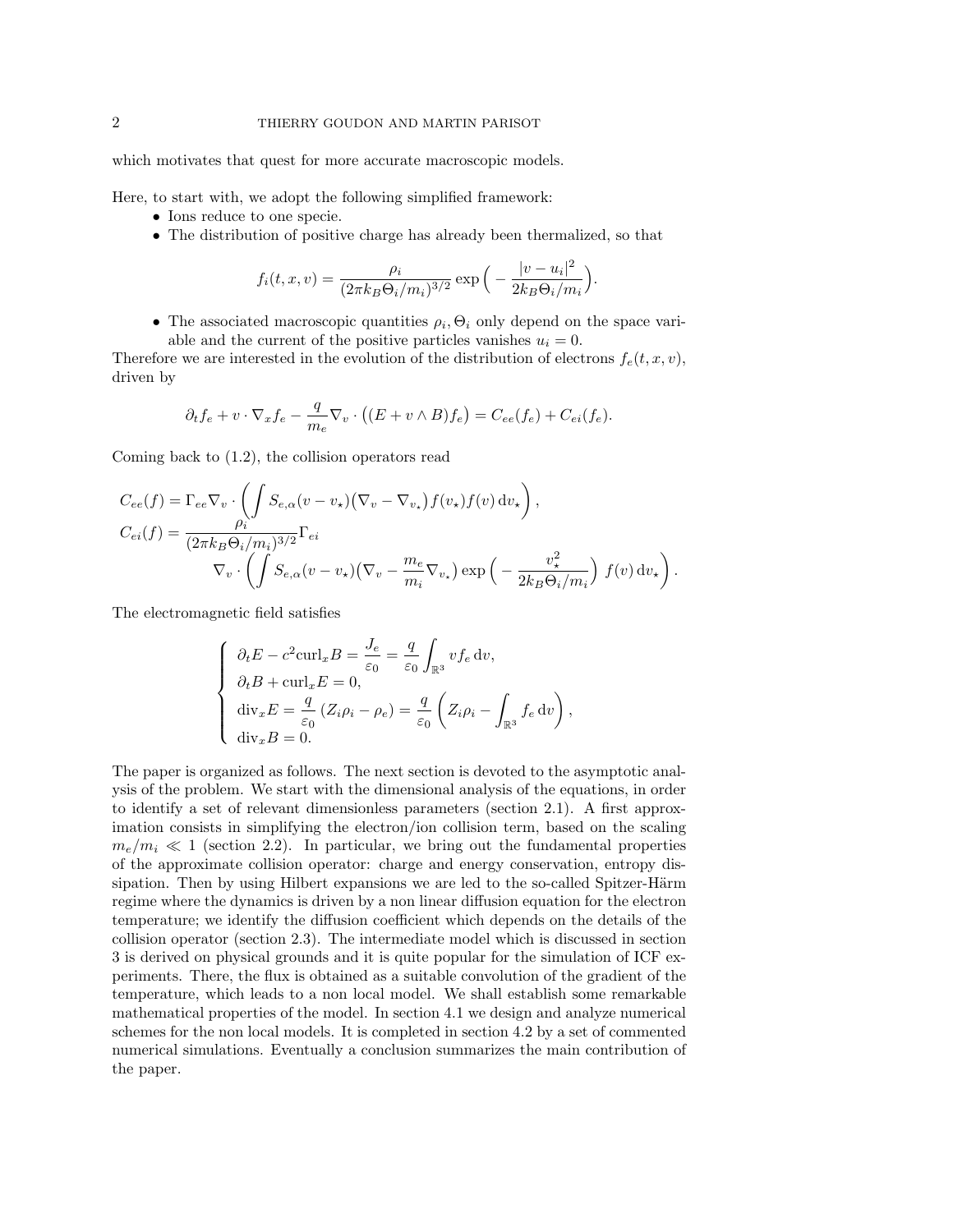## 2. The Spitzer-Härm regime.

2.1. Dimensional analysis. Let us write now the equations in dimensionless form. To this end, we introduce a particle reference density  $\bar{\rho}_e$  and a reference temperature  $\bar{\Theta}_e$ . Then,  $\sqrt{k_B \bar{\Theta}_e/m_e}$  defines the thermal velocity and  $k_B \bar{\Theta}_e/q$  defines a reference potential. We also need time and length units, T and L respectively. Then we define dimensionless variables by setting

$$
t = T t'
$$
,  $x = L x'$ ,  $v = \sqrt{\frac{k_B \overline{Q}_e}{m_e}} v'$ .

Next, we define the dimensionless density by

$$
f_e(t, x, v) = \frac{\overline{\rho}_e}{L^3 \left(\frac{k_B \overline{\Theta}_e}{m_e}\right)^{3/2}} f'(t', x', v'),
$$

while the electromagnetic field scales as follows

$$
E(t,x) = \frac{k_B \bar{\Theta}_e}{q} \frac{1}{L} E'(t',x'), \qquad B(t,x) = \frac{k_B \bar{\Theta}_e}{q} \frac{1}{Tc^2} B'(t',x').
$$

Note that

$$
\frac{k_B\bar{\Theta}_e}{q}\ \frac{1}{\mathcal{L}}\times\frac{q}{k_B\bar{\Theta}_e}\ \mathrm{T}c^2\sqrt{\frac{m_e}{k_B\bar{\Theta}_e}}=\frac{\mathrm{T}c^2}{\mathcal{L}}\sqrt{\frac{m_e}{k_B\bar{\Theta}_e}}
$$

measures the ratio of the electric force over the magnetic force. We also set

$$
\rho_i(x) = \frac{\bar{\rho}_i}{L^3} \rho'_i(x'), \qquad \Theta_i(x) = \bar{\Theta}_i \Theta'_i(x'),
$$

with  $\bar{\rho}_i$  and  $\bar{\Theta}_i$  reference values for the ion density and temperature respectively. Finally, typical length scales are defined by

$$
\begin{aligned} \text{Debye length:} \qquad \lambda_D &= \sqrt{\frac{\varepsilon_0 k_B \bar{\Theta}_e \ \textbf{L}^3}{q^2 \bar{\rho}_e}}, \\ \text{electron mean free path:} \qquad \ell = \frac{\varepsilon_0^2 \ k_B^2 \bar{\Theta}_e^2 \ \textbf{L}^3}{4 \pi \bar{\rho}_e q^4 \ln \Lambda}. \end{aligned}
$$

Up to a slight change of notation, the dimensionless equations read as follows:

$$
\partial_t f + \sqrt{\frac{k_B \bar{\Theta}_e}{m_e}} \frac{T}{L} v \cdot \nabla_x f - \sqrt{\frac{k_B \bar{\Theta}_e}{m_e}} \frac{T}{L} \nabla_v \cdot \left( \left( E + \sqrt{\frac{m}{k_B \bar{\Theta}_e}} \frac{L}{T} \frac{k_B \bar{\Theta}_e}{m c^2} v \wedge B \right) f \right)
$$
  
=  $TT_{ee} \frac{\bar{\rho}_e}{L^3} \left( \frac{m_e}{k_B \bar{\Theta}_e} \right)^{3/2} \left( C_{ee}(f) + Z_i C_{ei}(f) \right),$ 

with now (2.1)

$$
C_{ee}(f) = \nabla_v \cdot \left( \int_{\mathbb{R}^3} \Theta_e^{\alpha/2} \frac{\Pi_{v-v_\star}}{|v - v_\star|^{\alpha+1}} (\nabla_v - \nabla_{v_\star}) f(v_\star) f(v) dv_\star \right),
$$
  
\n
$$
C_{ei}(f) = \frac{Z_i \bar{\rho}_i}{\bar{\rho}_e} \left( \frac{m_i}{m_e} \frac{\bar{\Theta}_e}{\bar{\Theta}_i} \frac{1}{2\pi \Theta_i} \right)^{3/2} \rho_i
$$
  
\n
$$
\nabla_v \cdot \left( \int_{\mathbb{R}^3} \Theta_e^{\alpha/2} \frac{\Pi_{v-v_\star}}{|v - v_\star|^{\alpha+1}} (\nabla_v - \frac{m_e}{m_i} \nabla_{v_\star}) \exp\left( -\frac{m_i}{m_e} \frac{\bar{\Theta}_e}{\bar{\Theta}_i} \frac{v_\star^2}{2\Theta_i} \right) f(v) dv_\star \right),
$$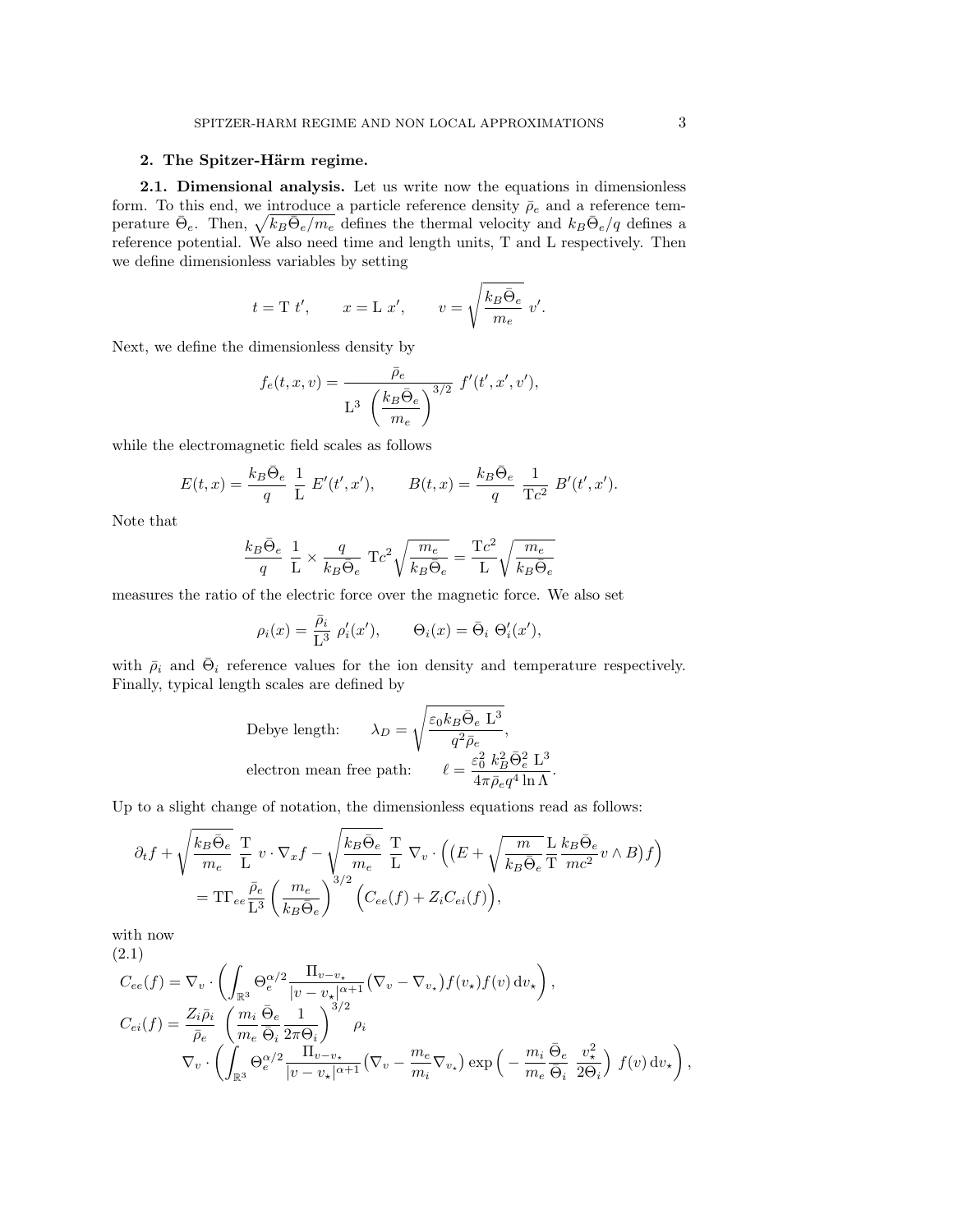coupled to the Maxwell system

$$
\partial_t E - \text{curl}_x B = \frac{q^2 \bar{\rho}_e T}{\varepsilon_0 L^2 \sqrt{k_B \bar{\Theta}_e m_e}} \int_{\mathbb{R}^3} v f dv,
$$

$$
\left(\frac{\text{L}}{\text{T}c}\right)^2 \partial_t B + \text{curl}_x E = 0,
$$

$$
\nabla_x \cdot B = 0,
$$

$$
\nabla_x \cdot E = \frac{q^2 \bar{\rho}_e}{\varepsilon_0 k_B \bar{\Theta}_e L} \left(\frac{Z_i \bar{\rho}_i}{\bar{\rho}_e} \rho_i - \int_{\mathbb{R}^3} f dv\right).
$$

The dynamics is therefore governed by the dimensionless parameters

$$
\frac{1}{\varepsilon} = \sqrt{\frac{k_B \bar{\Theta}_e}{m_e}} \ \frac{\text{T}}{\text{L}}, \qquad \eta = \sqrt{\frac{k_B \bar{\Theta}_e}{m_e}} \ \frac{1}{c},
$$

the ratio of the thermal velocity over the velocity unit defined by the time and length scales, and the ratio of the thermal velocity over the light speed, respectively;

$$
\frac{\mathcal{L}}{\lambda_D}, \qquad \frac{\mathcal{T}}{\tau},
$$

where the relaxation time

$$
\tau = \frac{\ell}{\sqrt{\frac{k_B \bar{\Theta}_e}{m_e}}}
$$

is the time necessary for the electron moving at speed  $\sqrt{\frac{k_B \bar{\Theta}_e}{m_e}}$  to travel the distance l and the mass ratio  $m_e/m_i$ , the temperature ratio  $\dot{\Theta}_e/\bar{\Theta}_i$  and the density ratio  $\overline{Z} = Z_i \overline{\rho}_i / \overline{\rho}_e$ . Indeed, we have

$$
(2.2) \quad \partial_t f + \frac{1}{\varepsilon} \ v \cdot \nabla_x f - \frac{1}{\varepsilon} \ \nabla_v \cdot \Big( \big( E + \varepsilon \ \eta^2 \ v \wedge B \big) f \Big) = \frac{T}{\tau} \Big( C_{ee}(f) + Z_i C_{ei}(f) \Big),
$$

and

(2.3)  
\n
$$
\partial_t E - \text{curl}_x B = -\frac{1}{\varepsilon} \left( \frac{\mathcal{L}}{\lambda_D} \right)^2 \int_{\mathbb{R}^3} v f dv,
$$
\n
$$
\varepsilon^2 \eta^2 \partial_t B + \text{curl}_x E = 0,
$$
\n
$$
\nabla_x \cdot B = 0,
$$
\n
$$
\nabla_x \cdot E = \left( \frac{\mathcal{L}}{\lambda_D} \right)^2 \left( \bar{Z} \rho_i - \int_{\mathbb{R}^3} f dv \right).
$$

Remark 2.1. *It can be convenient to rewrite*

$$
\lambda_D = \frac{1}{\omega_P} \sqrt{\frac{k_B \bar{\Theta}_e}{m_e}},
$$

*with*

$$
\omega_P=\sqrt{\frac{q^2\bar{\rho}_e}{\mathcal{L}^3m_e\varepsilon_0}},
$$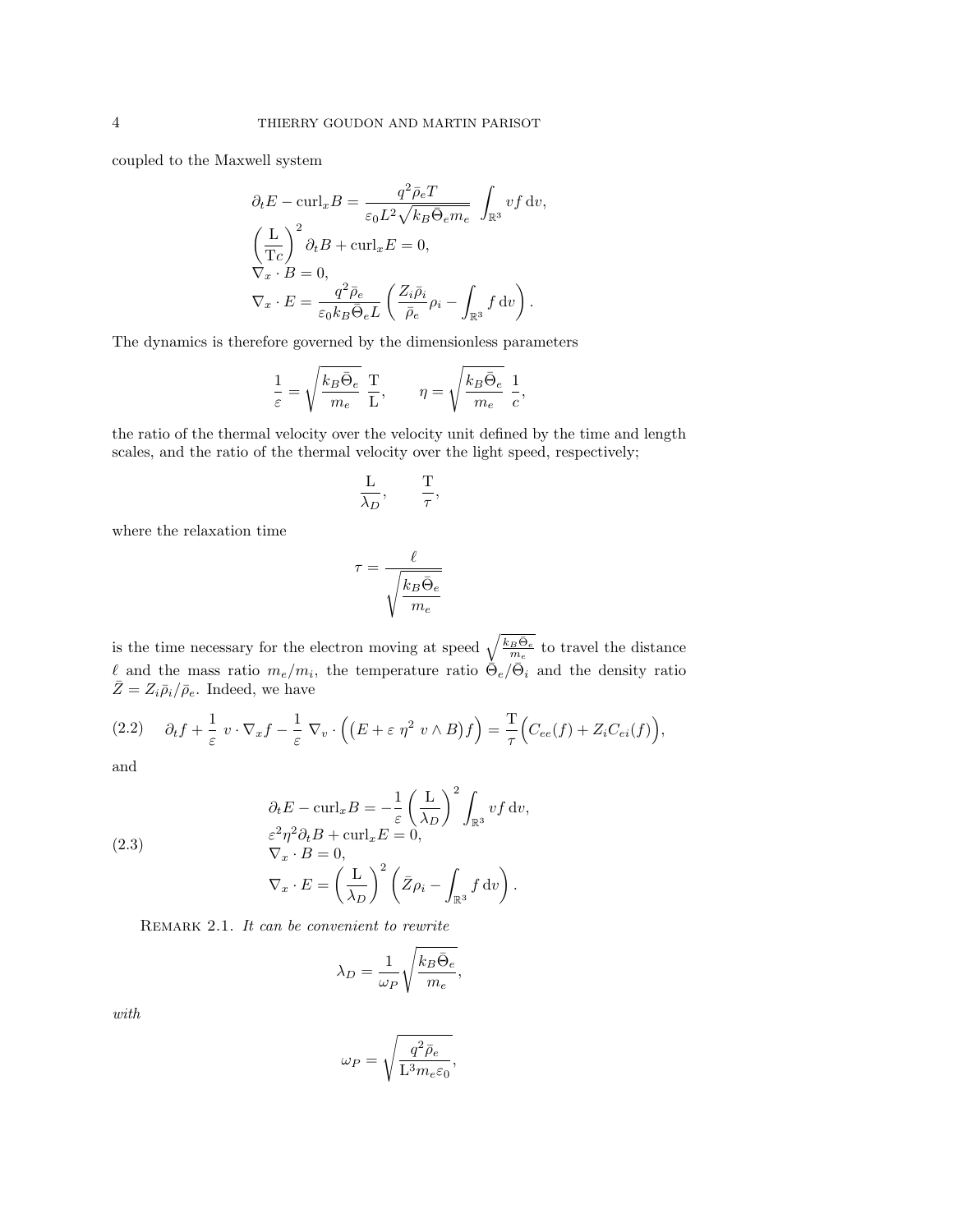*the plasma frequency, and*

$$
\ell = \lambda_D^2 \times \frac{1}{r_e} \times \frac{k_B \bar{\Theta}_e}{m_e ~c^2}
$$

*with*  $r_e = q^2/(\varepsilon_0 m_e c^2) \simeq 2.82.10^{-15}$  *m., the classical electron radius.* 

2.2. Approximation of the electron/ion collision operator; Conserved quantities and entropy dissipation. Taking into account  $m_e/m_i \ll 1$  and  $\Theta_e/\Theta_i$ fixed to a positive constant, the electron/ion collision operator simplifies to

(2.4) 
$$
\widetilde{C}_{ei}(f_e)(v) = \bar{Z} \; \rho_i \; \nabla_v \cdot \left(\Theta_e^{\alpha/2} \frac{\Pi_v}{|v|^{\alpha+1}} \nabla_v f(v)\right),
$$

see e. g. [24]. This approximation is often used in practice, and we adopt from now on to replace  $C_{ei}$  by  $C_{ei}$  in the kinetic equation (2.2). As a matter of fact, we observe that the system  $(2.2)$ -  $(2.3)$ , with the approximate operator  $(2.4)$ , conserves energy and dissipates the entropy.

PROPOSITION 2.1. *Let*  $(f, E, B)$  *be a (smooth enough) solution of*  $(2.2)–(2.3)$  *set on the whole space, with the approximate operator* (2.4)*. Then, we have*

$$
\frac{\mathrm{d}}{\mathrm{d}t} \left[ \int_{\mathbb{R}^3} \int_{\mathbb{R}^3} \frac{v^2}{2} f \, \mathrm{d}v \, \mathrm{d}x + \frac{1}{2} \left( \frac{\lambda_D}{L} \right)^2 \int_{\mathbb{R}^3} \left( E^2 + \varepsilon^2 \eta^2 B^2 \right) \mathrm{d}x \right] = 0,
$$

*and*

$$
\frac{\mathrm{d}}{\mathrm{d}t} \int_{\mathbb{R}^3} \int_{\mathbb{R}^3} f \ln(f) \, \mathrm{d}v \, \mathrm{d}x = \frac{T}{\tau} \int_{\mathbb{R}^3} \left( C_{ee}(f) + Z_i \widetilde{C}_{ei}(f) \right) \ln(f) \, \mathrm{d}v \, \mathrm{d}x \le 0.
$$

This statement is a consequence of the following fundamental properties of the collision operators.

LEMMA 2.2. Let  $C_{ee}$  and  $\tilde{C}_{ei}$  be defined by (2.1) and (2.4), respectively. We have

(2.5) 
$$
\int_{\mathbb{R}^3} C_{ee}(f) \begin{pmatrix} 1 \\ v \\ v^2 \end{pmatrix} dv = 0,
$$

(2.6) 
$$
\int_{\mathbb{R}^3} \widetilde{C}_{ei}(f) \begin{pmatrix} 1 \\ v^2 \end{pmatrix} dv = 0,
$$

$$
(2.7)
$$
\n
$$
\int_{\mathbb{R}^3} C_{ee}(f) \ln(f) dv = - \int_{\mathbb{R}^3} \Theta_e^{\alpha/2} \frac{\Pi_{v-v_\star}}{|v-v_\star|^{\alpha+1}} \left( \frac{\nabla_v f}{f}(v) - \frac{\nabla_{v_\star} f}{f}(v_\star) \right)
$$
\n
$$
\cdot \left( \frac{\nabla f}{f}(v) - \frac{\nabla f}{f}(v_\star) \right) f(v_\star) f(v) dv_\star dv
$$
\n
$$
= - \int_{\mathbb{R}^3} \left| \Pi_{v-v_\star} \left( \nabla_v - \nabla_{v_\star} \right) f(v) f(v_\star) \right|^2 \frac{\Theta_e^{\alpha/2} dv_\star dv}{|v-v_\star|^{\alpha+1} f(v) f(v_\star)}
$$
\n
$$
\leq 0,
$$

(2.8) 
$$
\int_{\mathbb{R}^3} \widetilde{C}_{ei}(f) \ln(f) dv = -4\overline{Z}\rho_i \int_{\mathbb{R}^3} \Theta_e^{\alpha/2} \frac{\Pi_v}{|v|^{\alpha+1}} \nabla_v \sqrt{f} \cdot \nabla_v \sqrt{f} dv
$$

$$
= -4\overline{Z}\rho_i \int_{\mathbb{R}^3} \frac{\Theta_e^{\alpha/2}}{|v|^{\alpha+1}} |\Pi_v \nabla_v \sqrt{f}|^2 dv \le 0.
$$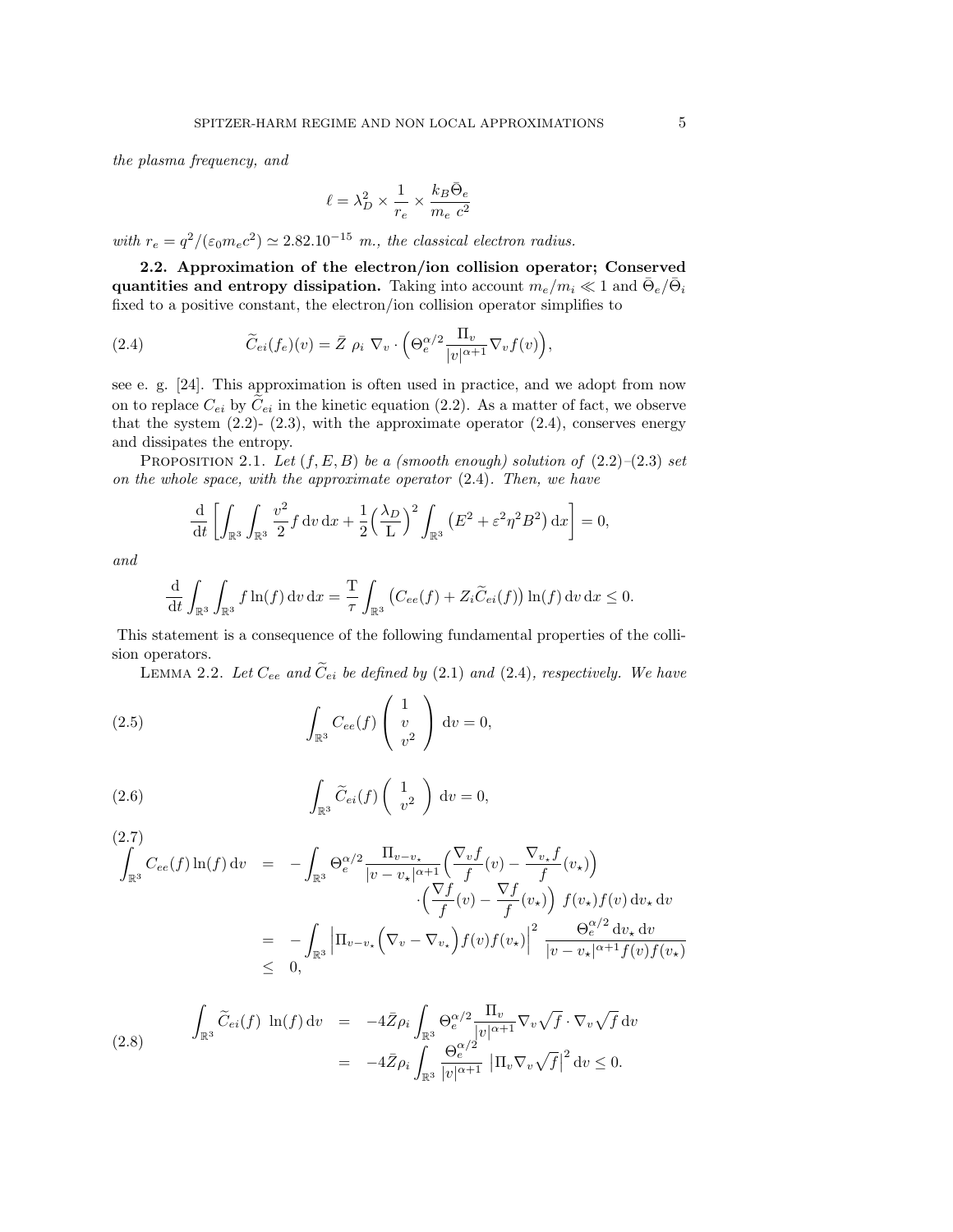*More precisely the entropy dissipation vanishes in* (2.7) *if and only if the distribution function is a Maxwellian*  $f(v) = \rho(2\pi\Theta_e)^{-3/2}e^{-|v-u|^2/2\Theta_e}$  for some  $\rho, \Theta_e \ge 0$ and  $u \in \mathbb{R}^3$ ; and the entropy dissipation vanishes in (2.8) if and only if the dis*tribution is isotropic:*  $f(v) = F(|v|)$ . Actually, we observe that  $\widetilde{C}_{ei}(\varphi(|v|)f(v)) =$  $\varphi(|v|) \ \widetilde{C}_{ei}(f(v)).$ 

*Proof.* The proof of  $(2.5)$ – $(2.8)$  follows by direct evaluation, using integration by parts and the fact that  $(\mathbb{I} - \frac{z \otimes z}{|z|^2})z = 0$ . Remark that the collision operator  $C_{ee} + Z_i \tilde{C}_{ei}$ does not preserve the momentum, but it preserves only mass and energy. However we observe that

$$
\int_{\mathbb{R}^3} \widetilde{C}_{ei}(f) v dv = -\bar{Z}\rho_i \int_{\mathbb{R}^3} \Theta_e^{\alpha/2} \frac{\Pi_v}{|v|^{\alpha+1}} \nabla_v f dv = -2\bar{n}\rho_i \Theta_e^{\alpha/2} \int_{\mathbb{R}^3} \frac{v}{|v|^{\alpha+3}} f dv
$$

which of course vanishes when f is isotropic. In the Maxwellian molecules case ( $\alpha =$  $-3$ , the momentum variation is proportional to the current density :

$$
\int_{\mathbb{R}^3} \widetilde{C}_{ei}(f) v \, dv \Big|_{\alpha = -3} = -2 \frac{\overline{Z} \rho_i}{\Theta_e^{3/2}} \int_{\mathbb{R}^3} v f \, dv.
$$

Clearly the collision operator  $C_{ee}$  (resp.  $C_{ei}$ ) and the entropy dissipation vanish when *f* is a Maxwellian (resp. isotropic function). Let us prove the reverse implication. Saying that the entropy dissipation associated to the electron–electron collisions vanishes means that  $\frac{1}{f(v)f(v_*)}(\nabla_v - \nabla_{v_*})f(v)f(v_*) = \nabla_v \ln(f(v)) - \nabla_{v_*} \ln(f(v_*))$  is proportional to  $v - v_{\star}$  (which means that it is equal to  $\alpha(v, v_{\star})(v - v_{\star})$  for some scalar function  $\alpha$ ). Let us set  $g(v) = \ln(f(v))$ . Clearly any affine function  $b \cdot v + c$ , with  $b \in \mathbb{R}^3$ ,  $c \in \mathbb{R}$ , satisfies this relation. Possibly at the price of adding such a function we assume from now on that  $\nabla_v g(0) = 0$ . In particular, we obtain  $\nabla_v g(v) = \tilde{\alpha}(v)v, \tilde{\alpha}(v) \in \mathbb{R}$ . Writing  $g(v) = \tilde{g}(|v|^2/2, v/|v|)$  it implies that  $\tilde{g}$  does not depend on the second argument, hence  $g(v) = \tilde{g}(|v|^2/2)$  is radially symmetric. (By the way, it proves that the entropy dissipation of the electron–ion collision operator vanishes only if *f* is isotropic.) Therefore, we are led to  $v(\alpha(v, v_*) - \tilde{g}'(|v|^2/2)) - v_*(\alpha(v, v_*) - \tilde{g}'(|v_*|^2/2)) = 0.$  Up to the negligible set in  $\mathbb{R}^3 \times \mathbb{R}^3$  where *v* and  $v_*$  are colinear, this relation implies that  $\tilde{g}'(|v|^2/2) = \tilde{g}'(|v_*|^2/2)$  is constant, hence  $\tilde{g}(|v|^2/2) = a|v|^2$ ,  $a \in \mathbb{R}$ . We conclude that the functions that make the electron–electron entropy dissipation vanish are given by  $f(v) = \exp(a|v|^2 + b \cdot v + c)$  (with  $a < 0$  to guaranty integrability), which can be recast as  $\rho(2\pi\Theta_e)^{-3/2}e^{-|v-u|^2/2\Theta_e}$ , with a suitable relation  $(a, b, c) \mapsto (\rho, u, \Theta_e)$ . Г

Based on  $(2.5)$  and  $(2.6)$ , we can look at the first three moments of the equation (1.1). Using charge density, current density and temperature definition, we have : (2.9)

$$
\begin{cases}\n\partial_t \rho + \frac{1}{\varepsilon} \nabla_x \cdot (\rho u) = 0, \\
\rho \left( \partial_t u + \frac{1}{\varepsilon} \left( u \cdot \nabla_x \right) u \right) + \frac{1}{\varepsilon} \nabla_x \cdot \mathsf{P} = \frac{\mathsf{T}}{\tau} Z_i \int_{\mathbb{R}^3} v \widetilde{C}_{ei}(f) dv - \frac{1}{\varepsilon} \rho \left( E + \varepsilon \eta^2 u \wedge B \right), \\
\partial_t \left( 3\rho \Theta_e + \rho u^2 \right) + 2 \nabla_x \cdot \mathsf{Q} + \frac{1}{\varepsilon} \nabla_x \cdot (3\rho \Theta_e u + 2 \mathsf{P} u) = -2\rho E \cdot u - \nabla_x \cdot (\rho u^2 u),\n\end{cases}
$$

coupled with equations (2.3). These equations are not closed since the pressure tensor P and the heat flux Q are defined by

$$
\mathsf{P} = \int_{\mathbb{R}^3} (v - u) \otimes (v - u) f \, \mathrm{d}v, \qquad \mathsf{Q} = \frac{1}{2\varepsilon} \int_{\mathbb{R}^3} |v - u|^2 (v - u) f \, \mathrm{d}v
$$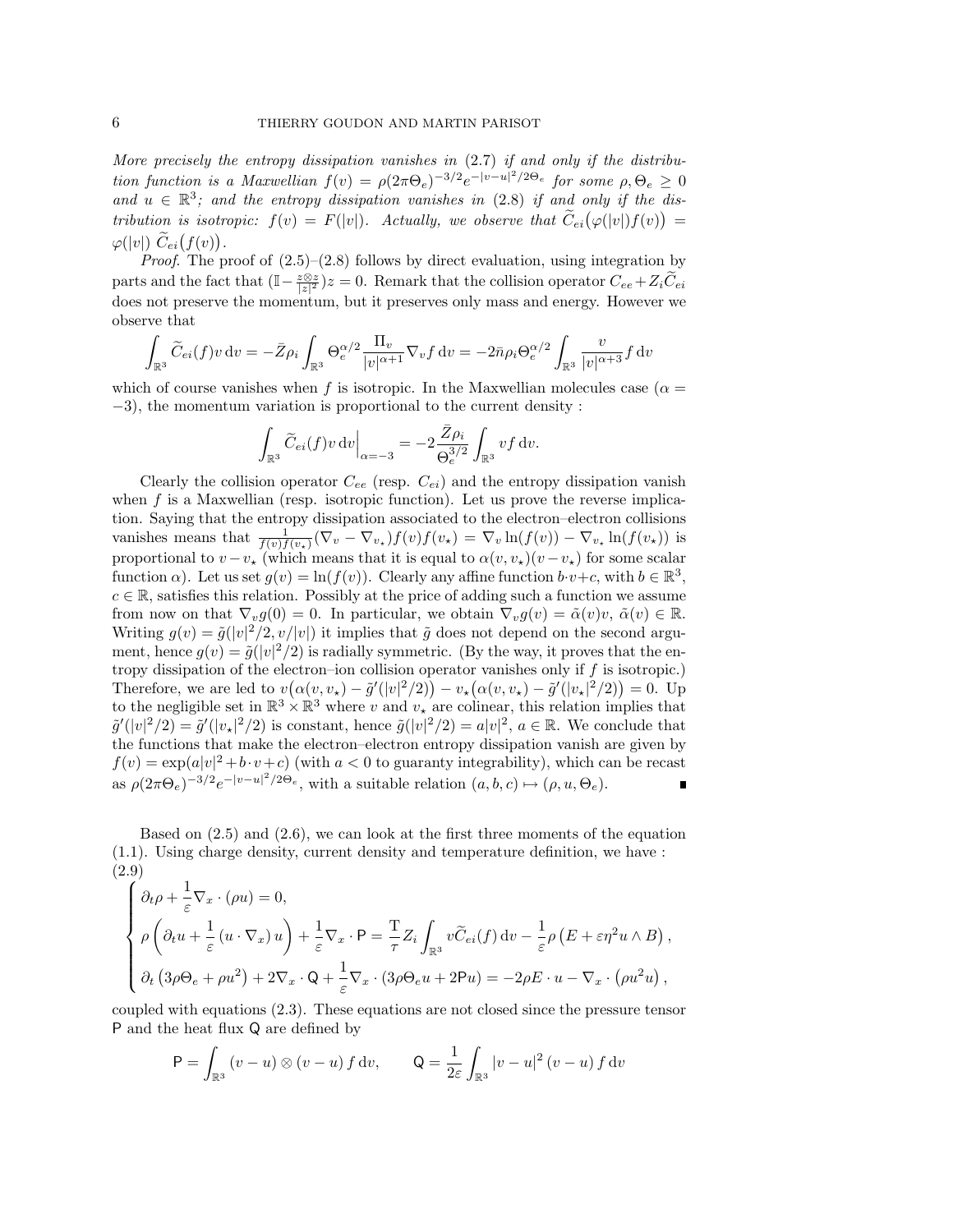respectively. The system also involves the microscopic distribution function through the integral term  $\int v\tilde{C}_{ei}(f) dv$ . These terms in general cannot be expressed by means of the low order moments and the macroscopic quantities  $\rho, u, \Theta_e$ .

2.3. Asymptotic regime: Hilbert expansion. The asymptotic regime we are interested in assumes

$$
\varepsilon \ll 1
$$
,  $\lambda_{\varepsilon} = \frac{\lambda_D}{L} \ll 1$ ,  $\frac{\tau}{T} \simeq \varepsilon^2 \ll 1$ ,

while  $\eta$ ,  $Z_i$  and  $\overline{Z}$  are kept fixed. We are thus concerned with the behavior of the solutions of

$$
\partial_t f + \frac{1}{\varepsilon} v \cdot \nabla_x f - \frac{1}{\varepsilon} \nabla_v \cdot \left( (E + \varepsilon \eta^2 v \wedge B) f \right) = \frac{1}{\varepsilon^2} \Big( C_{ee}(f) + Z_i \widetilde{C}_{ei}(f) \Big),
$$
  
\n
$$
\partial_t E - \text{curl}_x B = -\frac{1}{\varepsilon \lambda_\varepsilon^2} \int_{\mathbb{R}^3} v f \, dv,
$$
  
\n
$$
\varepsilon^2 \eta^2 \partial_t B + \text{curl}_x E = 0,
$$
  
\n
$$
\nabla_x \cdot B = 0,
$$
  
\n
$$
\nabla_x \cdot E = \frac{1}{\lambda_\varepsilon^2} \Big( \bar{Z} \rho_i - \int_{\mathbb{R}^3} f \, dv \Big),
$$

with  $\varepsilon \to 0$  and  $\lambda_{\varepsilon} \to 0$ , the other parameters being fixed. As it will be detailed below, in this regime the system (2.9) reduces to

(2.10) 
$$
\rho = \bar{Z}\rho_i, \qquad \partial_t \Theta + \frac{2\nabla_x \cdot Q}{3\rho} = 0,
$$

where the flux  $Q$  is proportional to the gradient of a certain power of  $\Theta$ , hence a non linear diffusion equation for the electron temperature. Relevant intermediate models can be thought of as closure relations defining the flux  $Q$  by means of  $\Theta$ .

Of course, we have in mind the Landau-Fokker-Planck operator (2.1) and the approximate operator (2.4) which are the most relevant for the application to plasma physics. But it is worth bringing out the key assumptions on the collisions operators which are needed to derive the asymptotic models, without specializing too much. The basic assumptions state as follows

- A1)  $C_{ee}(f)$  vanishes if and only if f is a Maxwellian,  $\widetilde{C}_{ei}(f)$  vanishes if and only if *f* is isotropic,  $(C_{ee} + Z_iC_{ei})(f)$  vanishes if and only if *f* makes the two vanish, which means that  $f$  is a centered Maxwellian,
- A2)  $\int_{\mathbb{R}^3} C_{ee}(f) (1, v, v^2) dv = 0$ ,  $\int_{\mathbb{R}^3} \widetilde{C}_{ei}(f) (1, v^2) dv = 0$ ,
- A3)  $\int_{\mathbb{R}^3} C_{ee}(f) \ln(f) dv \leq 0$ ,  $\int_{\mathbb{R}^3} \widetilde{C}_{ei}(f) \ln(f) dv \leq 0$ .

Clearly, Proposition 2.1 holds for any operators satisfying  $(A2)$ – $(A3)$ . We refer to Lemma 2.2 for the case of  $(2.1)$  and  $(2.4)$ . It is interesting to consider other operators like e. g.

*•* Boltzmann operator

$$
C_{ee}^B(f) = \int_{\mathbb{R}^3 \times \mathbb{S}^2} B(|v - v_\star|, (v - v_\star) \cdot \omega) \left( f(v_\star') f(v') - f_\star(v_\star) f(v) \right) d\omega \, dv_\star,
$$

with  $v' = v - \omega(v - v_\star) \cdot \omega$ ,  $v'_\star = v_\star + \omega(v - v_\star) \cdot \omega$  and  $d\omega$  is the normalized mesure on  $\mathbb{S}^2$ .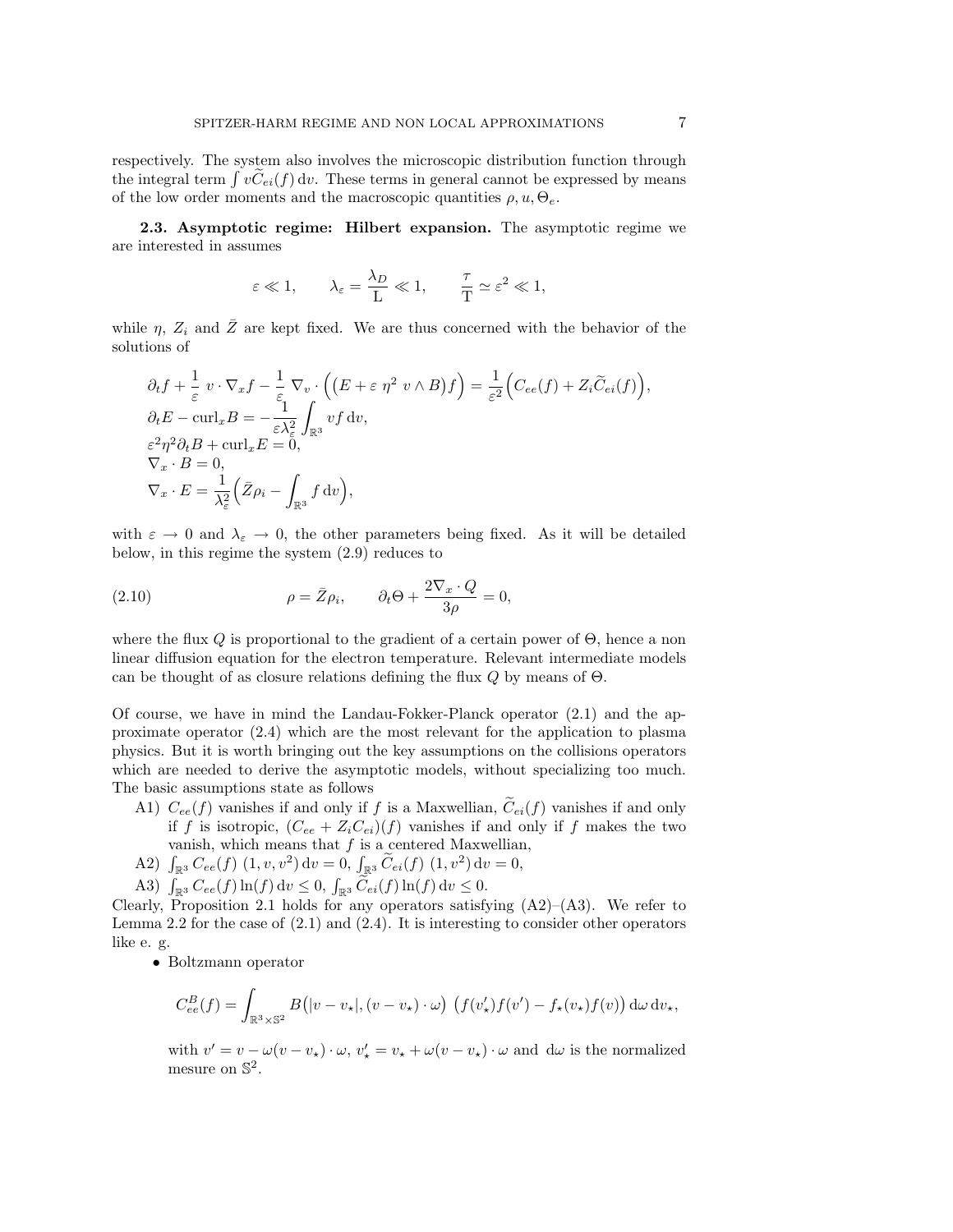*•* BGK operator

$$
C_{ee}^{BGK}(f) = \frac{M[f] - f}{\tau_{ee}(\rho, \Theta)}, \qquad M[f](v) = \frac{\rho}{(2\pi\Theta)^{3/2}} e^{-|v - u|^2/2\Theta}
$$

with  $(\rho, \rho u, \rho u^2 + 3\rho \Theta) = \int_{\mathbb{R}^3} (1, v, v^2) f dv.$ 

*•* Fokker-Planck operator

$$
C_{ee}^{FP}(f) = \nabla_v \cdot ((v - u)f + \Theta \nabla_v f).
$$

Similarly, the electron-ion operator (2.4) could be replaced by the following simplified Boltzmann operator

$$
\widetilde{C}_{ei}^R(f)(v) = \frac{1}{\tau_{ei}(\rho,\Theta,|v|)} \Big(\int_{\mathbb{S}^2} f(|v|\omega) \,d\omega - f(v)\Big),\,
$$

where  $\tau_{ei}$  is a positive function. This expression can be obtained from the Boltzmann operator for electron-ion collision in the asymptotic  $m_e/m_i \ll 1$ , see [10, 16].

We obtain (formally) the asymptotic equation by developing the solution in power series of  $\varepsilon$ :

$$
f(t, x, v) = \sum_{j} \varepsilon^{j} F_{j}(t, x, v)
$$

and identifying terms that arise in the equation with the same power of  $\varepsilon$ . At leading order we get

$$
(C_{ee} + Z_i \widetilde{C}_{ei})(F_0) = 0.
$$

Therefore, the leading term is a centered Maxwellian, by (A1). Moreover, by using  $\lambda_\varepsilon\ll 1,$  the Maxwell system leads to the quasi-neutrality relations

(2.11) 
$$
\rho = \int F_0 dv = \bar{Z} \rho_i, \qquad J = \int v F_0 dv = 0.
$$

We conclude that

$$
F_0(t, x, v) = \frac{\rho(x)}{(2\pi\Theta(t, x))^{3/2}} \exp\left(-\frac{v^2}{2\Theta(t, x)}\right), \qquad \rho = \bar{Z}\rho_i.
$$

Hence the goal is to determine the evolution equation satisfied by the temperature  $\Theta$ .

To this end, for  $\rho$  and  $\Theta$  positive, we set  $M_{\rho,\Theta}(v) = \frac{\rho}{(2\pi\Theta)^{3/2}} e^{-v^2/2\Theta}$  and we introduce the linearized operator

$$
L_{\rho,\Theta}f(v) = \frac{\mathrm{d}}{\mathrm{d}z}(C_{ee} + Z_i \widetilde{C}_{ei})(M_{\rho,\Theta} + zf)(v)\Big|_{z=0}.
$$

Owing to assumptions  $(A1)$ - $(A3)$ , we observe that the linearized operator satisfies

$$
\int_{\mathbb{R}^3} \left( \begin{array}{c} 1 \\ v^2 \end{array} \right) L_{\rho,\Theta} f(v) dv = 0,
$$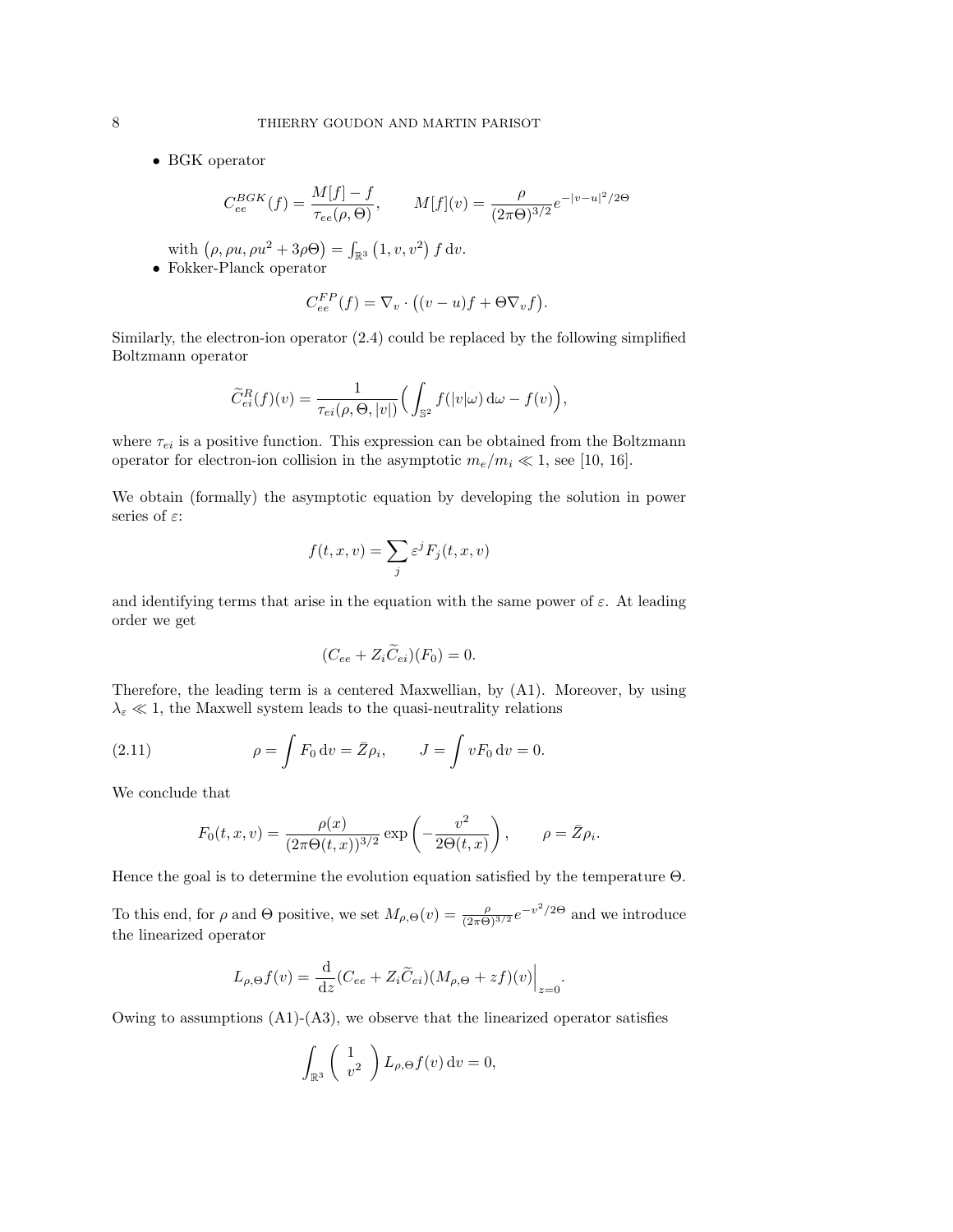and

$$
\int_{\mathbb{R}^3}\frac{f}{M_{\rho,\Theta}}\,L_{\rho,\Theta}f(v)\,\mathrm{d} v=\frac{1}{2}\frac{\,\mathrm{d}^2}{\,\mathrm{d} z^2}\int_{\mathbb{R}^3}(C_{ee}+Z_i\widetilde C_{ei})(M_{\rho,\Theta}+zf)\ln(M_{\rho,\Theta}+zf)\,\mathrm{d} v\Big|_{z=0}\leq 0.
$$

Differentiating  $(C_{ee} + Z_i \tilde{C}_{ei})(M_{\rho,\Theta}) = 0$  with respect to  $\rho$  and  $\Theta$  we observe that  $L_{\rho,\Theta}\left(\left[\frac{\rho}{\rho}+\frac{\theta}{2\Theta}\left(\frac{v^2}{\Theta}-\frac{3}{2}\right)\right]M_{\rho,\Theta}\right) = 0$  for any  $\rho$  and  $\theta$ . We slightly strengthen these properties that follow from (A1-A3) by requiring

B1)  $\text{Ker}(L_{\rho,\Theta}) = \text{Span}(M_{\rho,\Theta}, v^2 M_{\rho,\Theta}).$ 

It is satisfied by most of the classical collision operators, which furthermore are usually self-adjoint. For the Landau-Fokker-Planck operator (2.1) and (2.4) we have

$$
L_{\rho,\Theta}f(v) = \nabla_v \cdot \int \Theta^{\alpha/2} \frac{\Pi_{v-v_{\star}}}{|v-v_{\star}|^{\alpha+1}} M_{\rho,\Theta}(v) M_{\rho,\Theta}(v_{\star})
$$
  
\n
$$
\times \left( \nabla_v \frac{f}{M_{\rho,\Theta}}(v) - \nabla_{v_{\star}} \frac{f}{M_{\rho,\Theta}}(v_{\star}) \right) dv_{\star}
$$
  
\n
$$
+ Z_i \bar{\rho} \Theta^{\alpha/2} \nabla_v \cdot \left( \frac{\Pi_v}{|v|^{\alpha+1}} \nabla_v f \right).
$$

Observe that

$$
\begin{split} &-\int \frac{f}{M_{\rho,\Theta}}\, L_{\rho,\Theta} f \, \mathrm{d} v \\ & = \frac{\Theta^{\alpha/2}}{2} \int \Big|\Pi_{v-v_\star} \Big(\nabla_v \frac{f}{M_{\rho,\Theta}}(v) - \nabla_{v_\star} \frac{f}{M_{\rho,\Theta}}(v_\star)\Big)\Big|^2\, \frac{M_{\rho,\Theta}(v) M_{\rho,\Theta}(v_\star) \, \mathrm{d} v_\star \, \mathrm{d} v}{|v-v_\star|^{\alpha+1}} \\ & \quad + Z_i \rho \Theta^{\alpha/2} \int \frac{\Pi_v}{|v|^{\alpha+1}} \nabla_v \frac{f}{M_{\rho,\Theta}} \cdot \nabla_v \frac{f}{M_{\rho,\Theta}} \, \mathrm{d} v. \end{split}
$$

Coming back to the Hilbert expansion, we obtain

(2.12) 
$$
L_{\rho,\Theta}F_1 = v \cdot \nabla_x F_0 + E \cdot \nabla_v F_0
$$

$$
= v F_0(t, x, v) \cdot \left(\frac{\nabla_x \rho}{\rho} - \frac{3}{2} \frac{\nabla_x \Theta}{\Theta} + \frac{E}{\Theta}\right) + v \frac{v^2}{2} F_0(t, x, v) \cdot \frac{\nabla_x \Theta}{\Theta^2},
$$

with  $F_0(t, x, v) = M_{\rho(x), \Theta(t, x)}(v)$ . Bearing in mind (A2), we remark that the zeroth and second moments of  $v \cdot \nabla_x F_0 + E \cdot \nabla_v F_0$  vanish so that (2.12) makes sense. We need further assumptions:

B2) For any  $\Phi$  verifying  $\int_{\mathbb{R}^3} \Phi dv = \int_{\mathbb{R}^3} v^2 \Phi dv = 0$ , there exists a unique  $\Gamma$  such that  $L_{\rho,\Theta} \Gamma = \Phi$  with the constraints  $\int_{\mathbb{R}^3} \Gamma dv = \int_{\mathbb{R}^3} v^2 \Gamma dv = 0.$ 

This assumption has the flavor of the Fredholm alternative that would identify the range Ran( $L_{\rho,\Theta}$ ) to the orthogonal to the kernel Span( $M_{\rho,\Theta}$ ,  $v^2 M_{\rho,\Theta}$ ). Note however that proving that  $\text{Ran}(L_{\rho,\Theta})$  is closed depends on the collision kernels. It is satisfied when the collision operator satisfies the following spectral gap inequality: there exists  $\lambda_{\rho,\Theta} > 0$  such that

(2.13) 
$$
- \int_{\mathbb{R}^3} L_{\rho,\Theta} F \frac{F}{M_{\rho,\Theta}} dv \ge \lambda_{\rho,\Theta} \int_{\mathbb{R}^3} \frac{|F|^2}{M_{\rho,\Theta}} dv
$$

holds for any *F* verifying  $\int_{\mathbb{R}^3} F \, dv = \int_{\mathbb{R}^3} v^2 F \, dv = 0$ . Typically it holds for the BGK operator or the Boltzmann operator in the case of Maxwell molecules or hard potentials with an angular cutoff, see  $[7]$ , and we refer to  $[11]$  for the Landau-Fokker-Planck operator. The case of soft potentials imposes to work with suitable weighted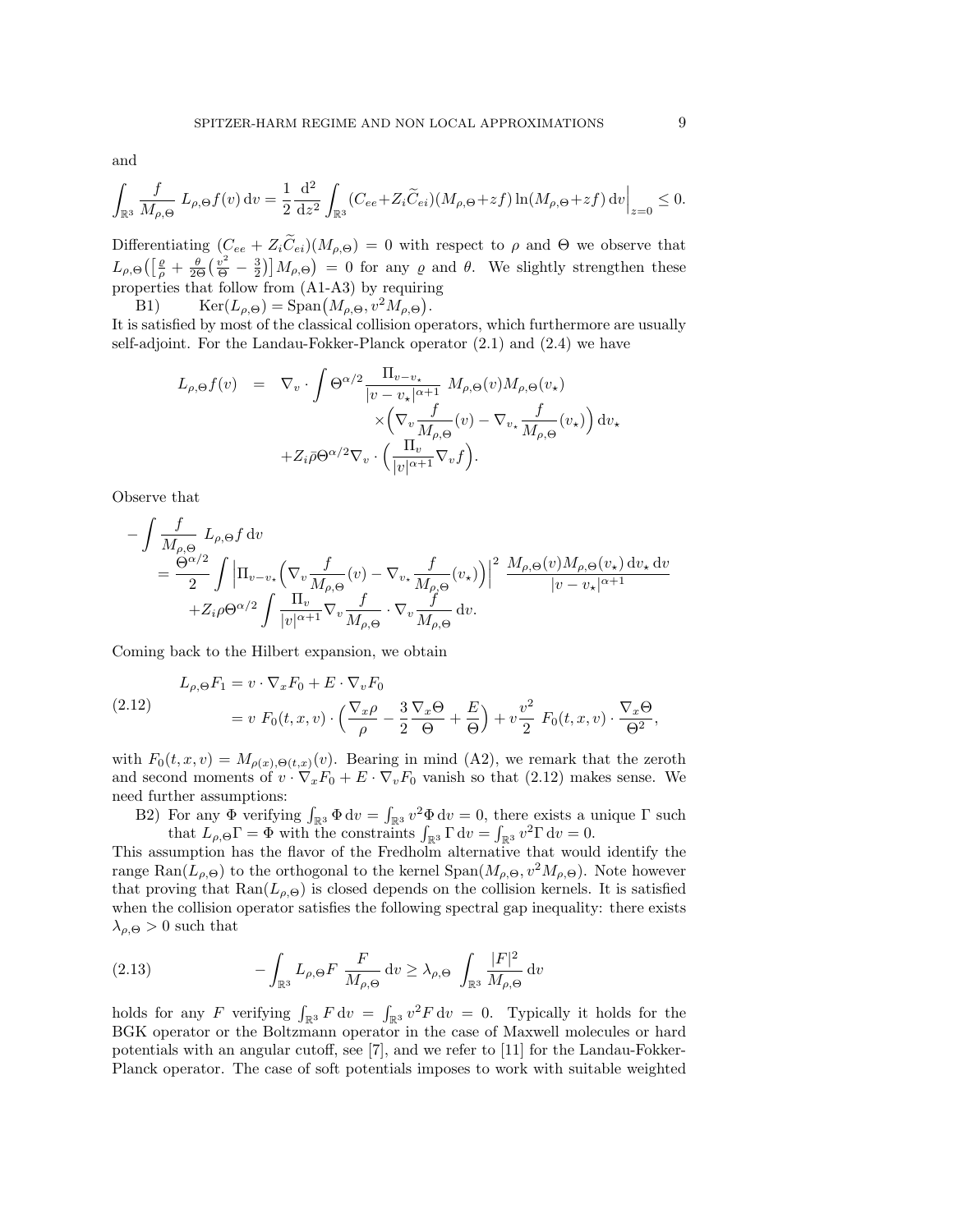spaces and the proofs involve quite intricate arguments, see [15]. In appendix A.1, we detail the arguments for the Landau-Fokker-Planck operator by using the fine estimates derived in [1, 17, 25]. For the time being, we do not detail the functional difficulties associated to  $(B2)$ . The useful consequence of  $(B2)$  relies on the fact that there exist (vector valued) functions  $G_{\rho,\Theta}$  and  $H_{\rho,\Theta}$  verifying  $L_{\rho,\Theta}G_{\rho,\Theta} = vM_{\rho,\Theta}(v)$ and  $L_{\rho,\Theta}H_{\rho,\Theta} = v v^2 M_{\rho,\Theta}(v)$ . As a matter of fact, we observe that the matrices  $\int v \otimes G_{\rho,\Theta} dv$  and  $\int vv^2 \otimes H_{\rho,\Theta} dv$  are negative definite, since we can rewrite

$$
\int v \otimes G_{\rho,\Theta} dv = \int L_{\rho,\Theta}(G_{\rho,\Theta}) \otimes G_{\rho,\Theta} \frac{dv}{M_{\rho,\Theta}}
$$

and

$$
\int vv^2 \otimes H_{\rho,\Theta} \, \mathrm{d}v = \int L_{\rho,\Theta}(H_{\rho,\Theta}) \otimes H_{\rho,\Theta} \frac{\mathrm{d}v}{M_{\rho,\Theta}}
$$

which are negative matrices by virtue of the dissipation properties  $(2.7)$  and  $(2.8)$ . Furthermore, using symmetry and homogeneity arguments, we can derive simpler formulae.

Lemma 2.3. *We suppose that the collision operator satisfies the following properties:*

- *i*)  $L_{\rho,\Theta} f = \rho L_{1,\Theta} f$ ,
- *ii*) denoting  $\tau_{\Theta}$  the application defined by  $\tau_{\Theta} f(v) = f(\sqrt{\Theta}v)$ , we have  $\tau_{\Theta}(L_{1,\Theta}(f)) =$  $\frac{1}{\Theta^{3/2}} L_{1,1}(\tau_{\Theta} f),$

*iii) for any isometry*  $R \in O(\mathbb{R}^3)$ *, we have*  $L_{1,\Theta}(f \circ R) = L_{1,\Theta}(f) \circ R$ *. Then, there exists functions*  $g, h : \mathbb{R}^+ \to \mathbb{R}$  *such that* 

$$
G_{\rho,\Theta}(v) = g\left(\frac{|v|}{\sqrt{\Theta}}\right) v e^{-v^2/2\Theta},
$$

*and*

(2.14) 
$$
H_{\rho,\Theta}(v) = \Theta \ h(|v|/\sqrt{\Theta}) \ v \ e^{-v^2/2\Theta}.
$$

*Consequently, there exists some constants*  $q_1, q_2, q_3, q_4$ *, with*  $q_1 > 0$ *,*  $q_4 > 0$  *such that* 

$$
\int v \otimes G_{\rho,\Theta} dv = -q_1 \Theta^{5/2} \mathbb{I}, \qquad \int v v^2 \otimes G_{\rho,\Theta} dv = -q_2 \Theta^{7/2} \mathbb{I},
$$

$$
\int v \otimes H_{\rho,\Theta} dv = -q_3 \Theta^{7/2} \mathbb{I}, \qquad \int v v^2 \otimes H_{\rho,\Theta} dv = -q_4 \Theta^{9/2} \mathbb{I}.
$$

*Proof.* By i), the equation defining  $G_{\rho,\Theta}$  becomes  $L_{1,\Theta}G_{\rho,\Theta} = vM_{1,\Theta}(v)$ . We deduce that it does not depend on  $\rho$ . Next, ii) yields  $L_{1,1}(\frac{1}{\sqrt{\Theta}}\tau_{\Theta}G_{\rho,\Theta})(v) = vM_{1,1}(v)$ which means  $G_{\rho,\Theta}(v) = \sqrt{\Theta} G_{1,1}(v/\sqrt{\Theta})$ . Eventually, repeating the arguments in [12, Lemma 3], iii) implies  $G_{1,1}(v) = v g(|v|) M_{1,1}(v)$ . Similar reasoning applies for  $H_{\rho,\Theta}$ . Now, we compute

$$
\int v \otimes G_{\rho,\Theta} dv = \int v \otimes v g\left(\frac{|v|}{\sqrt{\Theta}}\right) e^{-v^2/2\Theta} dv = \Theta^{5/2} \int v \otimes v g(|v|) e^{-v^2/2} dv,
$$
  

$$
\int v v^2 \otimes G_{\rho,\Theta} dv = \Theta^{7/2} \int v \otimes v v^2 g(|v|) e^{-v^2/2} dv,
$$
  

$$
\int v \otimes H_{\rho,\Theta} dv = \Theta^{7/2} \int v \otimes v h(|v|) e^{-v^2/2} dv,
$$
  

$$
\int v v^2 \otimes H_{\rho,\Theta} dv = \Theta^{9/2} \int v \otimes v v^2 h(|v|) e^{-v^2/2} dv.
$$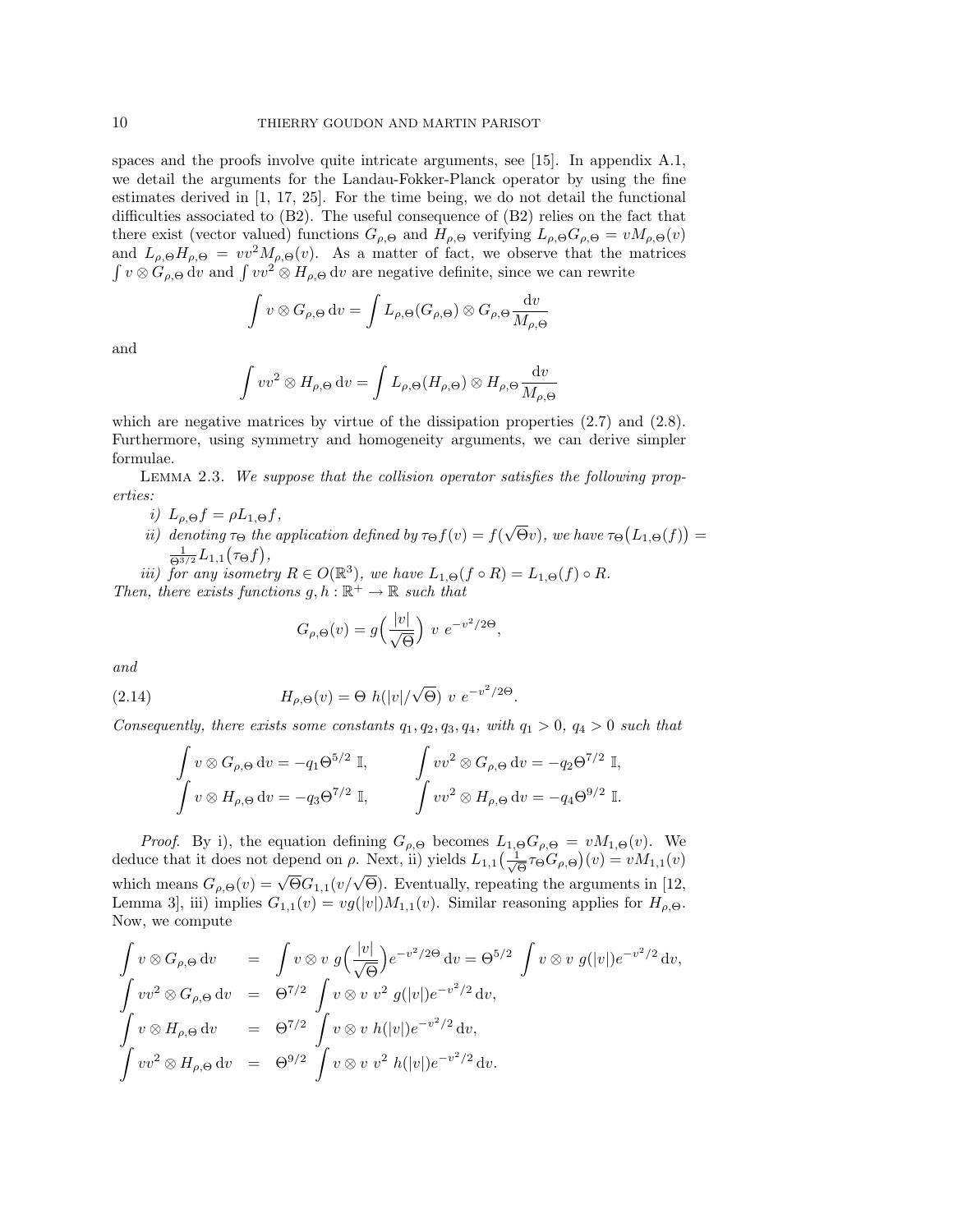The matrices in the right hand side are clearly diagonal and we set  $q_1 = -\frac{1}{3} \int v^2 g(|v|) e^{-v^2/2} dv$ ,  $q_2 = -\frac{1}{3} \int v^4 g(|v|) e^{-v^2/2} dv$ ,  $q_3 = -\frac{1}{3} \int v^2 h(|v|) e^{-v^2/2} dv$  and  $q_4 = -\frac{1}{3} \int v^4 g(|v|) e^{-v^2/2} dv$ . As discussed above, *q*<sup>1</sup> and *q*<sup>4</sup> are positive as a consequence of the dissipation properties of the collision operator.

We postpone to appendix A.2 the proof of the following claim which makes the previous statement relevant for our purpose.

Lemma 2.4. *The assumptions of Lemma 2.3 hold for the operators* (2.1) *and* (2.4)*.* Having disposed of these preliminaries, we go back to the equation (2.12). We remind that  $F_0(t, x, v) = M_{\rho(x), \Theta(t, x)}$  is the Maxwellian with density  $\rho(x)$  and temperature  $\Theta(t, x)$ . The functions *G* and *H* we consider are actually parameterized by *t, x*. Therefore, we get

$$
F_1(t, x, v) = G_{\rho, \Theta}(t, x, v) \cdot \left(\frac{\nabla_x \rho}{\rho} - \frac{3}{2} \frac{\nabla_x \Theta}{\Theta} + \frac{E}{\Theta}\right)(t, x) + H_{\rho, \Theta}(t, x, v) \cdot \frac{\nabla_x \Theta}{\Theta^2}(t, x).
$$

Now the electric field has to be determined by the constraint of vanishing current. Indeed, the Maxwell equation tells us that

$$
\lambda_{\varepsilon}^{2} \left( \partial_{t} E - \text{curl}_{x} B \right) = \mathcal{O}(\lambda_{\varepsilon}^{2})
$$
  
= 
$$
- \int \frac{v}{\varepsilon} f \, dv \simeq - \int v F_{1} \, dv.
$$

Hence, we impose

$$
\int v F_1 \, \mathrm{d} v = 0
$$

which yields the following definition of the asymptotic electric field

$$
E(t,x) = -\Theta(t,x) \left( \left( \frac{\nabla_x \rho}{\rho} - \frac{3}{2} \frac{\nabla_x \Theta}{\Theta} \right)(t,x) + \left( \int v \otimes G_{\rho,\Theta}(t,x,v) dv \right)^{-1} \int v \otimes H_{\rho,\Theta}(t,x,v) dv \frac{\nabla_x \Theta}{\Theta^2}(t,x) \right).
$$

Having obtained the expression of the corrector  $F_1$ , we use the compatibility condition for the relation

$$
L_{\rho,\Theta}F_2 + R_{ee}(F_1) = \partial_t F_0 + v \cdot \nabla_x F_1 - E \cdot \nabla_v F_1
$$

with  $R_{ee}$  the second derivative of  $C_{ee}$  evaluated at  $M_{\rho,\Theta}$ . (The magnetic field effect disappears at this order.)

The energy conservation leads to the evolution equation for the temperature. Indeed, we have

$$
\partial_t \int v^2 F_0 \, \mathrm{d}v = -\nabla_x \cdot \int v v^2 F_1 \, \mathrm{d}v,
$$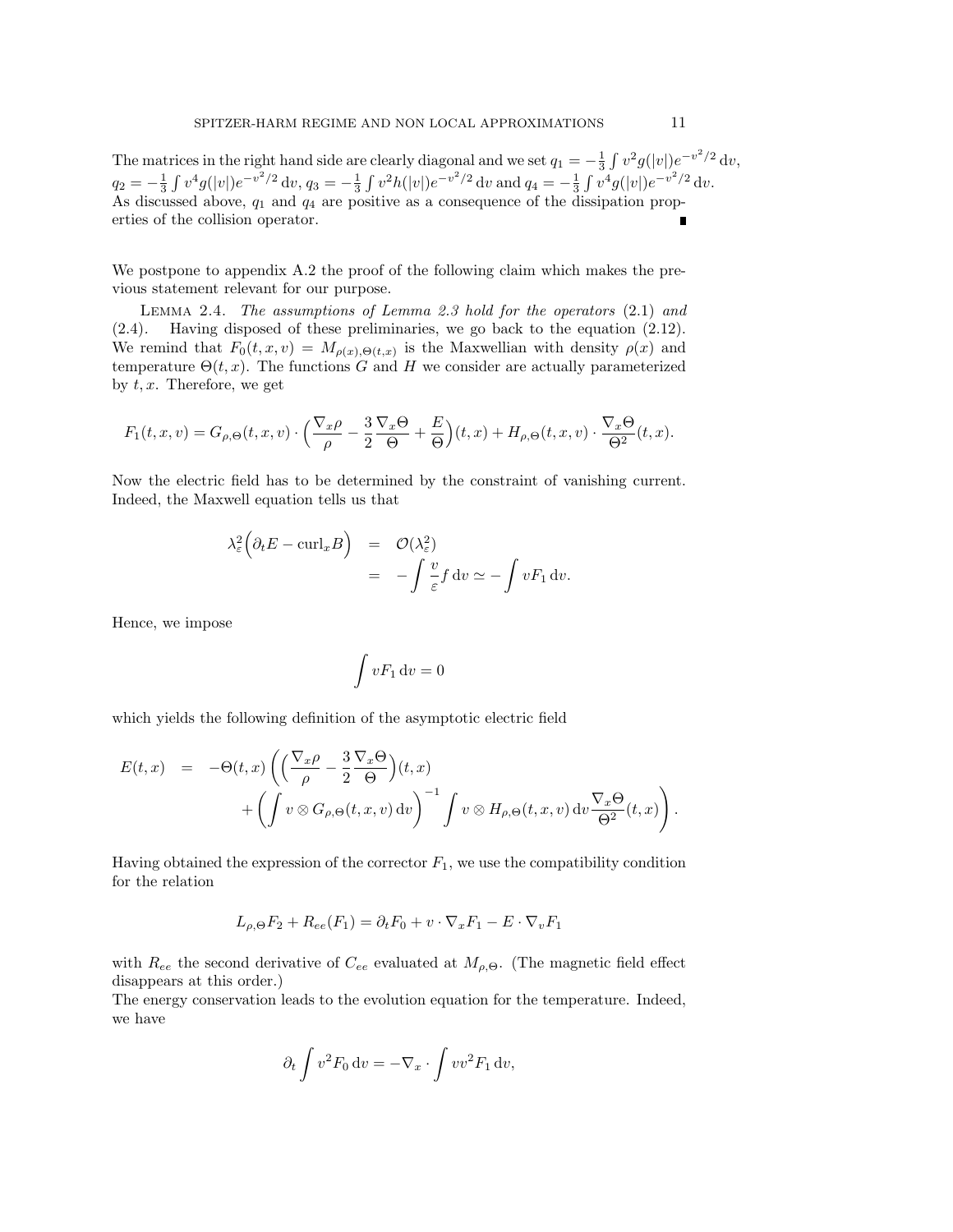which recasts as

$$
3\rho \partial_t \Theta = \nabla_x \cdot \left[ -\int v v^2 \otimes G_{\rho,\Theta}(t,x,v) \, dv \left( \frac{\nabla_x \rho}{\rho} - \frac{3}{2} \frac{\nabla_x \Theta}{\Theta} + \frac{E}{\Theta} \right) \right. \n- \int v v^2 \otimes H_{\rho,\Theta}(t,x,v) \, dv \frac{\nabla_x \Theta}{\Theta^2} \right] \n= \nabla_x \cdot \left[ \int v v^2 \otimes G_{\rho,\Theta}(t,x,v) \, dv \left( \int v \otimes G_{\rho,\Theta}(t,x,v) \, dv \right) \right]^{-1} \n\times \int v \otimes H_{\rho,\Theta}(t,x,v) \, dv \frac{\nabla_x \Theta}{\Theta^2} \n- \int v v^2 \otimes H_{\rho,\Theta}(t,x,v) \, dv \frac{\nabla_x \Theta}{\Theta^2} . \right]
$$

Owing to Lemma  $2.3$  and  $2.4$  we arrive at the following non linear diffusion equation

$$
\partial_t \Theta = \frac{1}{3\rho} \nabla_x \cdot \left[ \left( q_4 - \frac{q_2 q_3}{q_1} \right) \Theta^{5/2} \nabla_x \Theta \right].
$$

This heat flux

(2.15) 
$$
Q_{SH} = -\frac{\bar{q}}{2} \Theta^{5/2} \nabla_x \Theta,
$$

with  $\bar{q} = q_4 - \frac{q_2 q_3}{q_1}$  corresponds to the so-called Spitzer-Härm heat flux, see [28].

Written in this way, it is not clear that the flux is defined with a positive coefficient. There is a alternative way to obtain the diffusion coefficient. Indeed, multiplying (2.12) by *v* and integrating, we obtain the following expression for the electric field

$$
E = \Theta \left( \int_{\mathbb{R}^3} v \otimes v F_0 \, \mathrm{d}v \right)^{-1} \left[ \int_{\mathbb{R}^3} v L_{\rho, \Theta} F_1 \, \mathrm{d}v - \int_{\mathbb{R}^3} v \otimes v \frac{v^2}{2} F_0 \, \mathrm{d}v \frac{\nabla_x \Theta}{\Theta^2} \right] + \frac{3}{2} \nabla_x \Theta - \Theta \frac{\nabla_x \rho}{\rho}.
$$

It recasts as

$$
E = \frac{\Theta}{\rho \Theta} \left( \int_{\mathbb{R}^3} v L_{\rho,\Theta} F_1 \, dv - \frac{5}{2} \rho \Theta^2 \frac{\nabla_x \Theta}{\Theta^2} \right) + \frac{3}{2} \nabla_x \Theta - \Theta \frac{\nabla_x \rho}{\rho}
$$
  
= 
$$
\frac{1}{\rho} \int_{\mathbb{R}^3} v L_{\rho,\Theta} F_1 \, dv - \nabla_x \Theta - \Theta \frac{\nabla_x \rho}{\rho}.
$$

Therefore, (2.12) becomes

$$
\mathcal{L}_{\rho,\Theta}F_1 = \frac{v}{2\Theta} \left(\frac{v^2}{\Theta} - 5\right) F_0 \cdot \nabla_x \Theta,
$$

where we have set

$$
\mathcal{L}_{\rho,\Theta}F = L_{\rho,\Theta}F - \frac{vF_0}{\rho\Theta} \int_{\mathbb{R}^3} v_{\star} L_{\rho,\Theta}F(v_{\star}) dv_{\star}.
$$

In particular we observe that

$$
\int_{\mathbb{R}^3} \begin{pmatrix} 1 \\ v \\ v^2 \end{pmatrix} \mathcal{L}_{\rho,\Theta} F dv = 0, \qquad \int_{\mathbb{R}^3} \begin{pmatrix} 1 \\ v \\ v^2 \end{pmatrix} \frac{v}{2\Theta} \left( \frac{v^2}{\Theta} - 5 \right) F_0 dv = 0.
$$

We assume the following analog of (B2) for the modified operator: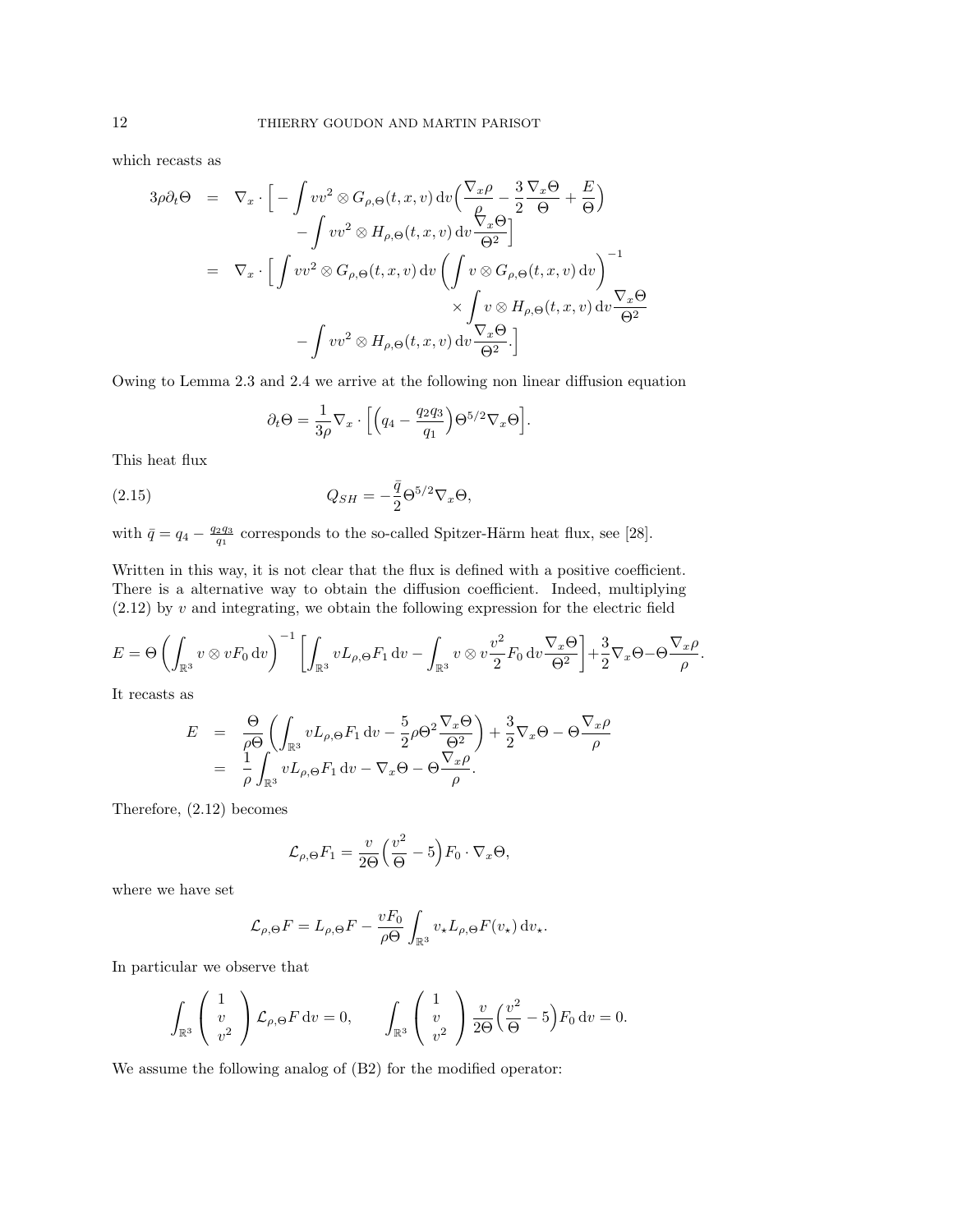B3) For any  $\Phi$  verifying  $\int_{\mathbb{R}^3} \Phi \, dv = \int_{\mathbb{R}^3} v^2 \Phi \, dv = 0$  and  $\int_{\mathbb{R}^3} v \Phi \, dv = 0$ , there exists a unique  $\Gamma$  such that  $\mathcal{L}_{\rho,\Theta} \Gamma = \Phi$  with the constraints  $\int_{\mathbb{R}^3} \Gamma dv = \int_{\mathbb{R}^3} v^2 \Gamma dv =$ 0 and  $\int_{\mathbb{R}^3} v \Gamma dv = 0.$ 

Clearly it holds when the estimate (2.13) is satisfied. We can define  $\chi$  as the solution of

$$
\mathcal{L}_{1,1}\chi = \frac{v}{2}(v^2 - 5)\frac{e^{-v^2/2}}{(2\pi)^{3/2}}, \qquad \int_{\mathbb{R}^3} \begin{pmatrix} 1\\ v\\ v^2 \end{pmatrix} \chi(v) dv = 0
$$

and, reasoning as in Lemma 2.3, we get

$$
\mathcal{L}_{\rho,\Theta}\Big[\frac{1}{\sqrt{\Theta(t,x)}}\chi\Big(\frac{\cdot}{\sqrt{\Theta(t,x)}}\Big)\Big](v) = \frac{1}{\sqrt{\Theta(t,x)}}\,\frac{v}{2\sqrt{\Theta}}\Big(\frac{v^2}{\Theta} - 5\Big)\frac{\rho}{(2\pi\Theta)^{3/2}}e^{-v^2/(2\Theta)}
$$

and accordingly

$$
F_1(t, x, v) = \frac{1}{\sqrt{\Theta(t, x)}} \chi\left(\frac{v}{\sqrt{\Theta(t, x)}}\right) \cdot \nabla_x \Theta(t, x).
$$

Finally, we obtain (using the fact that the flux  $\int vF_1 dv$  vanishes)

$$
\int_{\mathbb{R}^3} v v^2 F_1 \, \mathrm{d}v = 2\Theta^{3/2} \int_{\mathbb{R}^3} \frac{v}{2\sqrt{\Theta}} \left(\frac{v^2}{\Theta} - 5\right) \otimes \frac{1}{\sqrt{\Theta(t, x)}} \chi\left(\frac{v}{\sqrt{\Theta(t, x)}}\right) \mathrm{d}v \nabla_x \Theta
$$
\n
$$
= 2\Theta^{5/2} \int_{\mathbb{R}^3} \frac{v}{2} (v^2 - 5) \otimes \chi(v) \, \mathrm{d}v \nabla_x \Theta.
$$

We observe that the matrix

$$
\int_{\mathbb{R}^3} \frac{v}{2} (v^2 - 5) \otimes \chi(v) dv = \int_{\mathbb{R}^3} \mathcal{L}_{1,1} \chi \otimes \chi(v) dv
$$

is non negative. Indeed, for any  $\xi \in \mathbb{R}^3 \setminus \{0\}$ , we have

$$
\int_{\mathbb{R}^3} \mathcal{L}_{1,1}\chi \otimes \chi(v) \, dv\xi \cdot \xi = \int_{\mathbb{R}^3} \mathcal{L}_{1,1}(\chi \cdot \xi)(\chi \cdot \xi)(v) \, dv
$$
\n
$$
= \int_{\mathbb{R}^3} L_{1,1}(\chi \cdot \xi)(\chi \cdot \xi)(v) \, dv - \int_{\mathbb{R}^3} v\chi \cdot \xi \, dv \int_{\mathbb{R}^3} vL_{1,1}(\chi \cdot \xi) \, dv
$$
\n
$$
= \int_{\mathbb{R}^3} L_{1,1}(\chi \cdot \xi)(\chi \cdot \xi)(v) \, dv \ge 0.
$$

Actually, as observed in Lemma 2.3, see iii), it can be expressed as a mere scalar matrix since we have  $\chi(v) = v \Xi(|v|) e^{-v^2/2}$ , with  $Z : \mathbb{R} \to \mathbb{R}$ .

For some collision operators, we can explicitly solve the equations that define the corrector  $F_1$  and in turn, we get an explicit formula for the diffusion coefficient. For example, consider the following combination :

$$
C_{ee}(f)(v) = \frac{1}{\tau_e}(M[f] - f)(v),
$$
  
\n
$$
C_{ei}(f)(v) = \frac{\overline{Z}\rho_i}{\tau_i} \left( \int_{\mathbb{S}^2} f(|v|\omega) d\omega - f(v) \right),
$$

*,*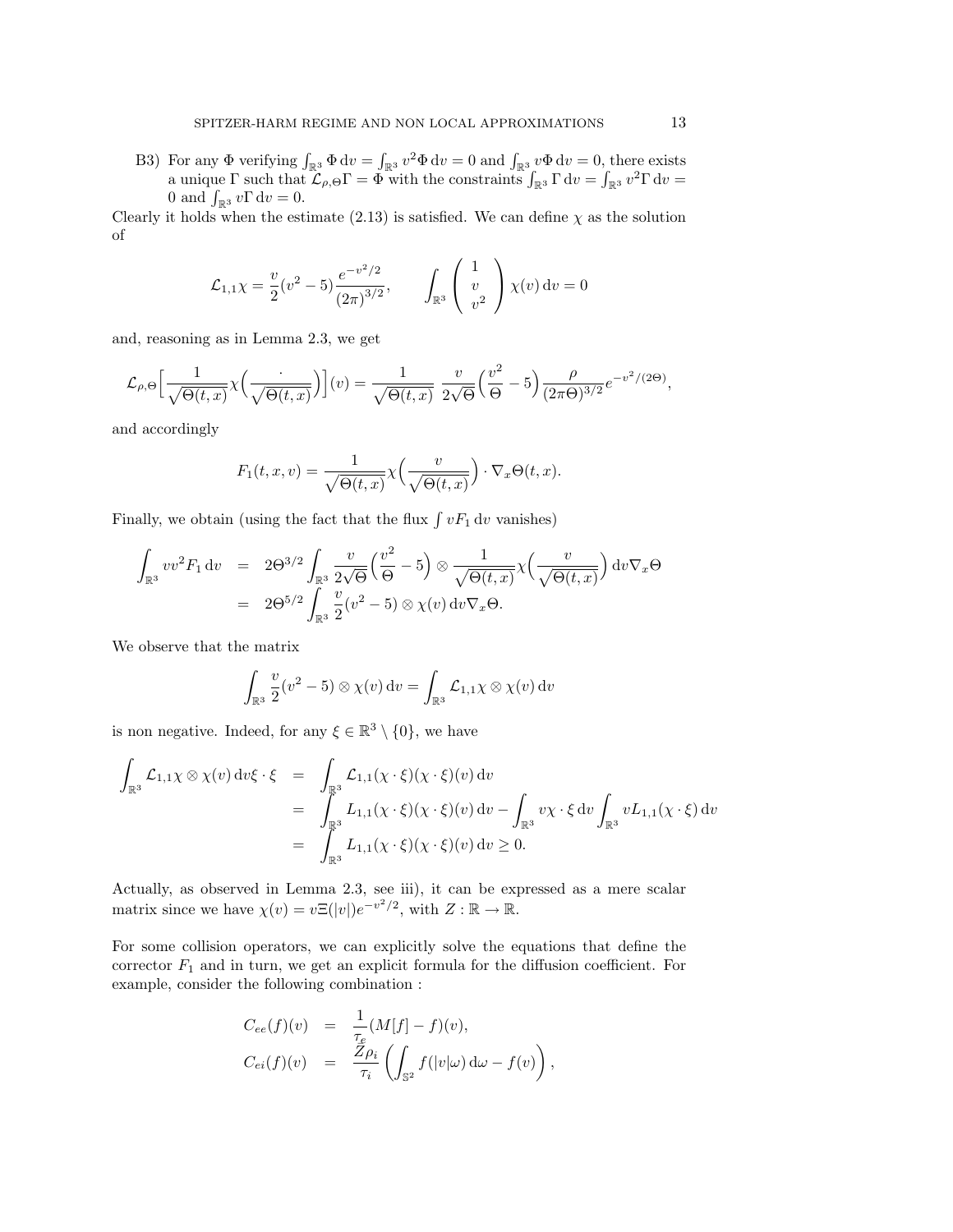with  $\tau_e \in \mathbb{R}$  and  $\tau_i \in \mathbb{R}$ . The linearized operator then reads

$$
L_{\rho,\Theta}f = \frac{1}{\tau_e} \left( \mathbf{P}(f/M_{\rho,\Theta})M_{\rho,\Theta} - f \right) + Z_i \frac{\bar{Z}\rho_i}{\tau_i} \left( \int_{\mathbb{S}^2} f(|v|\omega) d\omega - f(v) \right)
$$

where **P** is the orthogonal projection of  $L^2(M_{\rho,\Theta} d v)$  on Span $\{1, v, v^2\}$ :

$$
\mathbf{P}g = \frac{\tilde{\rho}}{\rho} + \frac{v \cdot \tilde{u}}{\Theta} + \frac{\tilde{\theta}}{2\Theta} \left(\frac{v^2}{\Theta} - 3\right)
$$

with

$$
\begin{pmatrix} \tilde{\rho} \\ \rho \tilde{u} \\ 3\tilde{\rho}\Theta + 3\rho \tilde{\theta} \end{pmatrix} = \int_{\mathbb{R}^3} \begin{pmatrix} 1 \\ v \\ v^2 \end{pmatrix} g M_{\rho,\Theta} dv.
$$

Then we obtain

$$
\chi(v) = -\frac{\tau_e}{2} \frac{v(v^2 - 5)}{1 + Z_i \tau_e / \tau_i} \frac{e^{-v^2/2}}{(2\pi)^{3/2}},
$$

and thus

$$
E = -\Theta \left( \nabla_x \ln \rho + \nabla_x \ln \Theta \right),
$$
  
\n
$$
\bar{q} = \frac{16\sqrt{2}}{3\sqrt{\pi}} \frac{\tau_e}{1 + Z_i \tau_e / \tau_i} \int_0^\infty \xi^{5/2} \left( \xi - \frac{5}{2} \right) e^{-\xi} d\xi = 80\sqrt{2} \frac{\tau_e}{1 + Z_i \tau_e / \tau_i}
$$

*.*

For a general collision operator however there is no such explicit formula and the numerical evaluation of the coefficient might remain a difficulty. Continuing the Hilbert expansion at a higher order usually leads to an ill-posed problem. A rigorous proof of the asymptotic regime is certainly a tough piece of analysis; we refer for related problems to [5, 6]. We are now going to discuss an  $\varepsilon$ -dependent macroscopic model that can be found in the physics literature.

3. An asymptotic nonlocal model : the Schurtz-Nicolaï model. For some applications in plasma physics, we need a more precise model of conduction, retaining more of the microscopic features. Let us describe here the derivation of an intermediate model, which is widely used in several plasma physics codes. According to experimental results, the idea consists in expressing the heat flux as a space convolution of the Spitzer-Härm heat flux, with a kernel  $W_{\varepsilon}(x, x')$  that tends to a Dirac function as  $\varepsilon$  goes to 0:

$$
Q(t,x) = \int_{\mathbb{R}^3} W_{\varepsilon} (x, x') Q_{SH} (t, x') dx'
$$

This expression is inserted in (2.10) to close the equation, *QSH* being still defined by (2.15). This approach dates back to Luciani and Mora [21] and it has been revisited since then by many authors [14, 22, 23, 27]. The point is precisely to propose a relevant definition of the kernel  $W_{\varepsilon}$ . In what follows, we present a derivation inspired from the work of Schurtz and Nicolaï  $[27]$ : the idea is to describe the heat flux as the result of the transport of the energy associated to the solution of (2.12). We set  $\Omega = \frac{v}{|v|}$  and  $r = |v|$  and we introduce  $\mathcal{E}_{t,r}(x, \Omega)$ , solution of

(3.1) 
$$
\mathcal{E} + \varepsilon \Omega \cdot \nabla_x \mathcal{E} = r^2 F_1(t, x, r\Omega).
$$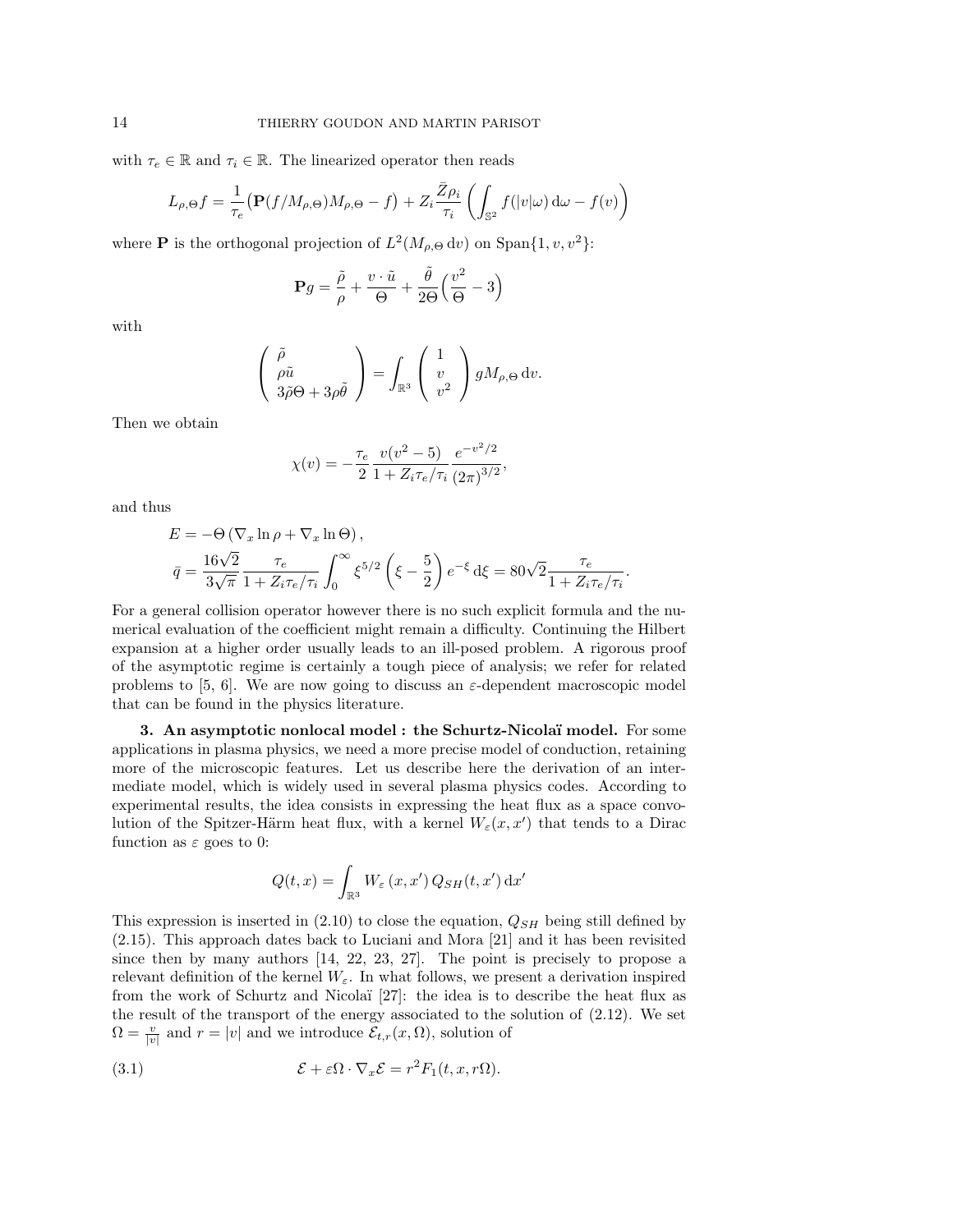Here  $r^2F_1/\varepsilon$  is seen as a source of energy and  $\mathcal E$  can be interpreted as the radiative intensity associated to this source, subject to a damping of order  $1/\varepsilon$ . As a matter of fact, when  $\varepsilon = 0$ ,  $\mathcal E$  coincides to  $r^2 F_1$ . The nonlocal heat flux is defined by

$$
Q(t,x) = \frac{1}{2} \int_{\mathbb{R}^3} v \mathcal{E} \, dv = \frac{1}{2} \int_0^\infty \int_{\mathbb{S}^2} r^3 \mathcal{E} \, dr \, \Omega \, d\Omega.
$$

The solution of (3.1) can be obtained by using the method of characteristics and we get

$$
\mathcal{E}_{t,r}(x,\Omega) = \int_0^\infty \frac{e^{-\frac{s}{\varepsilon}}}{\varepsilon} F_1(t,x-s\Omega,r\Omega) r^2 ds.
$$

Remark that according Lemma 2.3, there exists a (isotropic) vector  $\bar{F}_1(t, x, r)$  satisfying  $F_1(t, x, r\Omega) = \Omega \cdot \bar{F}_1(t, x, r)$ . Accordingly, we can write :

$$
Q(t,x) = \int_0^\infty \int_{\mathbb{S}^2} \frac{e^{-\frac{s}{\varepsilon}}}{\varepsilon s^2} \int_0^\infty \frac{r^5}{2} \bar{F}_1(t,x-s\Omega,r) dr d\Omega s^2 ds.
$$

The expression of the Spitzer-Härm heat flux is obtained from  $F_1$ ; we remind that

$$
\int_0^{\infty} \frac{r^5}{2} \bar{F}_1(t, x, r) dr = \frac{3}{4\pi} Q_{SH}(t, x).
$$

We set  $x' = s\Omega$ ,  $dx' = s^2 ds d\Omega$ . The nonlocal heat flux can be defined by the following convolution formula

$$
Q(t,x) = \frac{3}{4\pi\varepsilon} \int_{\mathbb{R}^3} \frac{e^{-\frac{|x'|}{\varepsilon}}}{|x'|^2} \, Q_{SH}(t,x-x') \, dx'.
$$

This expression makes a link between Schurtz-Nicola¨ı's approach [27] and the seminal work of Luciani-Mora [21].

It turns out that a useful approximate formula can be derived for the non local heat flux. We set  $q_t(x, \Omega) = \int_0^\infty \frac{r^3}{2} \mathcal{E}_{t,r}(x, \Omega) dr$ . Multiply (3.1) by  $\frac{r^3}{2}$  and integrate. It yields

$$
q_t(x,\Omega) + \varepsilon\Omega \cdot \nabla_x q_t(x,\Omega) = \Omega \cdot \int_0^\infty \frac{r^5}{2} \bar{F}_1(t,x,r) dr = \frac{3}{4\pi} \Omega \cdot Q_{SH}(t,x).
$$

Thus we can write the following moments system

$$
\int_{\mathbb{S}^2} \Omega q_t(x, \Omega) d\Omega + \varepsilon \nabla_x \cdot \int_{\mathbb{S}^2} \Omega \otimes \Omega q_t(x, \Omega) d\Omega = \frac{3}{4\pi} \int_{\mathbb{S}^2} \Omega \otimes \Omega d\Omega Q_{SH}(t, x)
$$
  

$$
\int_{\mathbb{S}^2} \Omega \otimes \Omega q_t(x, \Omega) d\Omega + \varepsilon \int_{\mathbb{S}^2} \Omega \otimes \Omega \nabla_x \cdot (\Omega q_t(x, \Omega)) d\Omega = 0.
$$

We now make a new approximation in order to close this system. For small  $\varepsilon$ 's it is natural to expect that  $\Omega_{q_t}(x, \Omega)$  becomes isotropic which motivates the approximation  $\Omega q_t(x, \Omega) \approx \frac{3}{4\pi} \Omega \otimes \Omega \int_{\mathbb{S}^2} \Omega' q_t(x, \Omega') d\Omega'.$  Inserting this approximation in the moment system leads to

$$
\int_{\mathbb{S}^2} \Omega q_t(x, \Omega) d\Omega - \varepsilon^2 \frac{3}{4\pi} \nabla_x \cdot \int_{\mathbb{S}^2} (\Omega \otimes \Omega) (\Omega \otimes \Omega) : \nabla_x \int_{\mathbb{S}^2} \Omega' q_t(x, \Omega') d\Omega' d\Omega
$$

$$
= \frac{3}{4\pi} \int_{\mathbb{S}^2} \Omega \otimes \Omega d\Omega Q_{SH}(t, x).
$$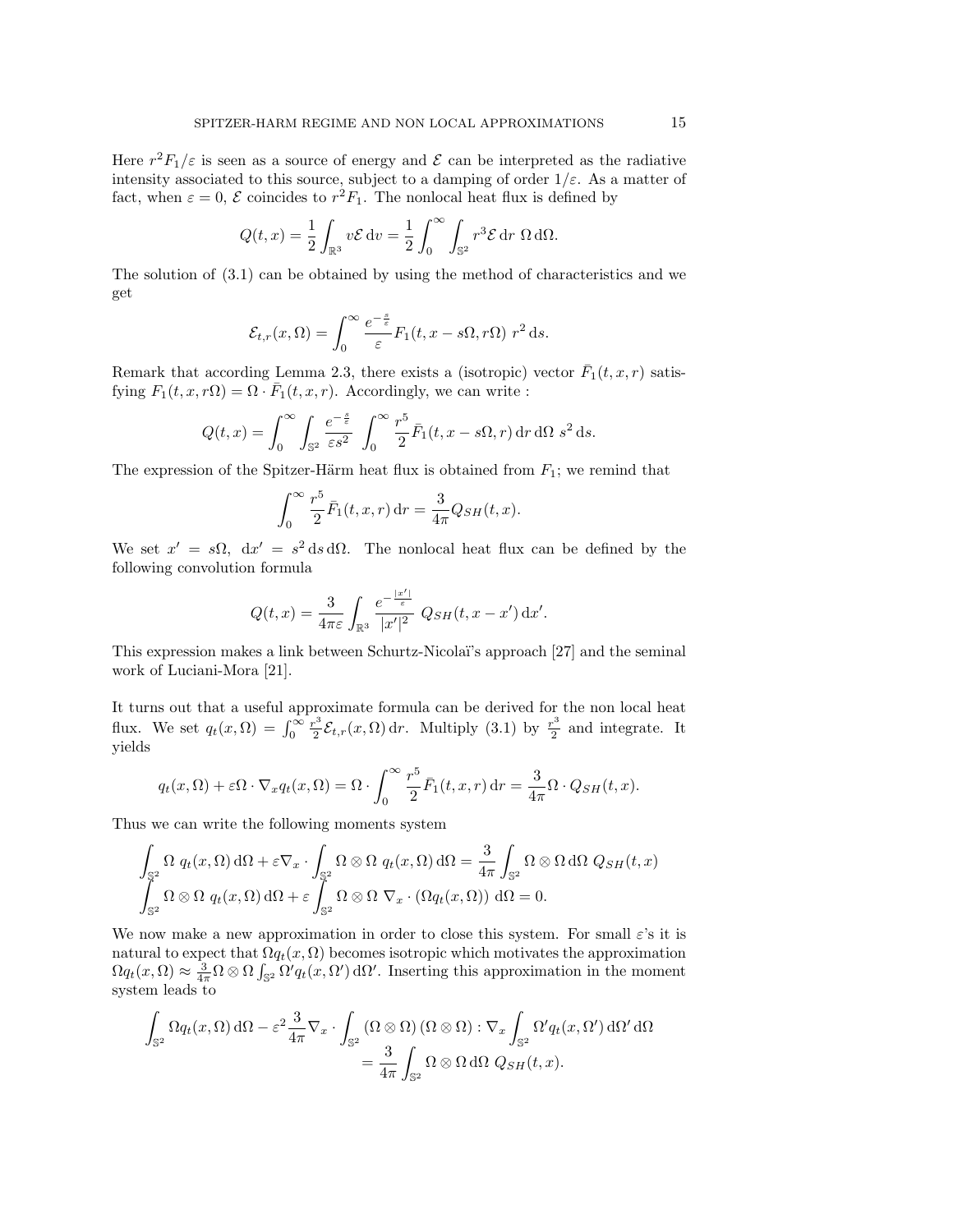Then, the nonlocal heat flux is defined, within this approximation, by the elliptic equation

(3.2) 
$$
Q - \frac{\varepsilon^2}{3} \Delta_x Q = Q_{SH},
$$

coupled with equations (2.10) and (2.15). This simplified model, or variant of it, appears in several simulation codes. It is worth mentioning that similar equations have been derived in the modeling of electrostatic interactions in biomolecular processes, [19, 18]. We also refer to [3] for a similar derivation applied to radiative transfer problems. We can establish the following statement which provides a rigorous basis to the non local model.

THEOREM 3.1. Let  $\bar{q} > 0$  and suppose  $\rho(x) \ge \rho > 0$ . Let  $\Theta_0 \in L^{\infty}(\mathbb{R}^3)$  be a *non negative function such that*  $\rho \Theta_0 \in L^1(\mathbb{R}^3)$ *. There exists a unique function such that*  $\rho \Theta \in C^1([0, +\infty[; L^1(\mathbb{R}^3))$  *solution of the system* (2.10)*,* (2.15)*,* (3.2) *with*  $\Theta_0$ *as initial condition. In addition,*  $\Theta$  *satisfies the maximum principle: for any*  $t \geq 0$ *and a.e.*  $x \in \mathbb{R}^3$ ,

(3.3) 
$$
0 \leq \min_{z \in \mathbb{R}^3} \Theta_0(z) \leq \Theta(t, x) \leq \max_{z \in \mathbb{R}^3} \Theta_0(z).
$$

*Proof.* We denote by  $\mathcal F$  the Fourier transform, by  $\mathcal F^{-1}$  the inverse Fourier transform

$$
\mathcal{F}(\psi)(w) = \int_{\mathbb{R}^3} \psi(x) e^{-ix \cdot w} dx, \qquad \mathcal{F}^{-1}(\phi)(x) = \left(\frac{1}{2\pi}\right)^3 \int_{\mathbb{R}^3} \phi(w) e^{ix \cdot w} dw,
$$

with *w* the Fourier space variable. We start by rewriting the system  $(3.2)$  in the Fourier space. Since

$$
\mathcal{F}Q(w) = \frac{1}{1 + \varepsilon^2 w^2 / 3} \mathcal{F}Q_{SH}(w),
$$

we get

$$
\frac{3}{2}\partial_t \mathcal{F}(\rho\Theta) = -\mathcal{F}(\nabla_x \cdot Q) = +iw\mathcal{F}Q = -\frac{3\bar{q}}{7\varepsilon^2} \left(1 - \frac{1}{1 + \varepsilon^2 w^2/3}\right) \mathcal{F}\left(\Theta^{7/2}\right).
$$

Back to the real space, it becomes:

$$
\rho \partial_t \Theta = -\frac{2\bar{q}}{7\varepsilon^2} \left( \Theta^{7/2} - W_\varepsilon \star \Theta^{7/2} \right),
$$

with

$$
W_{\varepsilon} = \mathcal{F}^{-1}\left(\frac{1}{1+\varepsilon^2 w^2/3}\right).
$$

We have the following expression for the convolution kernel, see [4, Section 6.5] ,

$$
W_{\varepsilon}(x) = \frac{3}{4\pi \varepsilon^2 |x|} e^{-\sqrt{3}|x|/\varepsilon}.
$$

This kernel is positive and unitary in the sense that

$$
W_{\varepsilon} \ge 0
$$
 and  $W_{\varepsilon} \star 1 = \frac{3}{4\pi\varepsilon^2} \int_{\mathbb{R}^3} \frac{e^{-\sqrt{3}|x|/\varepsilon}}{|x|} dx = \frac{3}{\varepsilon^2} \int_0^\infty z e^{-\sqrt{3}z/\varepsilon} dz = 1$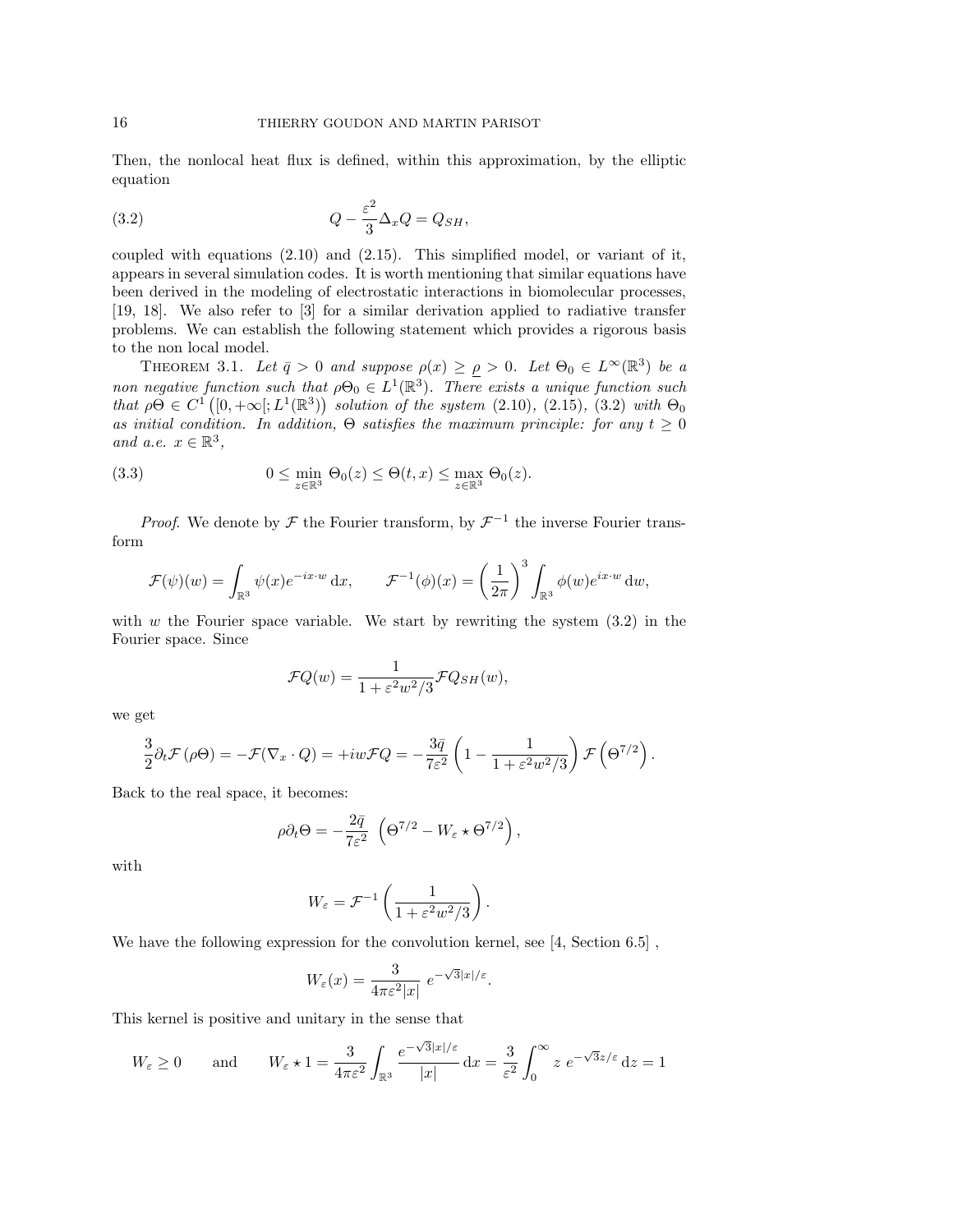holds. It is also worth pointing out that

$$
\frac{1}{\varepsilon^2}\left(1-\frac{1}{1+\varepsilon^2w^2/3}\right)\to \frac{w^2}{3}
$$

as  $\varepsilon$  goes to 0, so that the operator  $\frac{1}{\varepsilon^2}(I - W_\varepsilon \star)$  tends to  $\frac{\Delta_x}{3}$ , which is another way to check that the non local model is formally consistent with the Spitzer-Härm limit. For proving Theorem 3.1, we introduce a cut-off of the non-linearity: the  $L^{\infty}$  estimate will show that the cut-off is actually not relevant. We set  $M = \max \Theta_0 > 0$  (bearing in mind that  $\Theta_0$  is non negative). Then we define

$$
f_M(\psi) = \frac{2\bar{q}}{7} \begin{vmatrix} \psi^{7/2}, & \text{if } \psi \le M, \\ \frac{7}{2} M^{5/2} \psi - \frac{5}{2} M^{7/2} & \text{else.} \end{vmatrix}
$$

The function  $\psi \mapsto f_M(\psi)$  is non-decreasing and  $(L = \bar{q}M^{5/2})$ -Lipschitzian. Let us consider the auxiliary problem

(3.4) 
$$
\begin{cases} \rho \partial_t u + f_M(u) = g, \\ u(t = 0) = \Theta_0, \end{cases}
$$

with  $\rho g \in C^0([0, +\infty[; L^1(\mathbb{R}^3)).$  With a standard contraction argument, we show that there exists a unique solution *u* of (3.4) with  $\rho u \in C^1([0, +\infty[; L^1(\mathbb{R}^3))$ . Observe also that  $u \geq 0$  when  $g \geq 0$  and  $\Theta_0 \geq 0$ . Let  $(u_n)_{n \in \mathbb{N}}$  be the sequence defined by  $u_0(t, x) = \Theta_0(x)$  and

(3.5) 
$$
\begin{cases} \rho \partial_t u_{n+1} + f_M(u_{n+1}) = W_{\varepsilon} \star f_M(u_n), \\ u_{n+1}(t=0, x) = \Theta_0(x). \end{cases}
$$

This sequence is well-defined because  $u_{n+1}$  is solution of (3.4) with  $g = W_{\varepsilon} \star f_M(u_n)$ . So, we have, for any  $n, \rho u_n \in C^1([0, +\infty[; L^1(\mathbb{R}^3)).$ 

We have

$$
\rho \partial_t (u_{n+1} - u_n) + f_M(u_{n+1}) - f_M(u_n) = W_{\varepsilon} \star f_M(u_n) - W_{\varepsilon} \star f_M(u_{n-1}).
$$

We set

$$
sg(x) = \begin{vmatrix} 1 & \text{if } x \ge 0, \\ -1 & \text{else.} \end{vmatrix}
$$

Then we get

$$
\rho \partial_t (u_{n+1} - u_n) \operatorname{sg} (u_{n+1} - u_n) + (f_M(u_{n+1}) - f_M(u_n)) \operatorname{sg} (u_{n+1} - u_n)
$$
  
=  $(W_{\varepsilon} \star f_M(u_n) - W_{\varepsilon} \star f_M(u_{n-1})) \operatorname{sg} (u_{n+1} - u_n).$ 

Since  $f_M$  is non decreasing, we have  $(f_M(u_{n+1}) - f_M(u_n))$  sg  $(u_{n+1} - u_n) \geq 0$ , and, since  $W_{\varepsilon}$  is non negative and unitary, we get

$$
\int_{\mathbb{R}^3} \left| \left( W_{\varepsilon} \star f_M(u_n) - W_{\varepsilon} \star f_M(u_{n-1}) \right) \mathrm{sg} \left( u_{n+1} - u_n \right) \right| \mathrm{d}x \leq \int_{\mathbb{R}^3} W_{\varepsilon} \star (L|u_n - u_{n-1}|) \mathrm{d}x
$$
\n
$$
\leq L \int_{\mathbb{R}^3} |u_n - u_{n-1}| \mathrm{d}x.
$$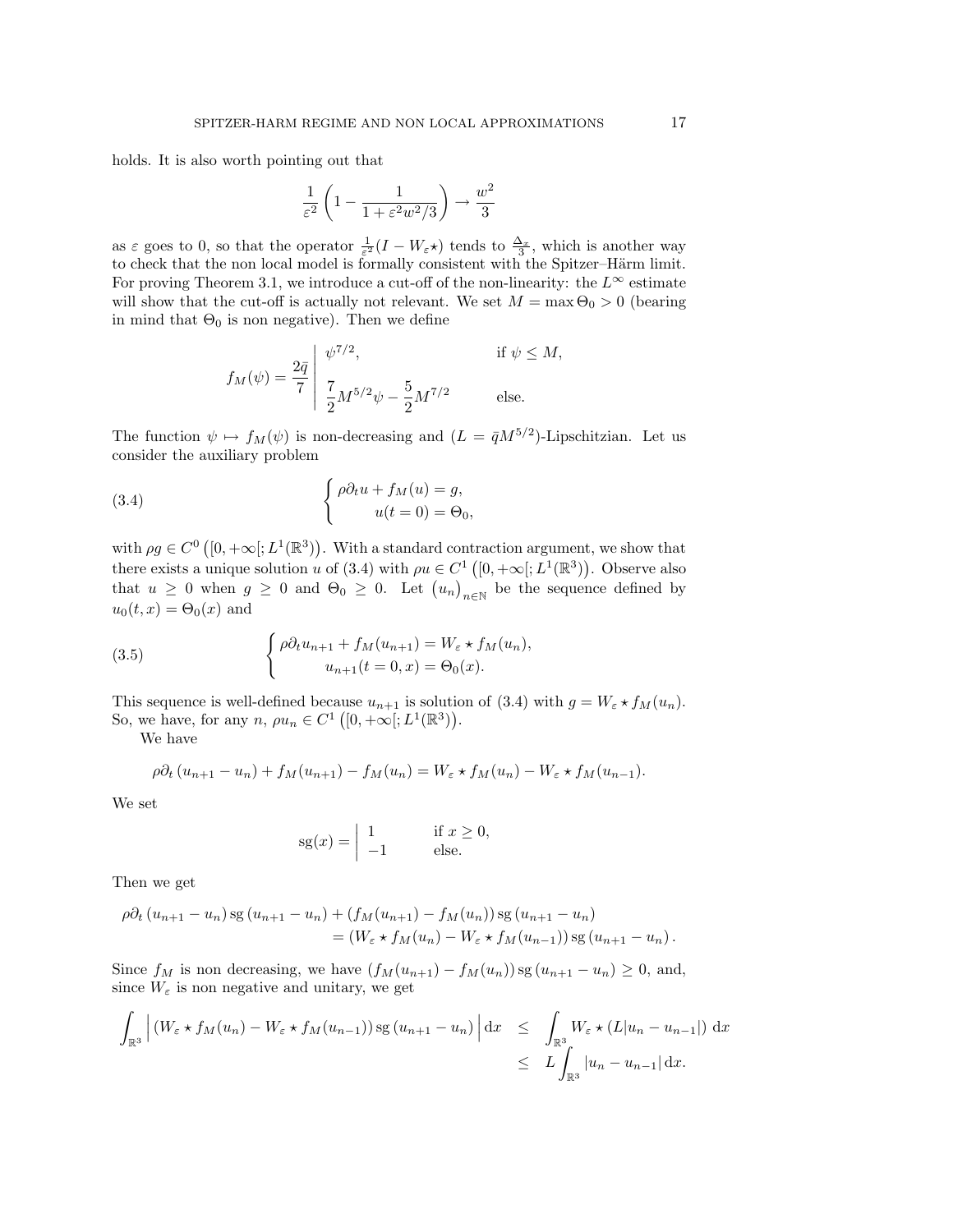It follows that

$$
\int_{\mathbb{R}^3} \rho |u_{n+1} - u_n|(t, x) dx \leq \frac{L}{\rho} \int_0^t \int_{\mathbb{R}^3} \rho |u_n - u_{n-1}|(s, x) dx ds.
$$

We deduce that

$$
\|\rho(u_{n+1}-u_n)(t,\cdot)\|_{L^1(\mathbb{R}^3)} \le \frac{(Lt/\rho)^{n+1}}{(n+1)!} \sup_{s\in[0,t]} \|\rho(u_1-u_0)(s,\cdot)\|_{L^2(\mathbb{R}^3)}
$$

holds. Since the series  $\sum_{n}$  $\frac{(Lt/\rho)^{n+1}}{(n+1)!}$  converges, it implies that the sequence  $(u_n)_{n\in\mathbb{N}}$ satisfies the Cauchy criterion and thus it has a limit  $\Theta$  with  $\rho \Theta \in C^0 \left( [0, +\infty[ : L^1(\mathbb{R}^3)) \right)$ . Passing to the limit in  $(3.5)$  we observe that  $\Theta$  satisfies

$$
\rho \partial_t \Theta + f_M(\Theta) = W_{\varepsilon} \star f_M(\Theta),
$$

with initial data  $\Theta_0$ . It remains to discuss the  $L^{\infty}$  estimate. Of course, the initial guess verifies  $u_0(t, x) = \Theta_0(x) \leq M$ . Let us now assume that  $\max_{x \in \mathbb{R}^3} u_n(t, x) \leq M$  holds. Since  $W_\varepsilon$  is unitary, we have  $W_\varepsilon * f_M(M) = f_M(M)$ . Therefore, we can write

$$
\rho \partial_t (u_{n+1} - M) + f_M(u_{n+1}) - f_M(M) = W_{\varepsilon} \star f_M(u_n) - W_{\varepsilon} \star f_M(M).
$$

We use the function

$$
(\psi)_+ = \begin{vmatrix} \psi & \text{if } \psi > 0, \\ 0 & \text{else.} \end{vmatrix}
$$

Then we have

$$
\rho \partial_t (u_{n+1} - M) (u_{n+1} - M)_+ + (f_M(u_{n+1}) - f_M(M)) (u_{n+1} - M)_+ = (W_{\varepsilon} \star f_M(u_n) - W_{\varepsilon} \star f_M(M)) (u_{n+1} - M)_+.
$$

Since  $f_M$  is non decreasing, we observe that

$$
(f_M(u_{n+1}) - f_M(M))(u_{n+1} - M)_+ \ge 0,
$$

and, since  $W_{\varepsilon}$  is non negative, we get

$$
W_{\varepsilon} \star (f_M(u_n) - f_M(M))(u_{n+1} - M)_+ \leq 0.
$$

It follows that

$$
\frac{\mathrm{d}}{\mathrm{d}t} \int_{\mathbb{R}^3} \rho \left( u_{n+1} - M \right)_+^2 (t, x) \, \mathrm{d}x \le 0.
$$

Since initially  $(u_{n+1}(0, x) - M) = (\Theta_0(x) - M) \leq 0$ , we conclude that  $u_{n+1}(t, x) \leq$ *M*. With similar arguments, we treat the bound from below and we finally obtain, for any  $n \in \mathbb{N}$ ,

$$
\min_{z \in \mathbb{R}^3} \Theta_0(z) \le u_n(t, x) \le \max_{z \in \mathbb{R}^3} \Theta_0(z).
$$

In particular, we have

$$
f_M(u_n(x,t)) = \frac{2\bar{q}}{7}u_n(x,t)^{7/2}.
$$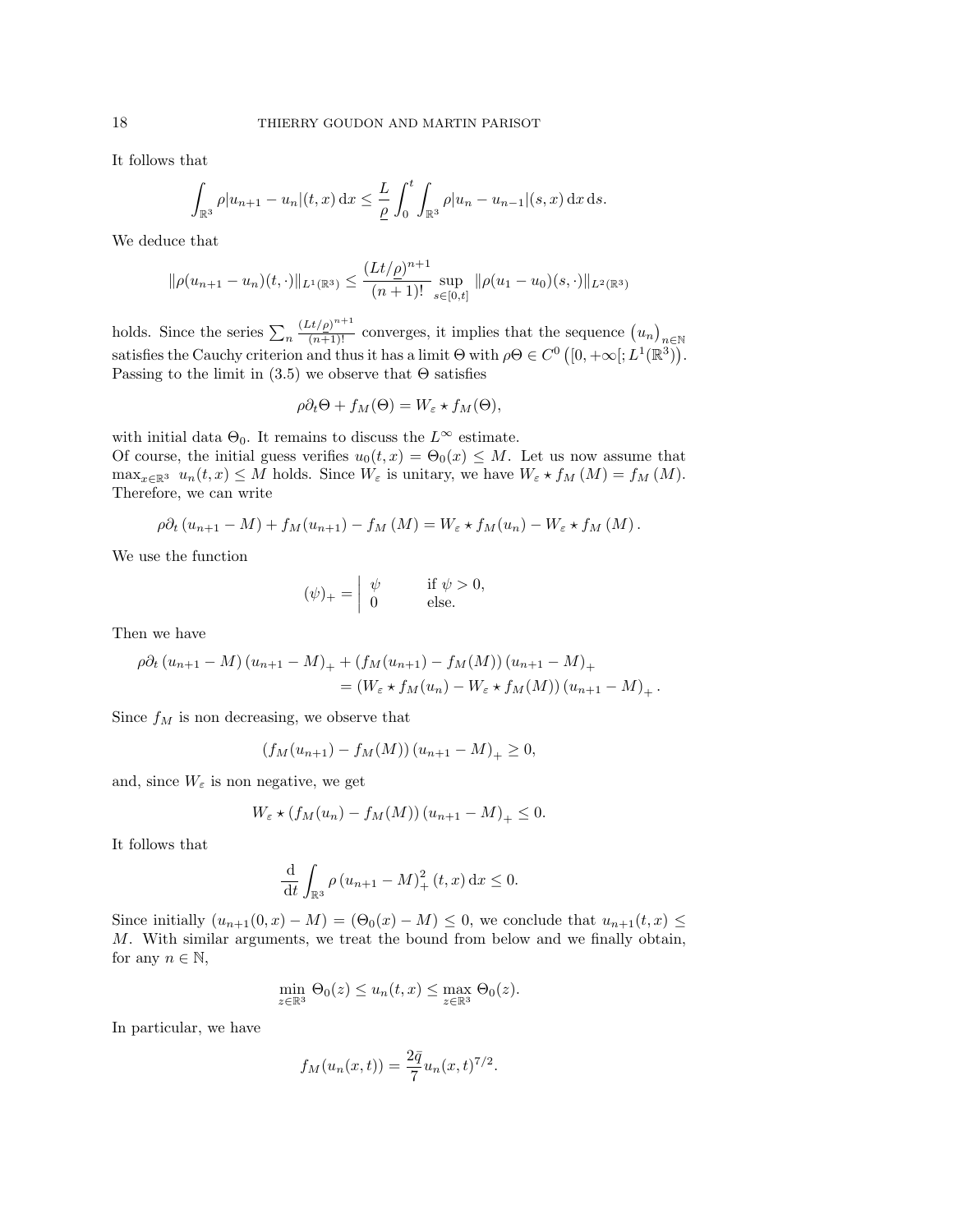Therefore,  $u_n$  converges to the solution  $\Theta$  of the system (2.10), (2.15), (3.2) and it satisfies (3.3).

In addition, it is worth pointing conservation and dissipation properties of the model. Proposition 3.2. *The total energy is conserved*

(3.6) 
$$
\frac{\mathrm{d}}{\mathrm{d}t} \int_{\mathbb{R}^3} \rho \Theta \, \mathrm{d}x = 0.
$$

*Suppose furthermore that*  $\rho = \rho_{\star} > 0$  *is constant. Then, the following entropy dissipation holds*

(3.7) 
$$
\frac{\mathrm{d}}{\mathrm{d}t} \left( \int_{\mathbb{R}^3} \rho_\star |\Theta|^2 \, \mathrm{d}x + \frac{\varepsilon^2}{3} \int_{\mathbb{R}^3} \rho_\star |\nabla_x \Theta|^2 \, \mathrm{d}x \right) \le 0
$$

**Proof.** The energy conservation follows directly by integration of equation  $(2.10)$ . Next, we apply the operator  $\left( Id - \frac{\varepsilon^2}{3} \Delta_x \right)$  to (2.10). Then we use (3.2) to make the Spitzer-Härm heat flux appear. We obtain

$$
\[Id - \frac{\varepsilon^2}{3} \Delta_x \] \partial_t \Theta = \frac{2}{3\rho_\star} \nabla_x \cdot (\kappa \nabla_x \Theta).
$$

Multiply by  $\Theta$ , and integrate with respect to the space variable. Using several integrations by part we obtain

$$
\frac{\mathrm{d}}{\mathrm{d}t} \left( \int_{\mathbb{R}^3} |\Theta|^2 \, \mathrm{d}x + \frac{\varepsilon^2}{3} \int_{\mathbb{R}^3} |\nabla_x \Theta|^2 \, \mathrm{d}x \right) = -\frac{4}{3\rho_\star} \int_{\mathbb{R}^3} \kappa |\nabla_x \Theta|^2 \, \mathrm{d}x \le 0.
$$

In the next section, we propose a numerical scheme to solve efficiently the system (2.10), (2.15), (3.2), and preserving the properties in Proposition 3.2 and the maximum principle (3.3).

### 4. Numerical analysis.

4.1. A numerical scheme for the Schurtz-Nicolaï model. For the sake of simplicity we discuss the numerical issues by restricting ourselves to the one-dimension framework. However, we consider models slightly more general than equation (3.2) derived above. Precisely let us consider two (smooth) positive functions  $\nu : \mathbb{R} \to$  $(0,\infty)$  and  $\kappa : \mathbb{R} \to (0,\infty)$ . We are concerned with the numerical approximation of the system

(4.1) 
$$
\partial_t \Theta = -\frac{2}{3\rho} \partial_x Q,
$$

(4.2) 
$$
Q - \varepsilon^2 \nu(\Theta) \partial_x^2 Q = -\kappa(\Theta) \partial_x \Theta,
$$

with a prescribed initial data  $\Theta(t = 0, x) = \Theta_{Init}(x)$ . For the time being we neglect the question of the boundary condition and we consider the problem as set on the whole line  $x \in \mathbb{R}$  (see Remark 4.3 below). The function  $\kappa$  is related to the definition of the Spitzer-Härm flux and relies on the identification of the coefficient in  $(2.15)$ . The additional function  $\nu$  has been introduced as a tuning parameter to fit the results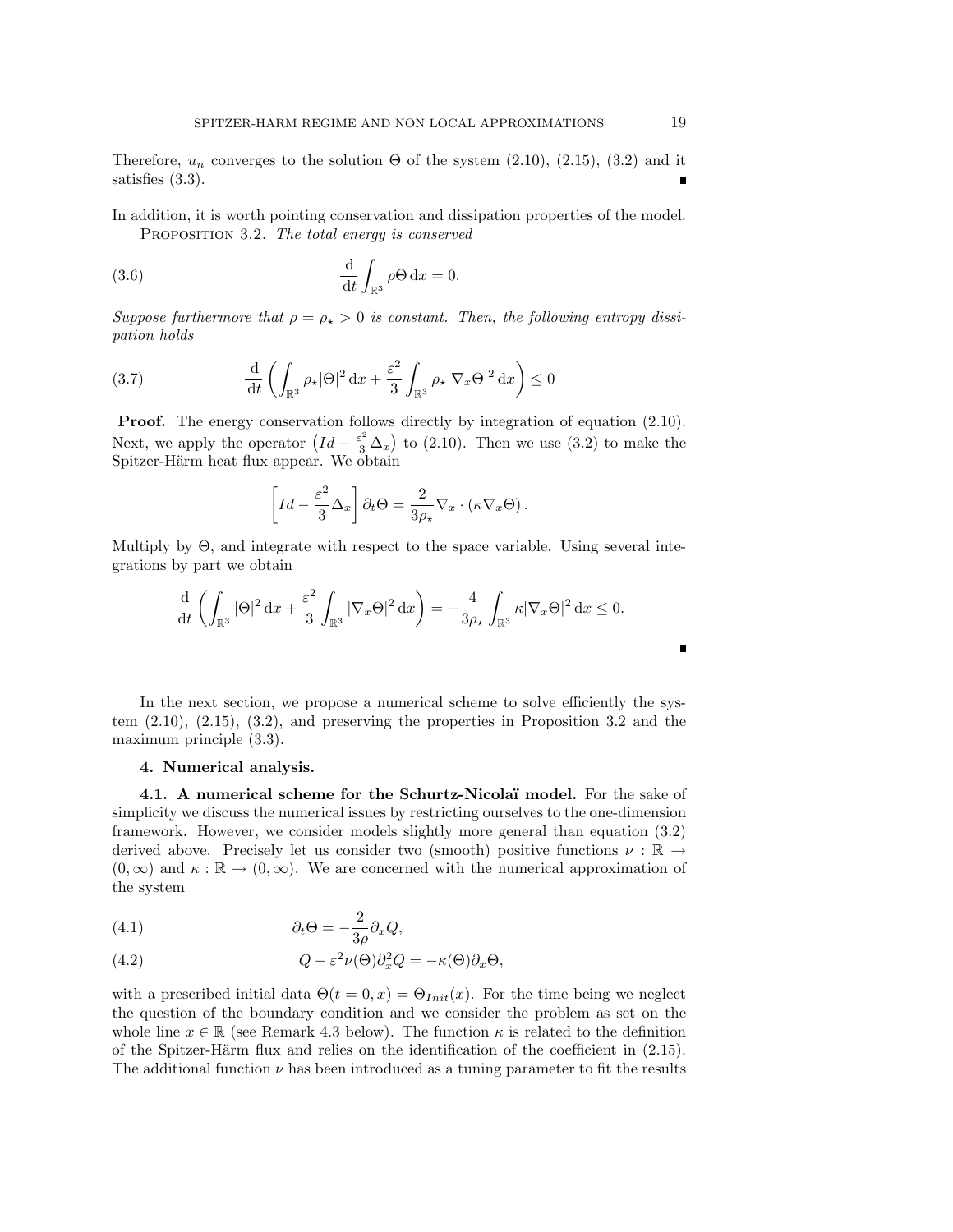

Fig. 1. *Staggered grids*

with kinetic simulations, see [21, 22, 23, 27]. Our goal is to derive and analyze a numerical scheme for (4.1)–(4.2).

Let  $h_t > 0$  and  $h_x > 0$  stand for time and space steps, respectively. The scheme is based on the approximation of the following integrated form of (4.1), at the point  $jh_x$ 

$$
\Theta((n+1)h_t, jh_x) = \Theta(nh_t, jh_x) - \frac{2}{3\rho(jh_x)} \left( \partial_x \left( \int_{nh_t}^{(n+1)h_t} Q(s, x) \, ds \right) \right)_{x=jh_x}
$$

together with  $(4.2)$ . We adopt a Finite Difference viewpoint but temperature and fluxes will be evaluated on staggered grids, see Fig. 1. The numerical unknown  $\Theta_j^n$ , with  $n \in \mathbb{N}$  and  $j \in \mathbb{Z}$ , is intended to be an approximation of  $\Theta(nh_t, jh_x)$ . We denote  $\rho_j = \rho(jh_x)$ , with  $\rho : \mathbb{R} \to (0, \infty)$  a given function. We define the scheme by

$$
\Theta_j^{n+1} = \Theta_j^n - h_t \frac{2}{3\rho_j} \left( \nabla^D \cdot \mathcal{Q}^{n,n+1} \right)_j
$$

where we are left with the task of defining the numerical flux  $\mathcal{Q}_{j+1/2}^{n,n+1}$  intended to approximate the flux

$$
\frac{1}{h_t} \int_{nh_t}^{(n+1)h_t} Q(s, (j+1/2)h_x) \,ds,
$$

and the numerical operator  $\nabla^D \cdot \bullet$  intended to be a discrete version of the derivative  $\partial_x \bullet$ .

For further purposes it is convenient to introduce the following operators

$$
\nabla^{D}: (\Theta_{j})_{j\in\mathbb{Z}} \longrightarrow ((\nabla^{D}\Theta)_{j+1/2} = \frac{\Theta_{j+1} - \Theta_{j}}{h_{x}})_{j\in\mathbb{Z}},
$$
  

$$
\nabla^{D}: (Q_{j+1/2})_{j\in\mathbb{Z}} \longrightarrow ((\nabla^{D} \cdot Q)_{j} = \frac{Q_{j+1/2} - Q_{j-1/2}}{h_{x}})_{j\in\mathbb{Z}},
$$
  

$$
\Delta^{D}: (\Theta_{j})_{j\in\mathbb{Z}} \longrightarrow ((\Delta^{D}\Theta)_{j} = \frac{\Theta_{j+1} - 2\Theta_{j} + \Theta_{j-1}}{h_{x}^{2}})_{j\in\mathbb{Z}}.
$$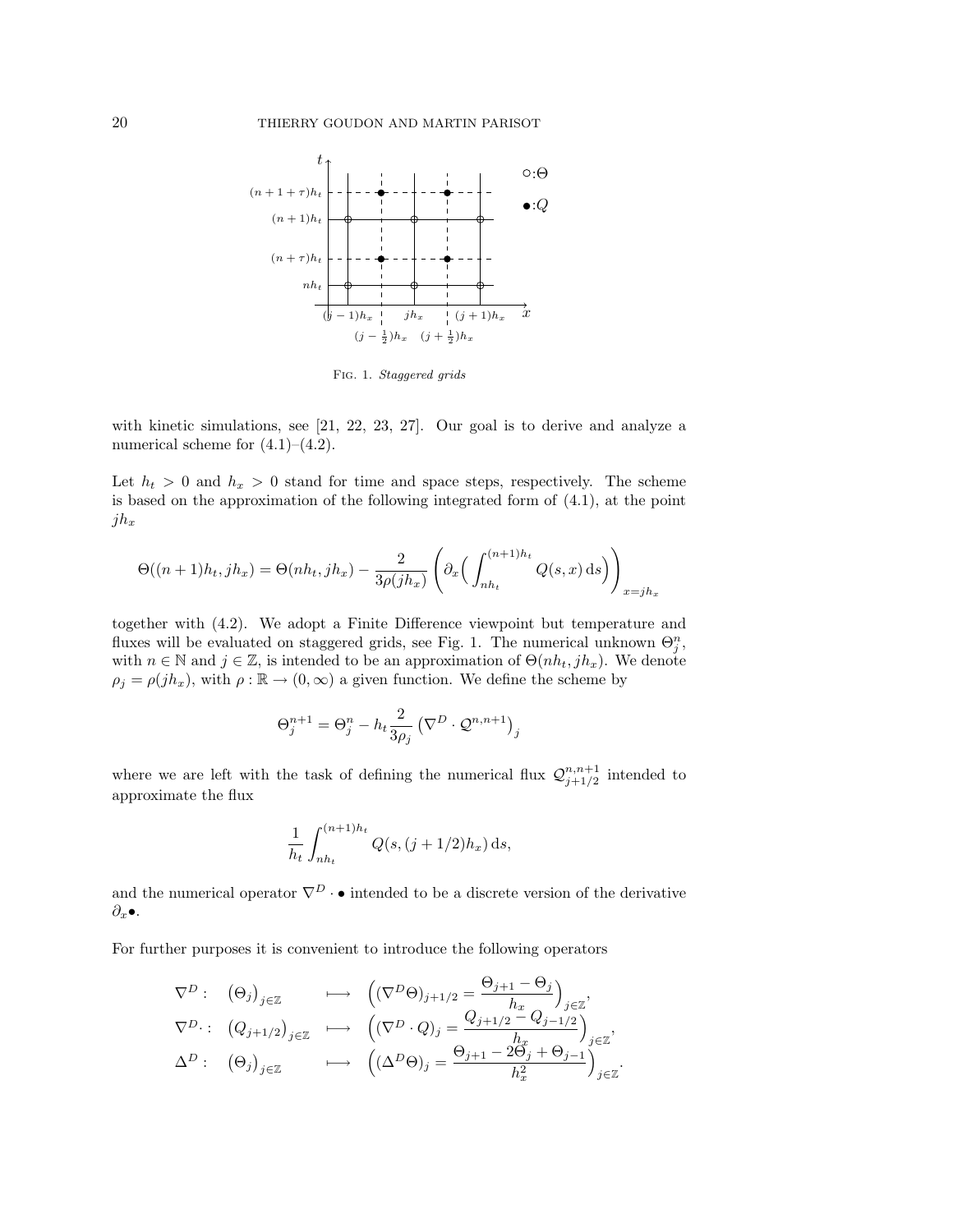Note that  $(\nabla^D \cdot) \circ \nabla^D = \Delta^D$ . We shall also use the following definition, with a slight abuse of notation,

$$
\Delta^D: \left(Q_{j+1/2}\right)_{j\in\mathbb{Z}}\longmapsto \left((\Delta^DQ)_{j+1/2}=\frac{Q_{j+3/2}-2Q_{j+1/2}+Q_{j-1/2}}{h_x^2}\right)_{j\in\mathbb{Z}}.
$$

A naive approach consists in using an explicit discretization: we set  $Q_{j+1/2}^{n,n+1}$  $Q_{j+1/2}^n$ , intended to be an approximation of  $Q(nh_t, (j+1/2)h_x)$ , where the approximation of (4.2) yields

$$
Q_{j+1/2}^n - \varepsilon^2 \nu_{j+1/2}^n \Delta^D Q_{j+1/2}^n = -\kappa_{j+1/2}^n (\nabla^D \Theta^n)_{j+1/2}.
$$

Here, for the nonlinear terms we use

$$
\nu^n_{j+1/2}=\nu\Big(\frac{\Theta_{j+1}^n+\Theta_j^n}{2}\Big),\qquad \kappa^n_{j+1/2}=\kappa\Big(\frac{\Theta_{j+1}^n+\Theta_j^n}{2}\Big).
$$

But for  $\varepsilon = 0$  the problem reduces to a nonlinear heat equation and the scheme we are writing is nothing but a mere explicit scheme for the heat equation. In particular it will be certainly constrained by a parabolic CFL condition where the time step  $h_t$  should be proportional to  $h_x^2$ . Such a condition induces a prohibitive numerical cost and in particular the computation will not be affordable for any extension to multi-dimensional problems. This remark motivates to seek an implicit definition of the numerical fluxes. The scheme we propose is based on the observation that (4.1) can be approached by  $Q((n + \tau)h_t, (j + 1/2)h_x)$  for  $0 \le \tau \le 1$ . Hence pick  $0 \le \tau \le 1$ ; we define the numerical flux  $\mathcal{Q}_{j+1/2}^{n,n+1} = \mathcal{Q}_{j+1/2}^{n+\tau}$  which has to be thought of as an approximation of the flux  $Q((n + \tau)h_t, (j + 1/2)h_x)$ . It leads to the following discrete version of (4.2) (4.3)

$$
Q_{j+1/2}^{n+\tau}-\varepsilon^2\nu_{j+1/2}^{n+\tau}\Delta^DQ_{j+1/2}^{n+\tau}=-\kappa_{j+1/2}^{n+\tau}\Big(\tau\big(\nabla^D\Theta^{n+1}\big)_{j+1/2}+(1-\tau)\big(\nabla^D\Theta^{n}\big)_{j+1/2}\Big).
$$

It is coupled to

(4.4) 
$$
\Theta_j^{n+1} = \Theta_j^n - h_t \frac{2}{3\rho_j} \frac{Q_{j+1/2}^{n+\tau} - Q_{j-1/2}^{n+\tau}}{h_x} = \Theta_j^n - h_t \frac{2}{3\rho_j} (\nabla^D \cdot Q^{n+\tau})_j.
$$

Inserting  $(4.4)$  into  $(4.3)$  yields

$$
Q_{j+1/2}^{n+\tau} - \varepsilon^2 \nu_{j+1/2}^{n+\tau} \Delta^D Q_{j+1/2}^{n+\tau} - \frac{2\tau h_t}{3} \kappa_{j+1/2}^{n+\tau} \nabla^D \Big( \frac{1}{\rho} \nabla^D \cdot Q^{n+\tau} \Big)_{j+1/2} = - \kappa_{j+1/2}^{n+\tau} (\nabla^D \Theta^n)_{j+1/2}.
$$

The detailed expression of the third term in the left side is

$$
\nabla^{D}\left(\frac{1}{\rho}\nabla^{D}\cdot Q^{n+\tau}\right)_{j+1/2} = \frac{1}{h_x^2}\Big(\frac{Q_{j+3/2}^{n+\tau}-Q_{j+1/2}^{n+\tau}}{\rho_{j+1}}-\frac{Q_{j+1/2}^{n+\tau}-Q_{j-1/2}^{n+\tau}}{\rho_j}\Big).
$$

Finally, the nonlinearities are defined as follows

$$
\nu_{j+1/2}^{n+\tau} = \nu \left( \tau \frac{\Theta_{j+1}^{n+1} + \Theta_j^{n+1}}{2} + (1 - \tau) \frac{\Theta_{j+1}^n + \Theta_j^n}{2} \right),
$$
  

$$
\kappa_{j+1/2}^{n+\tau} = \kappa \left( \tau \frac{\Theta_{j+1}^{n+1} + \Theta_j^{n+1}}{2} + (1 - \tau) \frac{\Theta_{j+1}^n + \Theta_j^n}{2} \right).
$$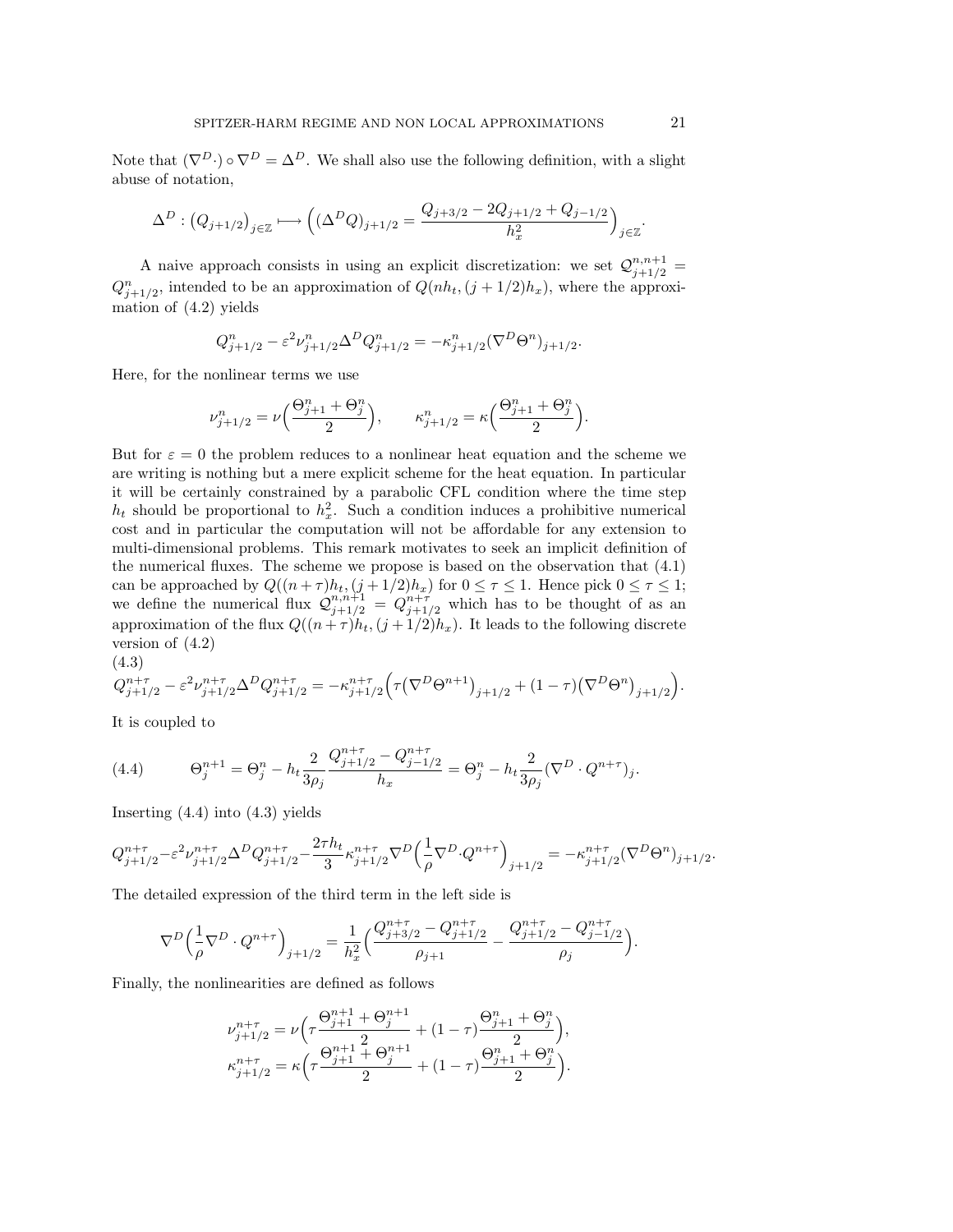In order to solve the non linear system  $(4.3)$ – $(4.4)$  that defines the pair  $(\Theta_j^{n+1}, Q_{j+1/2}^{n+\tau})$ we proceed as follows. We set  $\tilde{\Theta}_j^{n,0} = \Theta_j^n$ . Then, we define the iteration process

$$
(4.5) \quad \begin{cases} \n\tilde{\nu}_{j+1/2}^{n,r} = \nu \Big( \tau \frac{\tilde{\Theta}_{j+1}^{n,r} + \tilde{\Theta}_{j}^{n,r}}{2} + (1 - \tau) \frac{\Theta_{j+1}^{n} + \Theta_{j}^{n}}{2} \Big), \\
\kappa_{j+1/2}^{n,r} = \kappa \Big( \tau \frac{\tilde{\Theta}_{j+1}^{n,r} + \tilde{\Theta}_{j}^{n,r}}{2} + (1 - \tau) \frac{\Theta_{j+1}^{n} + \Theta_{j}^{n}}{2} \Big), \\
\tilde{Q}_{j+1/2}^{n,r+1} - \varepsilon^{2} \tilde{\nu}_{j+1/2}^{n,r} \Delta^{D} Q_{j+1/2}^{n,r+1} - \frac{2\tau h_{t}}{3} \tilde{\kappa}_{j+1/2}^{n,r} \nabla^{D} \Big( \frac{1}{\rho} \nabla^{D} \cdot \tilde{Q}^{n,r+1} \Big)_{j+1/2} \\
\tilde{\Theta}_{j}^{n,r+1} = \Theta_{j}^{n} - h_{t} \frac{2}{3\rho_{j}} (\nabla^{D} \cdot \tilde{Q}^{n,r+1})_{j}.\n\end{cases}
$$

The solution  $(\Theta_j^{n+1}, Q_{j+1/2}^{n+\tau})$  is seen as the limit  $\lim_{r\to\infty} (\tilde{\Theta}_j^{n,r}, \tilde{Q}_{j+1/2}^{n,r})$ . In practice, we stop the iteration when the relative error becomes smaller than a given (small) threshold, and a few iterations are usually enough to construct the fixed point. As a matter of fact, it is worth remarking that the first step of the iteration corresponds to a quite natural semi-implicit discretization (only nonlinear terms are defined explicitly) and it already produces satisfactory results.

For the analysis of the scheme, the following manipulation will be useful: we apply the operator  $\rho \bullet -\nabla^D \cdot \left(\varepsilon^2 \tilde{\nu}^{n,r} \nabla^D (\rho \bullet) + \frac{2\tau h_t}{3} \tilde{\kappa}^{n,r} \nabla^D \bullet \right)$  to the fourth equation in (4.5). We obtain

$$
\begin{split} \rho_j\tilde{\Theta}_j^{n,r+1} & -\nabla^D\cdot\Big(\varepsilon^2\tilde{\nu}^{n,r}\nabla^D(\rho\tilde{\Theta}^{n,r+1})+\frac{2\tau h_t}{3}\tilde{\kappa}^{n,r}\nabla^D\tilde{\Theta}^{n,r+1}\Big)_j\\ & =\rho_j\tilde{\Theta}_j^n-\nabla^D\cdot\Big(\varepsilon^2\tilde{\nu}^{n,r}\nabla^D(\rho\Theta^n)+\frac{2\tau h_t}{3}\tilde{\kappa}^{n,r}\nabla^D\Theta^n\Big)_j\\ & -\frac{2h_t}{3}\nabla^D\cdot\Big(\tilde{Q}^{n,r}-\varepsilon^2\tilde{\nu}^{n,r}\Delta^D\tilde{Q}^{n,r+1}-\frac{2\tau h_t}{3}\tilde{\kappa}^{n,r}\nabla^D\Big(\frac{1}{\rho}\nabla^D\cdot\tilde{Q}^{n,r+1}\Big)\Big)_j. \end{split}
$$

The last term can be rewritten by using the third equation in (4.5). We are led to the following formula

(4.6)  
\n
$$
\rho_j \tilde{\Theta}_j^{n,r+1} - \nabla^D \cdot \left( \varepsilon^2 \tilde{\nu}^{n,r} \nabla^D (\rho \tilde{\Theta}^{n,r+1}) + \frac{2\tau h_t}{3} \tilde{\kappa}^{n,r} \nabla^D \tilde{\Theta}^{n,r+1} \right)_j
$$
\n
$$
= \rho_j \Theta_j^n - \nabla^D \cdot \left( \varepsilon^2 \tilde{\nu}^{n,r} \nabla^D (\rho \Theta^n) + \frac{2(\tau - 1)h_t}{3} \tilde{\kappa}^{n,r} \nabla^D \Theta^n \right)_j.
$$

Let us perform the numerical analysis of the scheme neglecting for the sake of simplicity any boundary terms. Namely, we consider the unknown as being defined for any  $j \in \mathbb{Z}$ . See Remark 4.3 for details on the boundary conditions.

Theorem 4.1 (Von Neumann stability). *Let us suppose that the coecients are constant:*  $\rho = \rho_{\star} > 0$ ,  $\nu = \nu_{\star} > 0$ ,  $\kappa = \kappa_{\star} > 0$ . We assume that

(4.7) 
$$
1 - 2\tau - \frac{3\rho_{\star}\nu_{\star}}{\kappa_{\star}}\frac{\varepsilon^2}{h_t} \le \frac{3\rho_{\star}h_x^2}{2\kappa_{\star}h_t}
$$

*holds. Then, the scheme*  $(4.5)$  *(or*  $(4.6)$ *) is*  $L^2$ -stable.

REMARK 4.1. In particular the scheme is unconditionally  $(L^2$ -)stable for  $1/2 \leq$  $\tau \leq 1$  and it can be expected to reach second order accuracy with respect to  $h_t$  and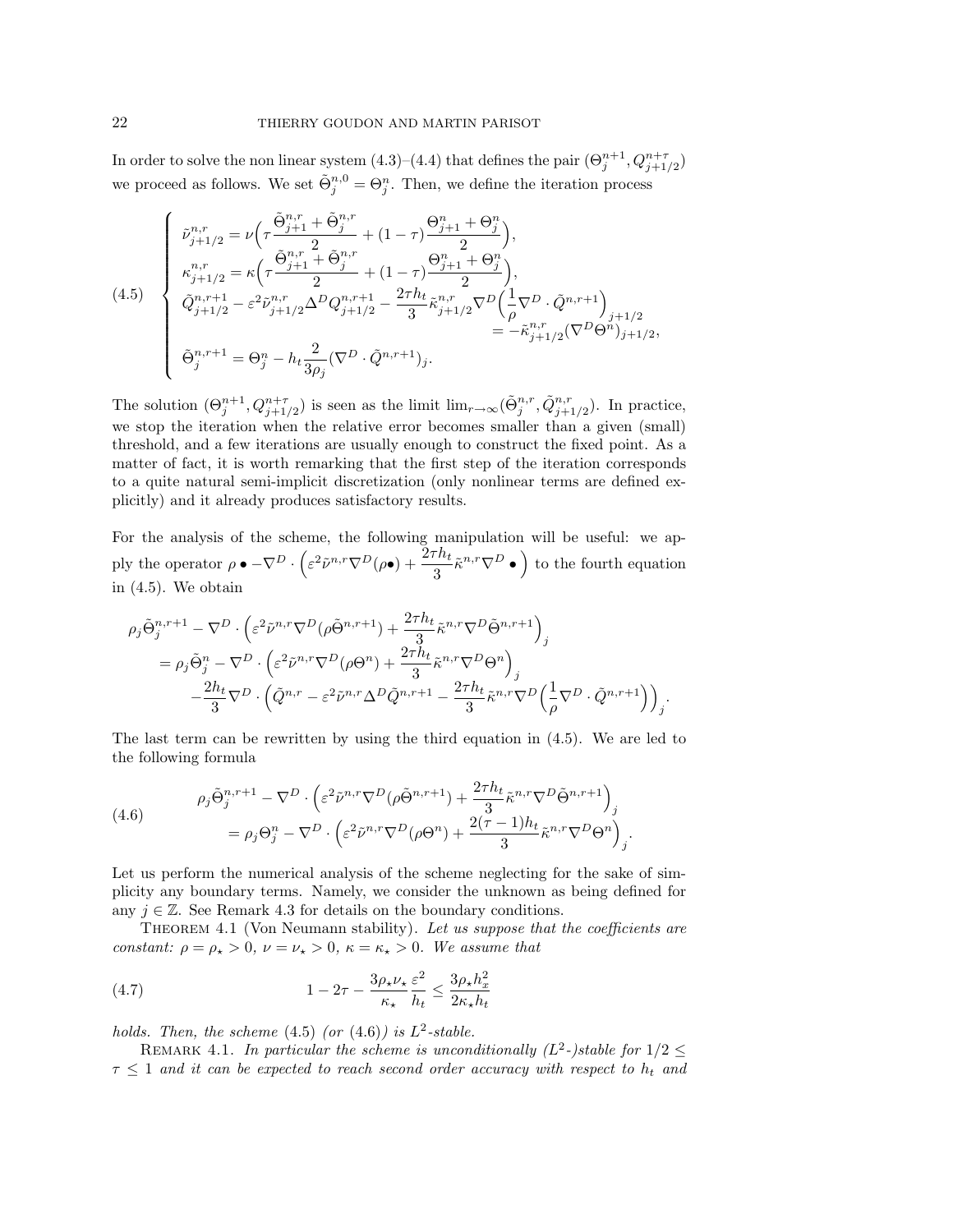$h_x$  *in the Crank-Nicolson case*  $(\tau = 1/2)$ *. Anyway, the scheme is stable under the standard parabolic CFL condition*  $\frac{2h_t}{h_x^2} \leq 1$ .

*Proof.* We associate to a sequence  $(u_j)_{j \in \mathbb{Z}}$  the Fourier series  $\mathcal{F}_D(u)(\xi) = \sum_{j \in \mathbb{Z}} u_j e^{2i\pi j\xi}$ . The amplification factor of the scheme (4.6) reads

$$
\frac{\mathcal{F}_D(\tilde{\Theta}^{n,r})}{\mathcal{F}_D(\Theta^n)}(\xi) = \frac{1 - \frac{2}{h_x^2} \left(\varepsilon^2 \nu_\star + \frac{2 \left(\tau - 1\right) h_t \kappa_\star}{3 \rho_\star} \right) \left(1 - \cos \xi\right)}{1 - \frac{2}{h_x^2} \left(\varepsilon^2 \nu_\star + \frac{2 \tau h_t \kappa_\star}{3 \rho_\star} \right) \left(1 - \cos \xi\right)}
$$

The amplification factor satisfies  $\left|\frac{\mathcal{F}_D(\Theta^{n+1})}{\mathcal{F}_D(\Theta^n)}(\xi)\right| \leq 1$  iff the condition (4.7) holds. A similar stability analysis appeared in [3].

THEOREM 4.2 (Maximum principle). We suppose that  $\rho = \rho_* > 0$  is constant *and that*  $0 < \underline{\nu} \leq \nu(z) \leq \overline{\nu}$ ,  $0 < \underline{\kappa} \leq \kappa(z) \leq \overline{\kappa}$  holds for any  $z \geq 0$ . Assume that

(4.8) 
$$
\frac{3\varepsilon^2 \rho_\star \overline{\nu}}{2(1-\tau)\underline{\kappa}} \le h_t \le \frac{3\rho_\star}{4(1-\tau)\overline{\kappa}} \ (h_x^2 + 2\varepsilon^2 \underline{\nu}).
$$

*Initially the data is required to satisfy*  $0 < \underline{\Theta} \leq \Theta_j^0 \leq \overline{\Theta}$ *. Then, the solution of the scheme* (4.6)*) satisfies the same inequality.*

*Proof.* Assuming that  $\rho_j = \rho_*$ , we rewrite the scheme (4.6) as follows

$$
(4.9) \quad (1+a_j)\tilde{\Theta}_j^{n,r+1} = a_j^+ \tilde{\Theta}_{j+1}^{n,r+1} + a_j^- \tilde{\Theta}_{j-1}^{n,r+1} + (1+\gamma_j)\Theta_j^n + b_j^+ \Theta_{j+1}^n + b_j^- \Theta_{j-1}^n
$$

where we use the shorthand notation

$$
a_j = \frac{2\tau h_t}{3\rho_\star h_x^2} (\tilde{\kappa}_{j+1/2}^{n,r} + \tilde{\kappa}_{j-1/2}^{n,r}) + \frac{\varepsilon^2}{h_x^2} (\tilde{\nu}_{j+1/2}^{n,r} + \tilde{\nu}_{j-1/2}^{n,r}),
$$
  
\n
$$
a_j^{\pm} = \frac{2\tau h_t}{3\rho_\star h_x^2} \tilde{\kappa}_{j\pm 1/2}^{n,r} + \frac{\varepsilon^2}{h_x^2} \tilde{\nu}_{j\pm 1/2}^{n,r},
$$
  
\n
$$
\gamma_j = -\frac{2(1-\tau)h_t}{3\rho_\star h_x^2} (\tilde{\kappa}_{j+1/2}^{n,r} + \tilde{\kappa}_{j-1/2}^{n,r}) + \frac{\varepsilon^2}{h_x^2} (\tilde{\nu}_{j+1/2}^{n,r} + \tilde{\nu}_{j-1/2}^{n,r}),
$$
  
\n
$$
b_j^{\pm} = \frac{2(1-\tau)h_t}{3\rho_\star h_x^2} \tilde{\kappa}_{j\pm 1/2}^{n,r} - \frac{\varepsilon^2}{h_x^2} \tilde{\nu}_{j\pm 1/2}^{n,r}.
$$

The condition  $(4.8)$ , implies that the coefficients satisfy

$$
a_j \ge 0
$$
,  $a_j^{\pm} \ge 0$ ,  $b_j^{\pm} \ge 0$ ,  $1 + \gamma_j \ge 0$ 

with furthermore

$$
1 + \gamma_j + b_j^+ + b_j^- = 1, \qquad a_j = a_j^+ + a_j^-.
$$

Let us denote  $\mu^n = \sup_{j \in \mathbb{Z}} \Theta_j^n$  and  $\mu^{n,r+1} = \sup_{j \in \mathbb{Z}} \tilde{\Theta}_j^{n,r+1}$ . Since the coefficients in the right hand side of (4.9) are non negative, we have

$$
\tilde{\Theta}_j^{n,r+1} \leq \frac{\mu^{n,r+1}(a_j^+ + a_j^-) + \mu^n}{1 + a_j}.
$$

*.*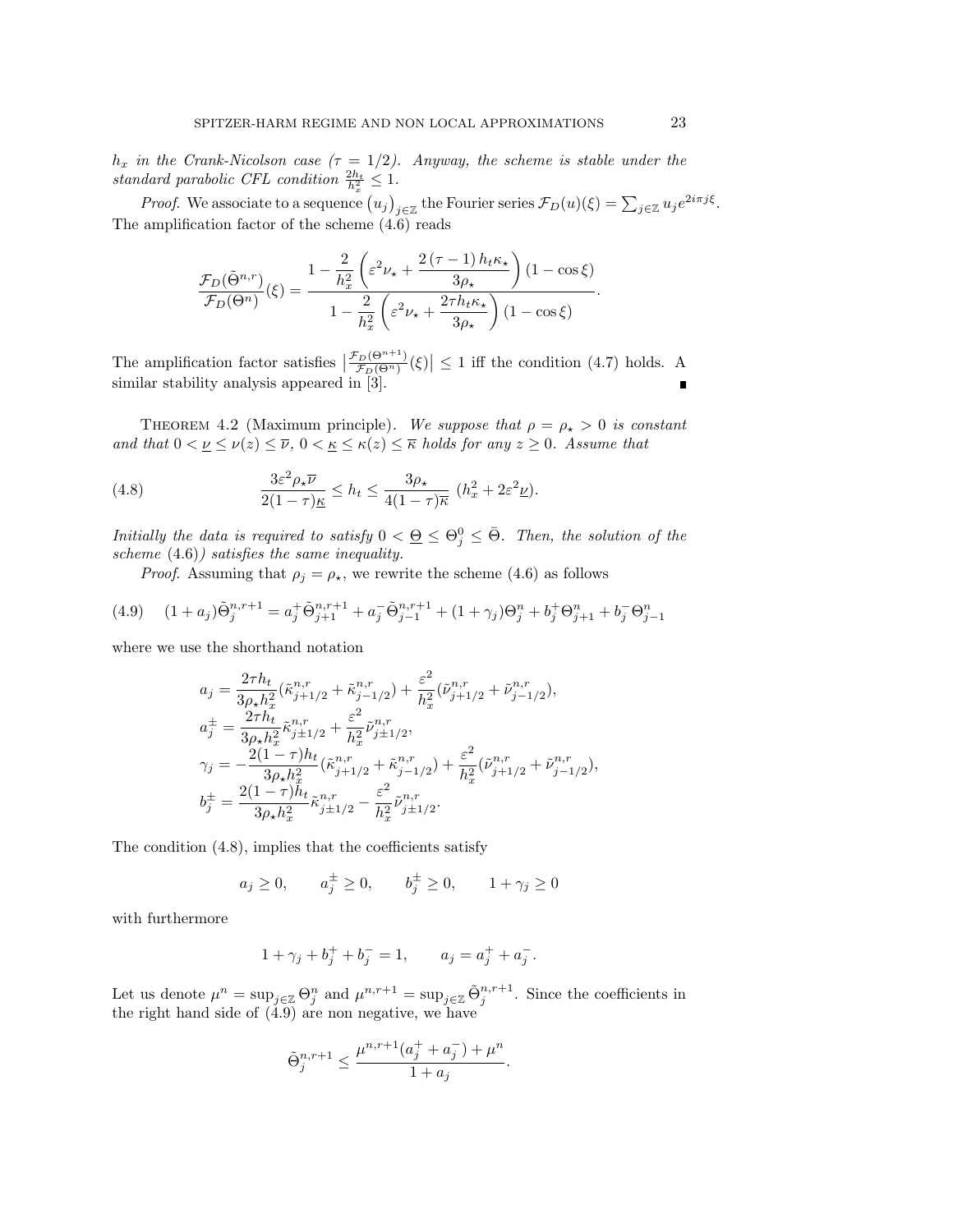We argue by contradiction: let us assume that there exists  $0 < \eta < 1$  such that  $\mu^{n} = (1 - \eta)\mu^{n,r+1} < \mu^{n,r+1}$ . Since the *a<sub>j</sub>*'s are bounded (uniformly with respect to *j*),

$$
0 \le a_j \le \frac{4\tau h_t}{3\rho_\star h_x^2} \overline{\kappa} + \frac{2\varepsilon^2}{h_x^2} \overline{\nu} = M,
$$

the previous inequality becomes

$$
\tilde{\Theta}_j^{n,r+1} \le \mu^{n,r+1} \left( 1 - \frac{\eta}{1+M} \right),\,
$$

which would contradict the definition of  $\mu^{n,r+1}$ .

REMARK 4.2. *Note that the condition* (4.8) *is consistent when*  $\varepsilon = 0$  *with the usual condition, which makes a proportionality constraint between*  $h_t$  and  $h_x$ <sup>2</sup> appear, *for proving the maximum principle (see [26, Theorem 2.2]).*

Proposition 4.3 (Energy conservation). *The solution of the scheme satisfies the discrete analog of property* (3.6)*:*

$$
\sum_{j\in\mathbb{Z}}\rho_j\Theta_j^n=\sum_{i\in\mathbb{Z}}\rho_j\Theta_j^0.
$$

*Proof*. Assume this equality is true at iteration *n*. Using (4.5), we have

$$
\sum_{j\in\mathbb{Z}}\rho_j\tilde{\Theta}_j^{n,r}=\sum_{j\in\mathbb{Z}}\rho_j\Theta_j^n-\frac{2h_t}{h_x}\left(\sum_{j\in\mathbb{Z}}\tilde{Q}_{j+1/2}^{n,r}-\sum_{j\in\mathbb{Z}}\tilde{Q}_{j-1/2}^{n,r}\right)=\sum_{j\in\mathbb{Z}}\rho_j\Theta_j^n.
$$

PROPOSITION 4.4 (Entropy dissipation). Let  $\tau = 1/2$ , and assume that  $\rho = \rho_{\star} >$ 0 *is constant. The solution of the scheme satisfies the discrete analog of property* (3.7)*:*

$$
\sum_{j\in\mathbb{Z}}\left(\tilde{\Theta}_j^{n,r+1}\right)^2+\varepsilon^2\sum_{j\in\mathbb{Z}}\left(\tilde{\nu}_{j+1/2}^{n,r}|(\nabla^D\tilde{\Theta}^{n,r+1})_{j+1/2}|^2\right)\leq \sum_{j\in\mathbb{Z}}\left(\Theta_j^n\right)^2+\varepsilon^2\sum_{j\in\mathbb{Z}}\left(\tilde{\nu}_{j+1/2}^{n,r}|(\nabla^D\tilde{\Theta}^n)_{j+1/2}|^2\right).
$$

*Proof.* First, we make some general observation. Let  $(A_j)_{j \in \mathbb{Z}}$ ,  $(B_j)_{j \in \mathbb{Z}}$  and  $\left(\alpha_{j+1/2}\right)_{j\in\mathbb{Z}}$  be given sequences. Remark that we have

$$
(4.10)
$$

$$
\sum_{j \in \mathbb{Z}} A_j \nabla^D \cdot (\alpha \nabla^D B)_j = \sum_{j \in \mathbb{Z}} \frac{\alpha_{j+1/2}}{h_x^2} (A_{j+1} B_j + A_j B_{j+1} - A_j B_j - A_{j+1} B_{j+1})
$$
  
= 
$$
-\sum_{j \in \mathbb{Z}} \alpha_{j+1/2} (\nabla^D A)_{j+1/2} (\nabla^D B)_{j+1/2}
$$

Therefore, we multiply (4.6) by  $(\tilde{\Theta}_j^{n,r+1} + \Theta_j^n)$  and we write the result as follows

$$
\begin{split} &\left(\tilde{\Theta}_j^{n,r+1}+\Theta_j^n\right)\left(\tilde{\Theta}_j^{n,r+1}-\Theta_j^n\right)-\varepsilon^2\left(\tilde{\Theta}_j^{n,r+1}+\Theta_j^n\right)\nabla^D\cdot\left(\tilde{\nu}^{n,r}\nabla^D(\tilde{\Theta}^{n,r+1}-\Theta^n)\right)_j\\ &=\frac{2h_t}{3\rho_\star}\left(\tilde{\Theta}_j^{n,r+1}+\Theta_j^n\right)\nabla^D\cdot\left(\tilde{\kappa}^{n,r}\nabla^D\left(\tau\tilde{\Theta}^{n,r+1}+(1-\tau)\,\Theta^n\right)\right)_j. \end{split}
$$

п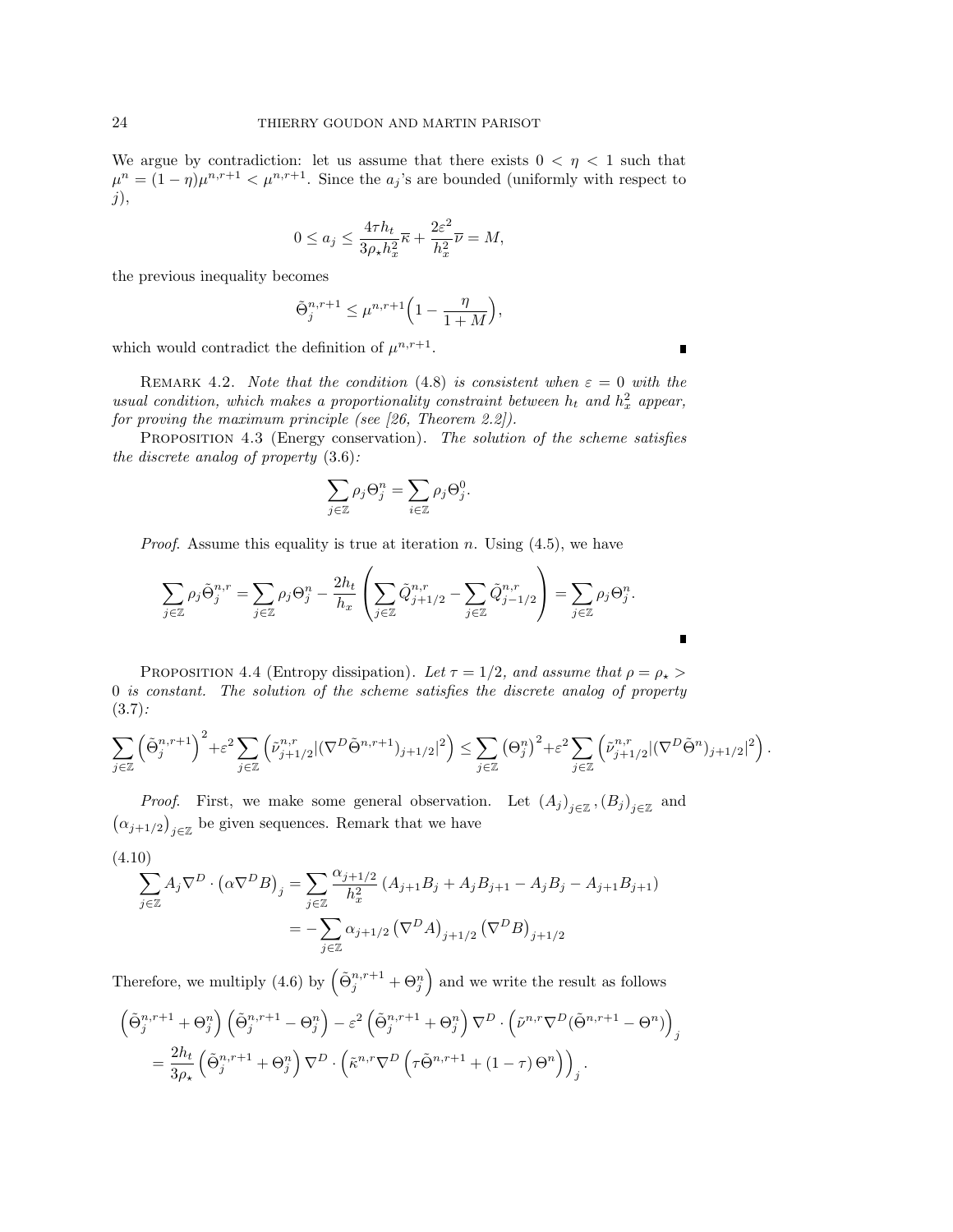Then using (4.10), we have

$$
\sum_{j\in\mathbb{Z}}\left(\left(\tilde{\Theta}_{j}^{n,r+1}\right)^{2}-\left(\Theta_{j}^{n}\right)^{2}\right)+\varepsilon^{2}\sum_{j\in\mathbb{Z}}\left(\tilde{\nu}_{j+1/2}^{n,r}\left(\left|\left(\nabla^{D}\tilde{\Theta}^{n,r+1}\right)_{j+1/2}\right|^{2}-\left|\left(\nabla^{D}\Theta^{n}\right)_{j+1/2}\right|^{2}\right)\right)
$$
\n
$$
=-\frac{2h_{t}}{3\rho_{\star}}\sum_{j\in\mathbb{Z}}\tilde{\kappa}_{j+1/2}^{n,r}\left(\tau\right)\left(\nabla^{D}\Theta^{n,r+1}\right)_{j+1/2}\left|^{2}+\left(1-\tau\right)\right|\left(\nabla^{D}\Theta^{n}\right)_{j+1/2}\left|^{2}\right.\right.
$$
\n
$$
+\left(\nabla^{D}\Theta^{n,r}\right)_{j+1/2}\left(\nabla^{D}\Theta^{n}\right)_{j+1/2}\right).
$$

For  $\tau = 1/2$ , we conclude by factorization that

$$
\sum_{j\in\mathbb{Z}}\left(\left(\tilde{\Theta}_{j}^{n,r+1}\right)^{2}-\left(\Theta_{j}^{n}\right)^{2}\right)+\varepsilon^{2}\sum_{j\in\mathbb{Z}}\left(\tilde{\nu}_{j+1/2}^{n,r}\left(\left|\left(\nabla^{D}\tilde{\Theta}^{n,r+1}\right)_{j+1/2}\right|^{2}-\left|\left(\nabla^{D}\Theta^{n}\right)_{j+1/2}\right|^{2}\right)\right)
$$
\n
$$
=-\frac{4h_{t}}{3\rho_{\star}}\sum_{j\in\mathbb{Z}}\tilde{\kappa}_{j+1/2}^{n,r}\left|\left(\nabla^{D}\frac{\tilde{\Theta}^{n,r}+\Theta^{n}}{2}\right)_{j+1/2}\right|^{2}\leq0
$$

holds.

Remark 4.3. *The previous discussion does not account for boundary conditions. In practice of course the index j lies in a bounded domain, say*  $j \in \{1, ..., J\}$ *. The scheme involves "ghost" points with indices out of this range, the values of which need to be prescribed by boundary conditions. It turns out that the formulation* (4.5) *is well adapted to Neumann–like conditions where the flux Q is prescribed at the boundary: we impose the values of*  $Q_{1/2}$  *and*  $Q_{J+1/2}$  *by using the prescribed flux. The formulation*  $(4.6)$  *is well adapated to Dirichlet conditions where the unknown*  $\Theta$  *is imposed at the boundary: the value of*  $\Theta_0$  *and*  $\Theta_{J+1}$  *is given by the Dirichlet conditions. The adaptation of Theorems 4.1 and 4.2, and Propositions 4.3 and 4.4 to these contexts is straightforward, with energy and entropy inequalities involving the prescribed boundary terms.*

4.2. Numerical results. A key features of ICF simulations is the possible occurrence of "antidiffusive effects", see e. g.  $[14]$ , such that the heat flux follows the direction of the temperature gradient. We illustrate this fact in Figure 2. This figure has been obtained by using the kinetic code fpelec developed at the Atomic Energy Commission [8]. In fact the code works on a simplified version of the Landau-Fokker-Planck equation considered here, based on a truncated expansion on spherical harmonics, together with the constraint of vanishing current. The boundary condition guarantees the conservation of energy. This model is more easily amenable to a numerical treatment but it preserves the main features of the original equation. The simulation is performed with a atomic number  $Z_i = 4$ , and a density constant equal to  $2.5 \times 10^{21}$  g.cm<sup>-3</sup>. The size of the domain is  $10^{-2}$  cm. We plot the temperature  $\Theta(t, x)$  for several times, as well as the product of the heat flux Q by the temperature gradient  $\partial_x \Theta$ . The antidiffusion is characterized by regions where the product  $\mathsf{Q} \partial_x \Theta$ takes positive values (see Figure  $2(b)$ ). The Spitzer-Härm model completely misses such a phenomena since, by definition, we have  $Q_{SH} \cdot \partial_x \Theta = -\frac{\bar{q}}{2} \Theta^{5/2} |\partial_x \Theta|^2 < 0.$ We illustrate the ability of the asymptotic model  $(4.1)-(4.2)$  in capturing the anti-

diffusive effect, see Figure 3. The comparison with the kinetic simulation cannot be fair since we do not have access to all physical data, nevertheless we can bring out

Г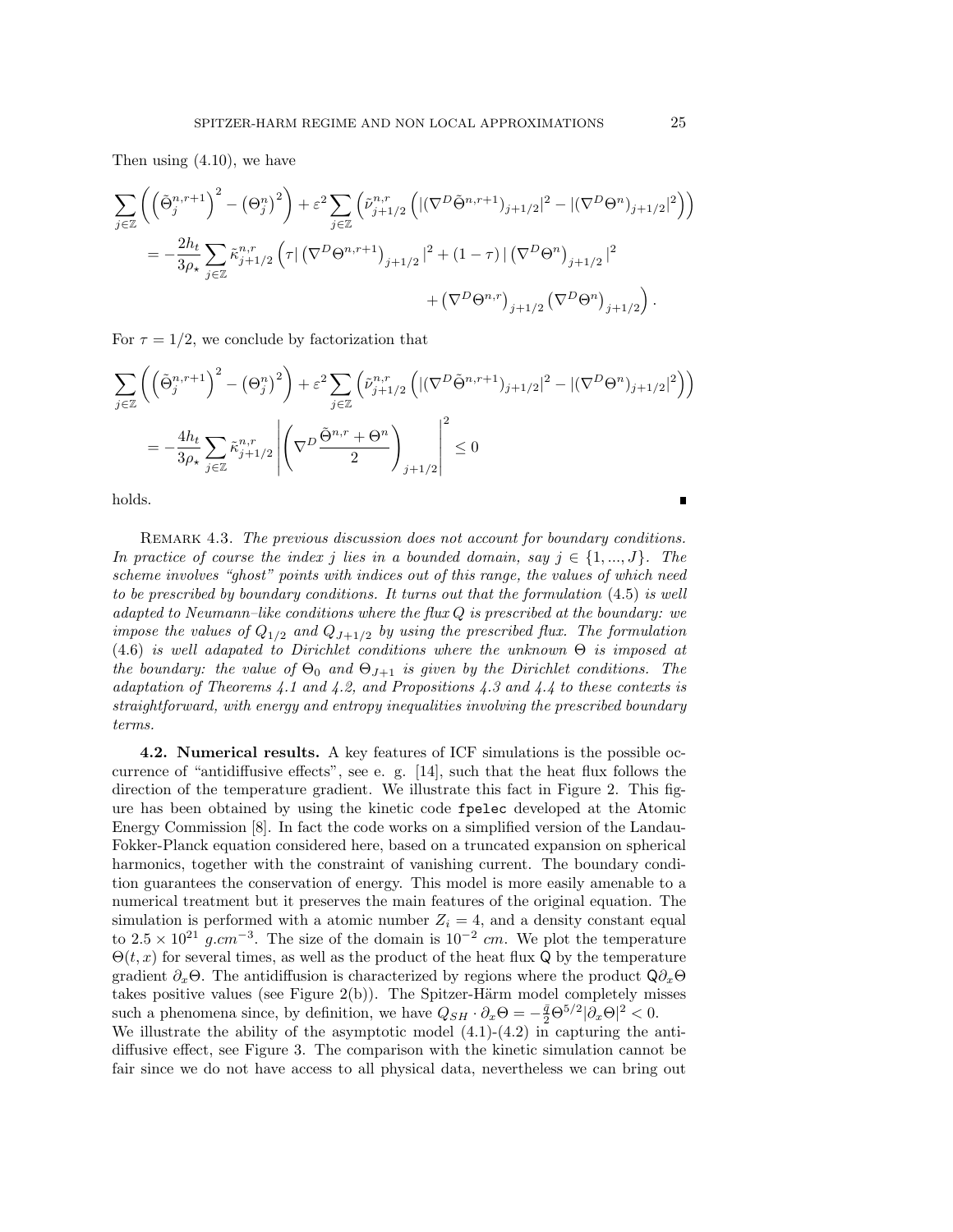the main features of the nonlocal model. We consider the normalized space domain (0*,* 1) and the initial data reads

$$
\Theta_{init}(x) = \left(1 - (0.3 - 1) \times 2x \right) 1\hspace{-0.5mm}{1}_{[0,0.5]}(x) + \left(1 - (0.3 - 1) \times 2(x - 0.5) \right) 1\hspace{-0.5mm}{1}_{[0.5,1]}(x),
$$

see Figure 3(a). We use the scheme (4.5). Of course, with  $\varepsilon = 0$  it also provides a scheme for the Spitzer-Härm equation. We perform simulations for several values of the scaling parameter  $\varepsilon$ . The simulations are performed with  $\tau = 1/2$ ,  $h_x = 1/100$ , and  $j \in [1, 99]$ . In order to conserve the total energy, we impose that the boundary fluxes vanish  $(Q_{1/2} = Q_{99+1/2} = 0)$ . The (common) time step is chosen so that the stability condition (4.8) for the maximum principle is satisfied. We remind that  $\nu$  is a phenomenological nonlinearity introduced in many hydrodynamic codes to fit with kinetic simulations. Here we restrict to the simple case  $\nu = 1$ . As expected the smaller  $\varepsilon$ , the smoother the temperature profile, see Figures 3(c) and 3(e). In Figures 3(b),  $3(d)$  and  $3(f)$ , we can observe the antidiffusive effects for positive values of  $\varepsilon$ , with quite sharp profiles for the largest  $\varepsilon$ 's. This effect reduces as time grows, as observed with the kinetic results. We point out that running the hydrodynamic code is very fast. This aspect is particularly important since for ICF simulation the computation of the electronic temperature is a small piece of a large hydrodynamic code involving coupled systems of PDEs.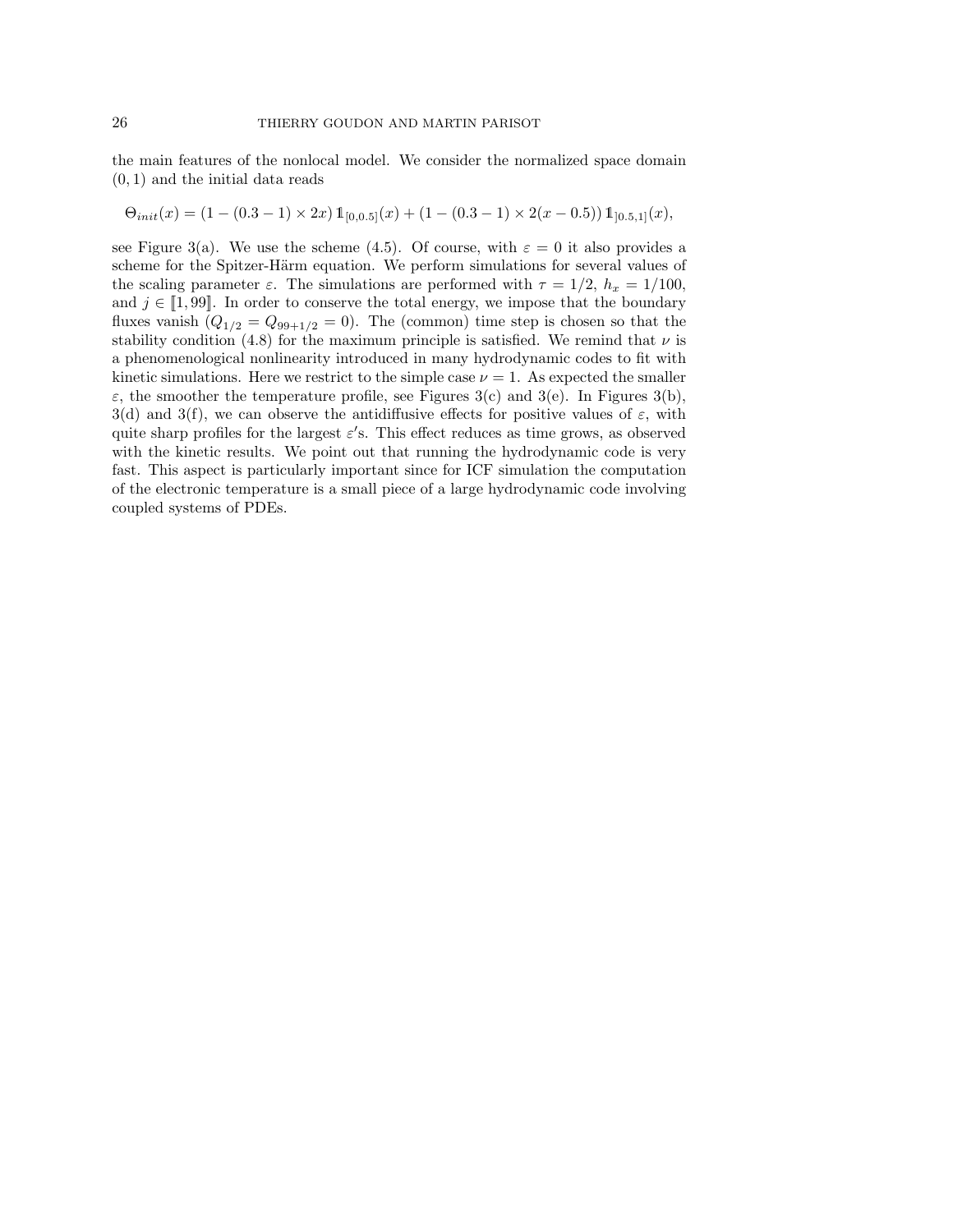

Fig. 2. *Kinetic results: Simulation of a kinetic model (*fpelec *code from CEA)*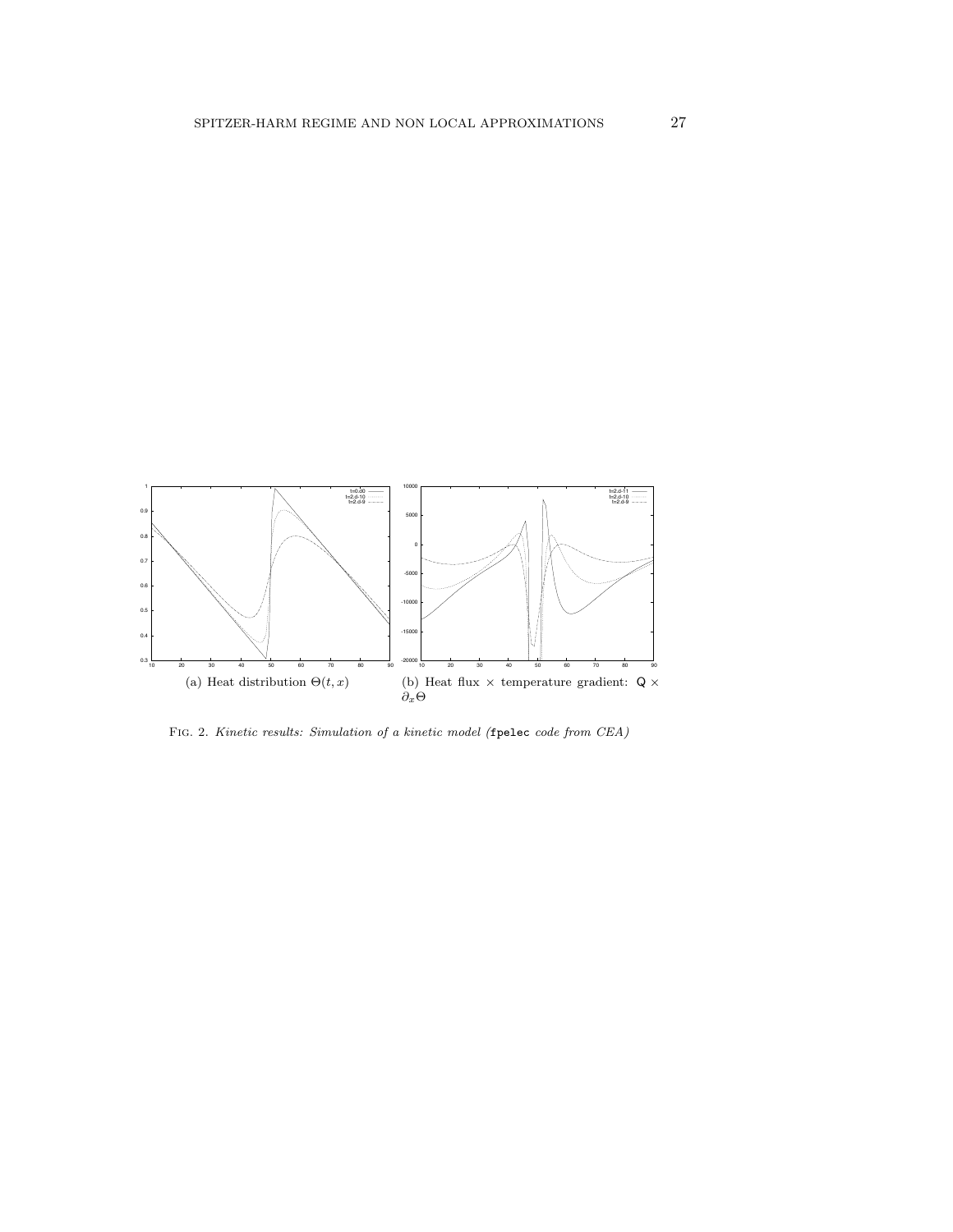

FIG. 3. *Simulation of the hydrodynamic model*  $(4.1)-(4.2)$ *:*  $h_t = 10^{-4}$ ,  $h_x = 10^{-2}$ ,  $\rho = 1$ ,  $\kappa(\Theta) = \Theta^{5/2}, \nu = 1$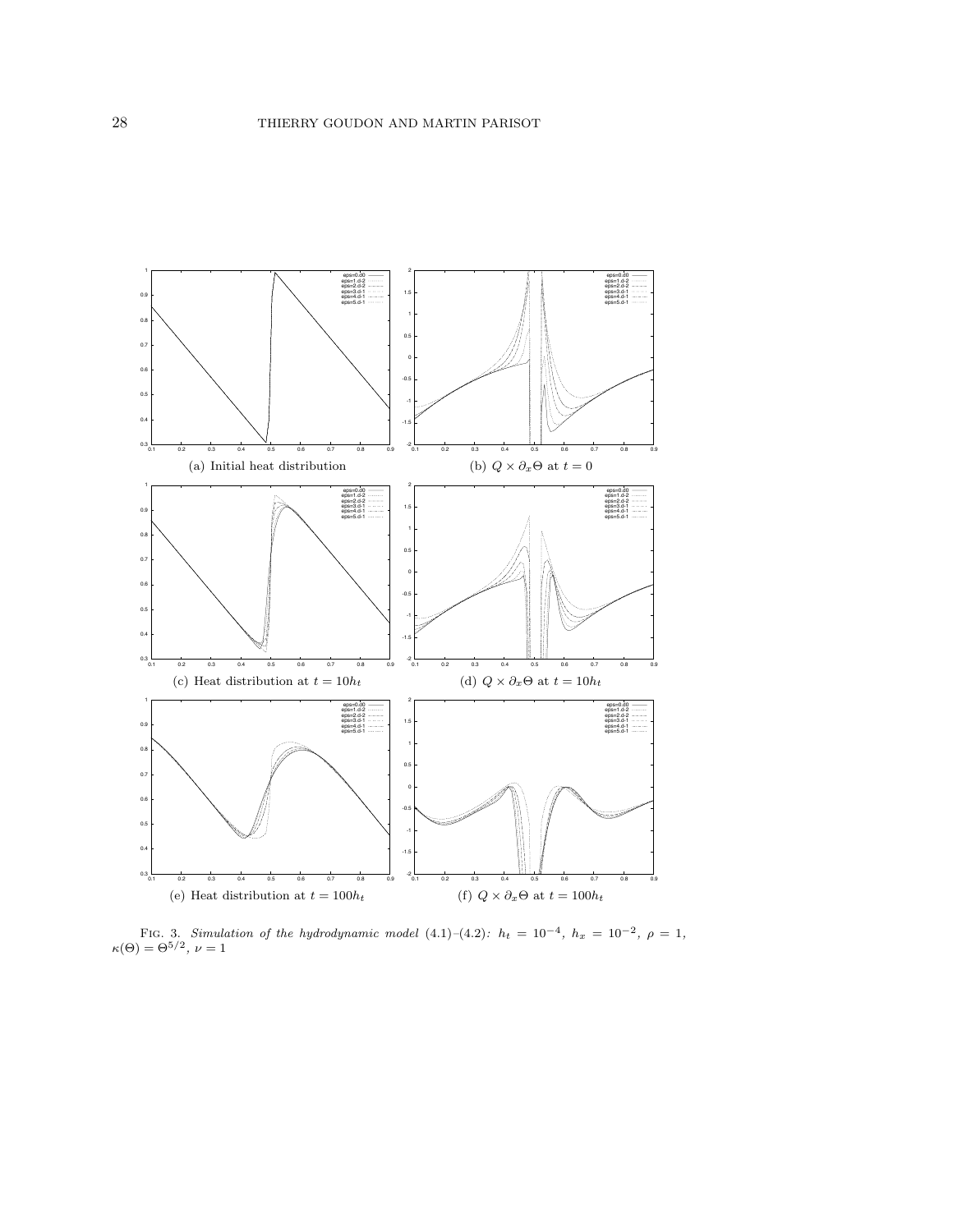Conclusion. We have derived precisely the non linear diffusion equation for the electron temperature which arises in the Spritzer-Härm regime. The derivation starts from collisional models accounting for both electron-electron and electron-ion collisions. Due to the latter the collision operator preserves charge and energy only. The kinetic equation for the electron distribution is coupled to the Maxwell system. We discuss in details the scaling issues. The quasi-neutral regime implies that the asymptotic solution has a vanishing current, which can be interpreted as a constraint on the electric field. We identify, depending on the collision operator, the diffusion coefficient of the limit equation. Next, we revisit the Schurtz-Nicolaï model, which is a non local macroscopic approximation of the kinetic model. In particular we justify the well-posedness of the non local model and prove the maximum principle. We design a specific numerical scheme for the Schurtz-Nicola¨ı system and perform the stability analysis. Finally, we check numerically the ability of the model to capture anti-diffusive phenomena.

Acknowledgements. This research is part of a collaborative program with CEA/DAM. We thank J.-F. Clouet for many fruitful discussions and kind advices and D. Deck for allowing us to use his kinetic code. This work was also supported by Ministry of Higher Education and Research, Nord-Pas de Calais Regional Council and FEDER through the "Contrat de Projets Etat Region (CPER) 2007-2013".

## Appendix A. Some useful properties of the linearized Landau-Fokker-Planck operator.

A.1. On spectral properties of the linearized Landau-Fokker-Planck operator. As said in section 2.3, the spectral properties of the linearized operator are crucial. In particular we use the Fredholm-like property (B2). However, spectral gap estimate, see (2.13), are usually not available for realistic collision kernels. Nevertheless, a fine estimate can be derived working with suitable weighted space; we refer to [1, 17, 25] for proofs, comments and applications of the following statement (see also [15] for the Boltzmann operator with soft potentials).

Lemma A.1. *Let us consider the linearized Landau-Fokker-Planck operator. For*  $any \alpha \in [-4, 0], (B2) \text{ is satisfied in } \mathcal{D} = \{h : \mathbb{R}^3 \to \mathbb{R}, \text{ such that } \left\| \frac{h}{M} \right\|_D < \infty \} \text{ where }$ 

$$
||h||_D^2 = |h|_{L^2(^{-\alpha-1}M)} + |\Pi_v \nabla_v h|_{L^2(^{-\alpha-1}M)} + |(Id - \Pi_v) \nabla_v h|_{L^2(^{-\alpha-3}M)} + |\Pi_v \nabla_v h|_{L^2(|v|^{-\alpha-1}M)},
$$

with the shorthand notation  $\langle v \rangle = \sqrt{1 + |v|^2}$ .

*Proof.* Here and below, the norm  $|.|_{L^2(w)}$  is associated to the weighted inner product

$$
<\phi, \psi>_{L^2(w)} = \int \phi(v)\psi(v)w(v) dv.
$$

We write the problem as to find  $h \in \mathcal{D}$  such that for any  $g \in \mathcal{D}$  we have  $a(h, g)$  $\int F g dv$  with

$$
a(h,g) = -\big\langle (L_{\rho,\Theta} + Z_i \widetilde{C}_{ei})h, g \big\rangle_{L^2(M^{-1})},
$$

and  $F = |v|^\beta v M_{\rho,\Theta}(v)$  for some exponent  $\beta \in \mathbb{R}$ .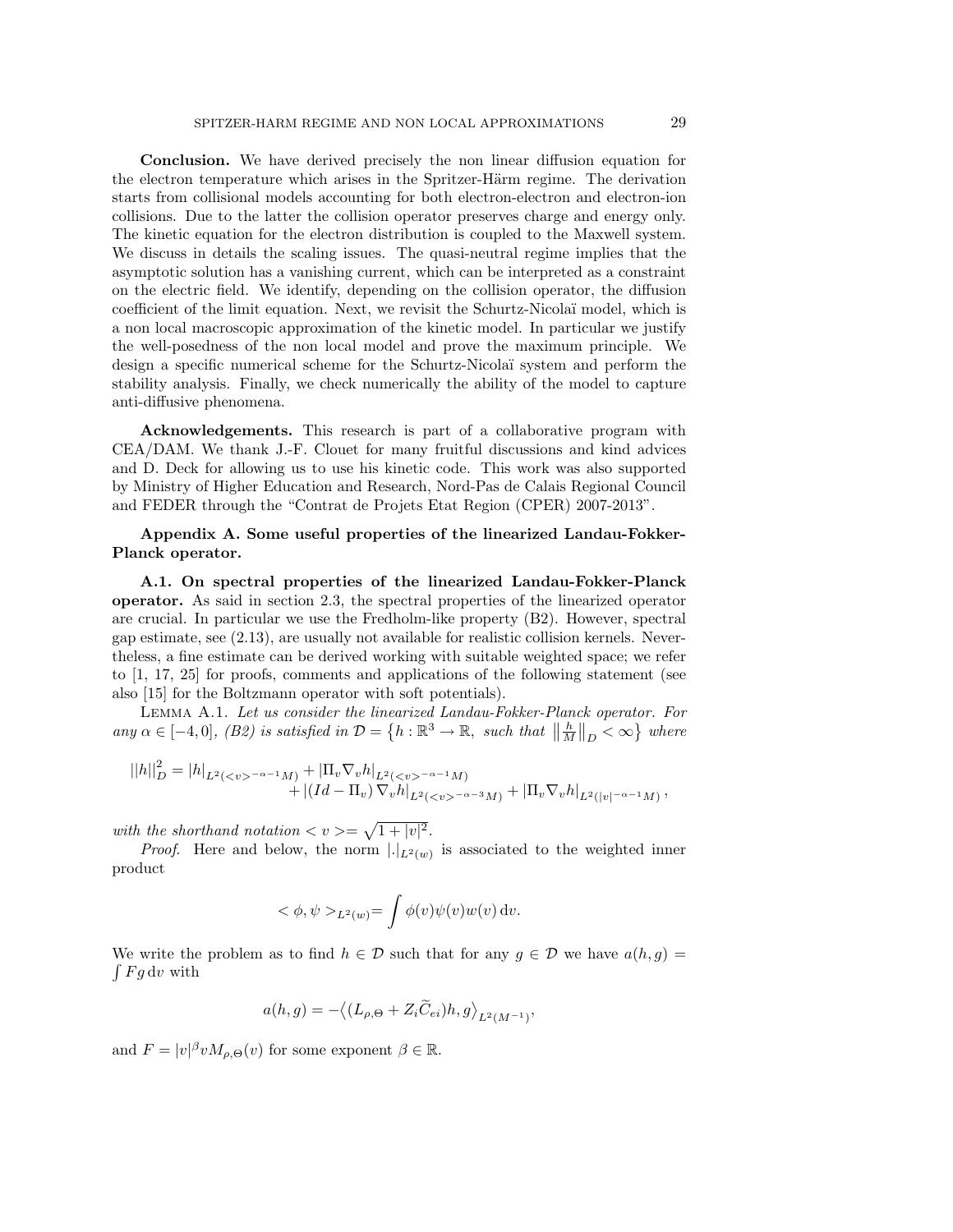Firstly, we look at a coercivity estimate of the bilinear form *a*. Let us write

$$
a(h, h) = \frac{\Theta^{\alpha/2}}{2} \int_{\mathbb{R}^3} \int_{\mathbb{R}^3} \left| \Pi_{v-v_*} \left( \nabla_v \frac{h}{M} - \nabla_{v_*} \frac{h_*}{M_*} \right) \right|^2 \frac{MM_* \, dv \, dv_*}{|v - v_*|^{\alpha + 1}} + \bar{Z} Z_i \rho_i \int_{\mathbb{R}^3} \left| \Pi_v \nabla_v \frac{h}{M} \right|^2 \frac{M \, dv}{|v|^{\alpha + 1}}.
$$

According to [17] and to [25, Theorem 1.3], there exists  $C_1 > 0$  with

$$
\frac{\Theta^{\alpha/2}}{2} \iint \left| \Pi_{v-v_{\star}} \left( \nabla_v \frac{h}{M} - \nabla_{v_{\star}} \frac{h_{\star}}{M_{\star}} \right) \right|^{2} \frac{MM_{\star} \, dv \, dv_{\star}}{|v - v_{\star}|^{\alpha + 1}} \n\geq C_{1} \left( \left| \frac{h}{M} \right|_{L^{2}(\langle v \rangle^{-\alpha - 1} M)} + \left| \Pi_{v} \nabla_{v} \frac{h}{M} \right|_{L^{2}(\langle v \rangle^{-\alpha - 1} M)} + \left| (Id - \Pi_{v}) \nabla_{v} \frac{h}{M} \right|_{L^{2}(\langle v \rangle^{-\alpha - 3} M)} \right).
$$

*.*

Thus, there exists  $C_2 > 0$  such that

$$
a(h, h) \ge C_2 \left\| \frac{h}{M} \right\|_{\mathcal{D}}^2
$$

Then, we establish the continuity of *a*. Remark that

$$
\langle L_{\rho,\Theta}h, g \rangle_{L^2(M^{-1})} = \frac{\Theta^{\alpha/2}}{2} \iint \Pi_{v-v_\star} \left( \nabla_v \frac{h}{M} - \nabla_{v_\star} \frac{h_\star}{M_\star} \right) \cdot \Pi_{v-v_\star} \left( \nabla_v \frac{g}{M} - \nabla_{v_\star} \frac{g_\star}{M_\star} \right) \frac{MM_\star \, dv \, dv_\star}{|v - v_\star|^{\alpha + 1}}.
$$

Using the Cauchy-Schwartz inequality, we write

$$
|a(h,g)| \leq \frac{\Theta^{\alpha/2}}{2} \left( \int \int \left| \Pi_{v-v_{\star}} \left( \nabla_v \frac{h}{M} - \nabla_{v_{\star}} \frac{h_{\star}}{M_{\star}} \right) \right|^2 \frac{MM_{\star} dv dv_{\star}}{|v - v_{\star}|^{\alpha + 1}} \right)^{1/2} \times \left( \int \int \left| \Pi_{v-v_{\star}} \left( \nabla_v \frac{g}{M} - \nabla_{v_{\star}} \frac{g_{\star}}{M_{\star}} \right) \right|^2 \frac{MM_{\star} dv dv_{\star}}{|v - v_{\star}|^{\alpha + 1}} \right)^{1/2} + \bar{n} \rho_i Z_i \left| \Pi_v \nabla_v \frac{h}{M} \right|_{L^2(|v|^{-\alpha - 1}M)} \left| \Pi_v \nabla_v \frac{g}{M} \right|_{L^2(|v|^{-\alpha - 1}M)}.
$$

We set  $w = \frac{v - v_{\star}}{\sqrt{2}}$  and  $w_{\star} = \frac{v + v_{\star}}{\sqrt{2}}$ , so that

$$
\iint \left| \Pi_{v-v_{\star}} \left( \nabla_v \frac{h}{M} - \nabla_{v_{\star}} \frac{h_{\star}}{M_{\star}} \right) \right|^2 \frac{MM_{\star} dv dv_{\star}}{|v - v_{\star}|^{\alpha + 1}} = 2^{\frac{\alpha}{2}} \iint \left| \Pi_w \nabla_w \frac{h}{M} \right|^2 \frac{e^{-\frac{w^2}{2}} e^{-\frac{w_{\star}^2}{2}} dv dv_{\star}}{|w|^{\alpha + 1}} = 2^{\frac{\alpha}{2}} (2\pi)^{\frac{3}{2}} \left| \Pi_w \nabla_w \frac{h}{M} \right|^2_{L^2(|v|^{-\alpha - 1}M)}.
$$

Thus, we get

$$
|a(h,g)| \leq \left(2^{\frac{\alpha}{2}}\left(2\pi\right)^{\frac{3}{2}}+\bar{n}\rho_i Z_i\right)\left|\Pi_v\nabla_v\frac{h}{M}\right|_{L^2(|v|^{-\alpha-1}M)}\left|\Pi_v\nabla_v\frac{g}{M}\right|_{L^2(|v|^{-\alpha-1}M)}.
$$

Eventually, we apply the Lax-Milgram theorem to conclude that the problem is wellposed. In particular the conclusion applies for  $\beta = 0$  and  $\beta = 2$ .  $\blacksquare$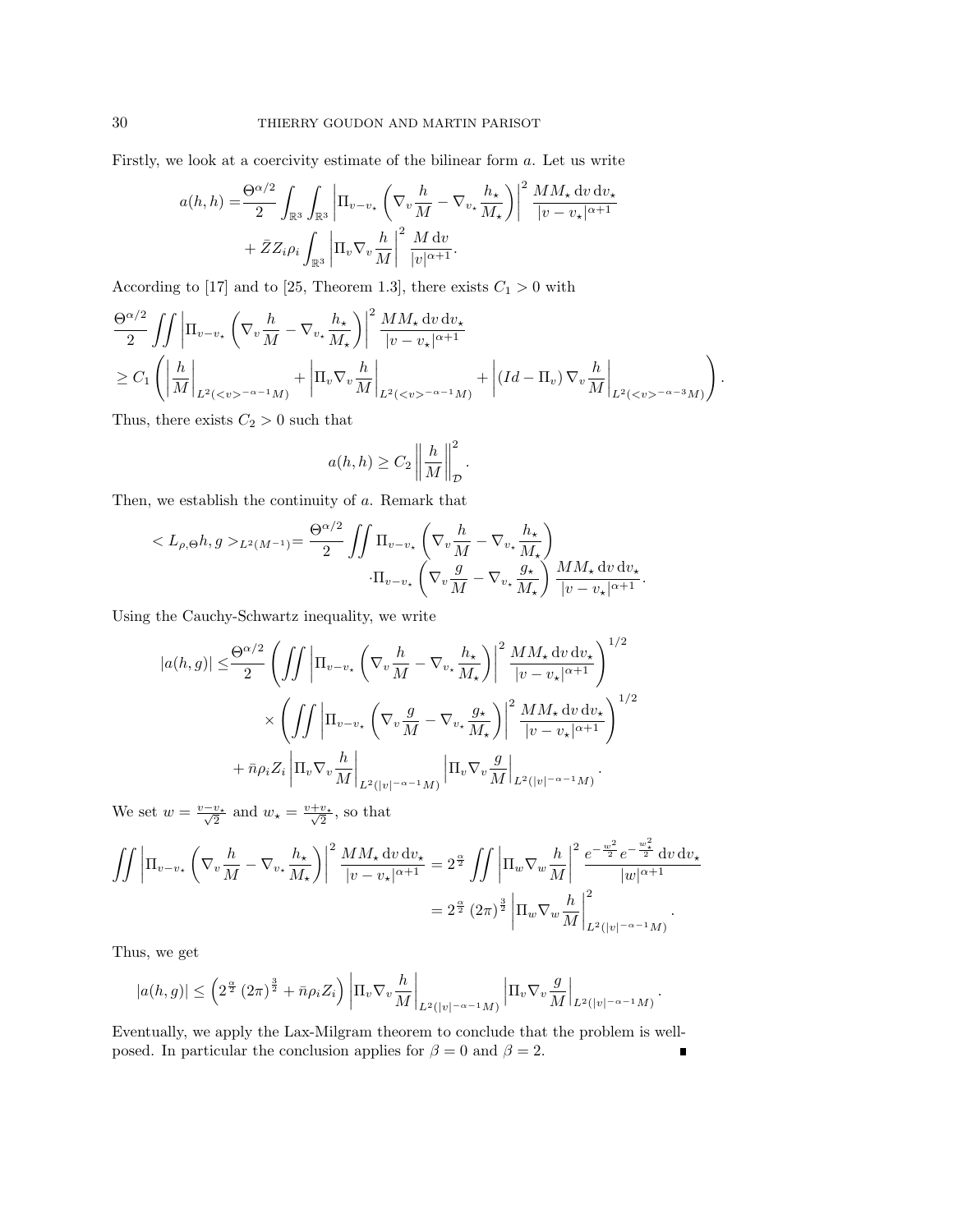#### A.2. Proof of Lemma 2.4. We remark that

$$
L_{\rho,\Theta}G_{\rho,\Theta} = \frac{\rho}{(2\pi\Theta)^{3/2}} v e^{-v^2/2\Theta}
$$
  

$$
= \frac{\rho}{(2\pi\Theta)^{3/2}} \nabla_v \cdot \int \Theta^{\alpha/2} \frac{\Pi_{v-v_*}}{|v-v_*|^{\alpha+1}} \left( \nabla_v - \nabla_{v_*} \right) \left( G_{\rho,\Theta}(v) e^{-v_*^2/2\Theta} + G_{\rho,\Theta}(v_*) e^{-v^2/2\Theta} \right) dv_*
$$

$$
+ Z_i \bar{n} \rho_i \nabla_v \cdot \left( \Theta^{\alpha/2} \frac{\Pi_v}{|v|^{\alpha+1}} \nabla_v G_{\rho,\Theta} \right).
$$

Since by (2.11),  $\bar{Z}\rho_i = \rho$ , dividing by  $\rho$  yields

$$
\frac{1}{(2\pi\Theta)^{3/2}}v e^{-v^2/2\Theta} = Z_i\Theta^{\alpha/2}\nabla_v \cdot \left(\frac{\Pi_v}{|v|^{\alpha+1}}\nabla_v G_{\rho,\Theta}\right) \n+ \frac{\Theta^{\alpha/2}}{(2\pi)^{3/2}}\nabla_v \cdot \int \frac{\Pi_{v-v_\star}}{|v-v_\star|^{\alpha+1}} \left(\frac{v_\star}{\Theta}e^{-v_\star^2/2\Theta}G_{\rho,\Theta}(v) + e^{-v_\star^2/2\Theta}\nabla_v G_{\rho,\Theta}(v) - \frac{v}{\Theta}e^{-v^2/2\Theta}G_{\rho,\Theta}(v_\star) - e^{-v^2/2\Theta}\nabla_{v_\star} G_{\rho,\Theta}(v_\star)\right) \frac{dv_\star}{\Theta^{3/2}}
$$

which already tells us that  $G_{\rho,\Theta}$  actually does not depend on  $\rho$ . We use the change of variable  $v_{\star}/\sqrt{\Theta} \to v_{\star}$ , and the relation  $\sqrt{\Theta}(\partial_{v_k}\varphi)(v\sqrt{\Theta}) = \partial_{v_k}[\varphi(v\sqrt{\Theta})]$  so that evaluating the previous relation at  $v\sqrt{\Theta}$ , we are led to

$$
\frac{\Theta^{(\alpha-1)/2}}{(2\pi)^{3/2}}\nabla_v \cdot \int \frac{\Pi_{\sqrt{\Theta}(v-v_\star)} }{|\sqrt{\Theta}(v-v_\star)|^{\alpha+1}} \left( -v_\star e^{-v_\star^2/2} \frac{G_{\rho,\Theta}(v\sqrt{\Theta})}{\sqrt{\Theta}} + e^{-v_\star^2/2} \nabla_v \left( \frac{G_{\rho,\Theta}(v\sqrt{\Theta})}{\sqrt{\Theta}} \right) \right)
$$

$$
-ve^{-v^2/2} \frac{G_{\rho,\Theta}(v_\star\sqrt{\Theta})}{\sqrt{\Theta}} + e^{-v^2/2} \nabla_{v_\star} \left( \frac{G_{\rho,\Theta}(v_\star\sqrt{\Theta})}{\sqrt{\Theta}} \right) dv_\star
$$

$$
+ Z_i \Theta^{(\alpha-1)/2} \nabla_v \cdot \left( \frac{\Pi_{\sqrt{\Theta}v}}{|\sqrt{\Theta}v|^{\alpha+1}} \nabla_v \left( \frac{G_{\rho,\Theta}(v\sqrt{\Theta})}{\sqrt{\Theta}} \right) \right)
$$

$$
= \frac{1}{(2\pi\Theta)^{3/2}} v \sqrt{\Theta} e^{-v^2/2} = \frac{1}{(2\pi)^{3/2}} \frac{1}{\Theta} v e^{-v^2/2}
$$

with the property  $\Pi_{\sqrt{\Theta}z} = \Pi_z$ . We conclude that  $\widetilde{G}(v) = \frac{G_{\rho,\Theta}}{\sqrt{\Theta}}(v\sqrt{\Theta})$  is solution of

$$
L_{1,1}\widetilde{G} = \frac{1}{(2\pi)^{3/2}} v e^{-v^2/2}.
$$

#### REFERENCES

- [1] BARANGER, C., AND MOUHOT, C. Explicit spectral gap estimates for the linearized Boltzmann and Landau operators with hard potentials. *Rev. Matem. Iberoam. 21* (2005), 819–841.
- [2] Bers, A., and Delcroix, J.-L. *Physique des plasmas*. EDP Sciences, 2000.
- [3] BESSE, C., AND GOUDON, T. Derivation of a non-local model for diffusion asymptotics; application to radiative transfer problems. *Comm. in Comput. Phys. 8*, 5 (2010), 1139–1182.
- [4] BONY, J.-M. *Méthodes mathématiques pour les sciences physiques*. Les éditions de l'école polytechnique, 2001.
- [5] Bostan, M., and Goudon, T. High-electric-field limit for the Vlasov-Maxwell-Fokker-Planck system. *Ann. IHP Non linéaire 25(6)* (2008), 1221-1251.
- [6] Bostan, M., and Goudon, T. Low field regime for the relativistic Vlasov-Maxwell-Fokker-Planck system; the one and one half dimensional case. *AIMS–Kinetic and Related Models 1(1)* (2008), 139–170.